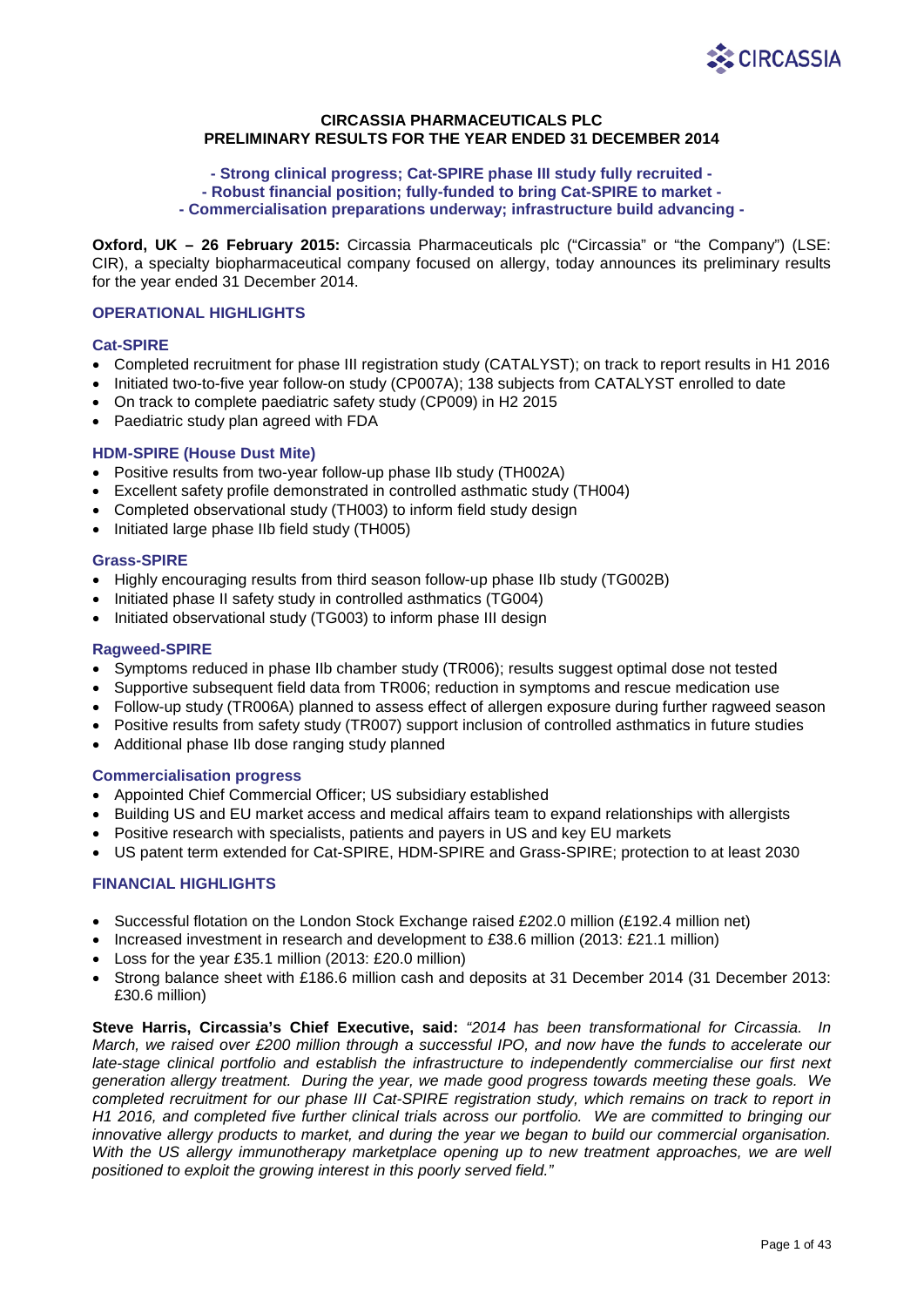

## **- Ends -**

An analyst meeting will take place today at 9.30am at Peel Hunt, Moor House, 120 London Wall, London, EC2Y 5ET. A webcast of the event will be available in the Media section of the Company's website at [www.circassia.co.uk.](http://www.circassia.co.uk/)

## **For further information, please contact:**

| Circassia<br>Steve Harris, Chief Executive Officer<br>Julien Cotta, Chief Financial Officer<br>Rob Budge, Corporate Communications | Tel: +44 (0)1865 405 560  |
|------------------------------------------------------------------------------------------------------------------------------------|---------------------------|
| J.P. Morgan Cazenove<br>James Mitford / Alex Bruce                                                                                 | Tel: +44 (0) 20 7742 4000 |
| Peel Hunt<br>James Steel / Clare Terlouw                                                                                           | Tel: +44 (0) 20 7418 8900 |
| <b>FTI Consulting</b><br>Ben Atwell / Simon Conway / Mo Noonan                                                                     | Tel: +44 (0) 20 3727 1000 |

## **Forward-looking statements**

*This press release contains certain projections and other forward-looking statements with respect to the financial condition, results of operations, businesses and prospects of Circassia. The use of terms such as "may", "will", "should", "expect", "anticipate", "project", "estimate", "intend", "continue", "target" or "believe" and similar expressions (or the negatives thereof) are generally intended to identify forward-looking statements. These statements are based on current expectations and involve risk and uncertainty because they relate to events and depend upon circumstances that may or may not occur in the future. There are a number of factors that could cause actual results or developments to differ materially from those expressed or implied by these forward-looking statements. Any of the assumptions underlying these forward-looking statements could prove inaccurate or incorrect and therefore any results contemplated in the forwardlooking statements may not actually be achieved. Nothing contained in this press release should be construed as a profit forecast or profit estimate. Investors or other recipients are cautioned not to place undue reliance on any forward-looking statements contained herein. Circassia undertakes no obligation to update or revise (publicly or otherwise) any forward-looking statement, whether as a result of new information, future events or other circumstances.*

### **Notes to editors**

### **Circassia**

Circassia is a specialty biopharmaceutical company focused on the development and commercialisation of a range of allergy immunotherapy product candidates. Established in 2006, the Company has used its proprietary ToleroMune® technology to develop a new class of therapies, Synthetic Peptide Immuno-Regulatory Epitopes (SPIREs), which have the potential to revolutionise allergy treatment.

The Company's portfolio of SPIREs is designed to treat a broad range of seasonal and perennial allergies. The most advanced, Cat-SPIRE, targets cat allergy and is currently in phase III development. Three other product candidates, targeting house dust mite, ragweed and grass allergies, have completed clinical proofof-concept phase IIb studies.

Further information is available at: [www.circassia.co.uk.](http://www.circassia.co.uk/)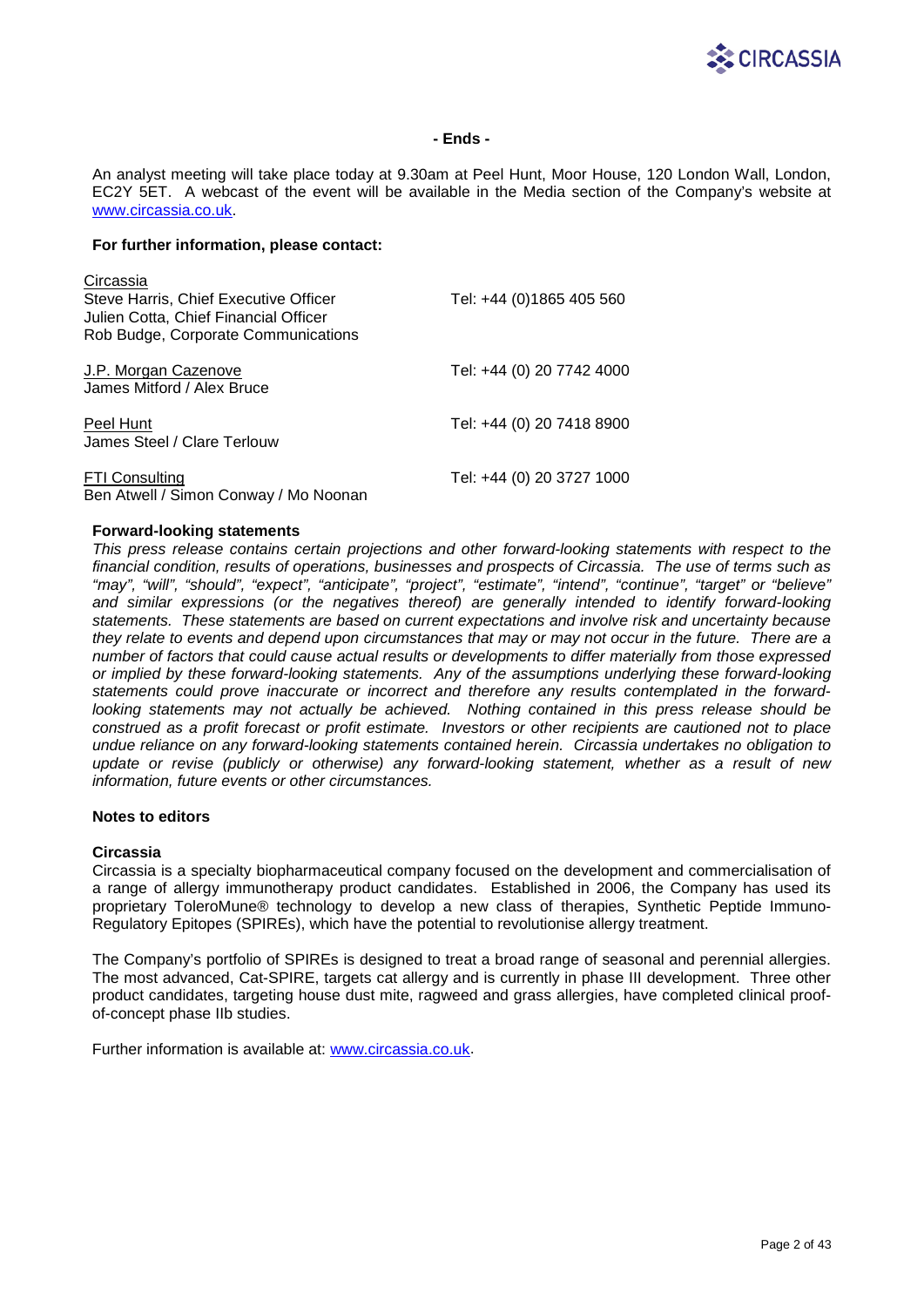

### **CHAIRMAN'S STATEMENT**

The last year has been a period of great transformation for Circassia. We successfully listed on the London Stock Exchange, raising over £200 million and completing the UK's largest ever biotech Initial Public Offering (IPO) fundraising. During 2014, we have been putting this investment to work, undertaking studies in all our late-stage clinical programmes and building the team to support our anticipated first product launch. As a result, we are increasingly well positioned to capitalise on the significant potential value offered by our innovative allergy treatments.

### **IPO strategy**

Our IPO in early 2014 represents a step-change in our ambitions to bring our products to market, and follows several years of strong progress as a private company. Since Circassia was established in 2006, we successfully completed a number of clinical studies and advanced our lead allergy treatment into phase III development, supported by £105 million of pre-IPO investment from highly supportive technology commercialisation and institutional investors.

In late 2013, with our phase III programme ongoing, we received encouraging clinical results that presented the opportunity to accelerate our strategy and seek the significant funding needed to develop our late-stage clinical products in parallel, and also make the preparations to independently commercialise our first product in the US and key EU markets. This strategy was strongly supported by investors, and Circassia came to the public market in March 2014.

#### **2014: a year of progress**

During the last year, we have continued to build the foundations required to bring our novel allergy treatments to the marketplace, and have made good progress towards our objective of creating a successful, self-sustaining specialty biopharmaceutical company. We completed a number of encouraging long-term follow-up studies, maintained the progress of our phase III study and gained important insights from our ragweed allergy programme that are informing our next steps. In addition, we have begun the commercial infrastructure build to support a successful product launch.

#### **Maintaining momentum**

In the coming year, we plan to maintain the momentum established in 2014, both clinically and commercially. We anticipate advancing our grass allergy treatment towards phase III development and completing recruitment into our phase IIb field study in house dust mite allergy. We also plan to advance our commercial strategy, building our capabilities in key markets and exploring potential acquisitions that could accelerate our commercial ambitions. Overall, we are ensuring preparations are in place for 2016, when we anticipate results from the pivotal phase III study of our cat allergy treatment.

### **Encouraging outlook**

Looking to the longer-term, the outlook is highly encouraging, with the marketplace undergoing positive developments after a long period of inactivity. Indeed, for much of the pharmaceutical industry, the allergy field had been of little strategic interest for many years. Whole allergen immunotherapy, which remains the mainstay of disease-modifying treatment, was first used over 100 years ago, and with no major breakthroughs in the intervening decades, the allergy field was poorly served.

However, this situation is changing rapidly. During 2014, the Food and Drug Administration (FDA) approved three new sublingual whole allergen immunotherapies for grass and ragweed allergies, opening the market to new treatment approaches. With these products now promoted by significant industry players, the allergy market appears set to gather significant momentum. We believe this creates a major opportunity for Circassia, as our treatments have a number of significant potential benefits over existing products, including those launched recently. In the coming years, we intend to capitalise on these positive developments by bringing our own treatments to market and transforming Circassia into a successful specialty biopharmaceutical commercial business.

**Dr Francesco Granata** Chairman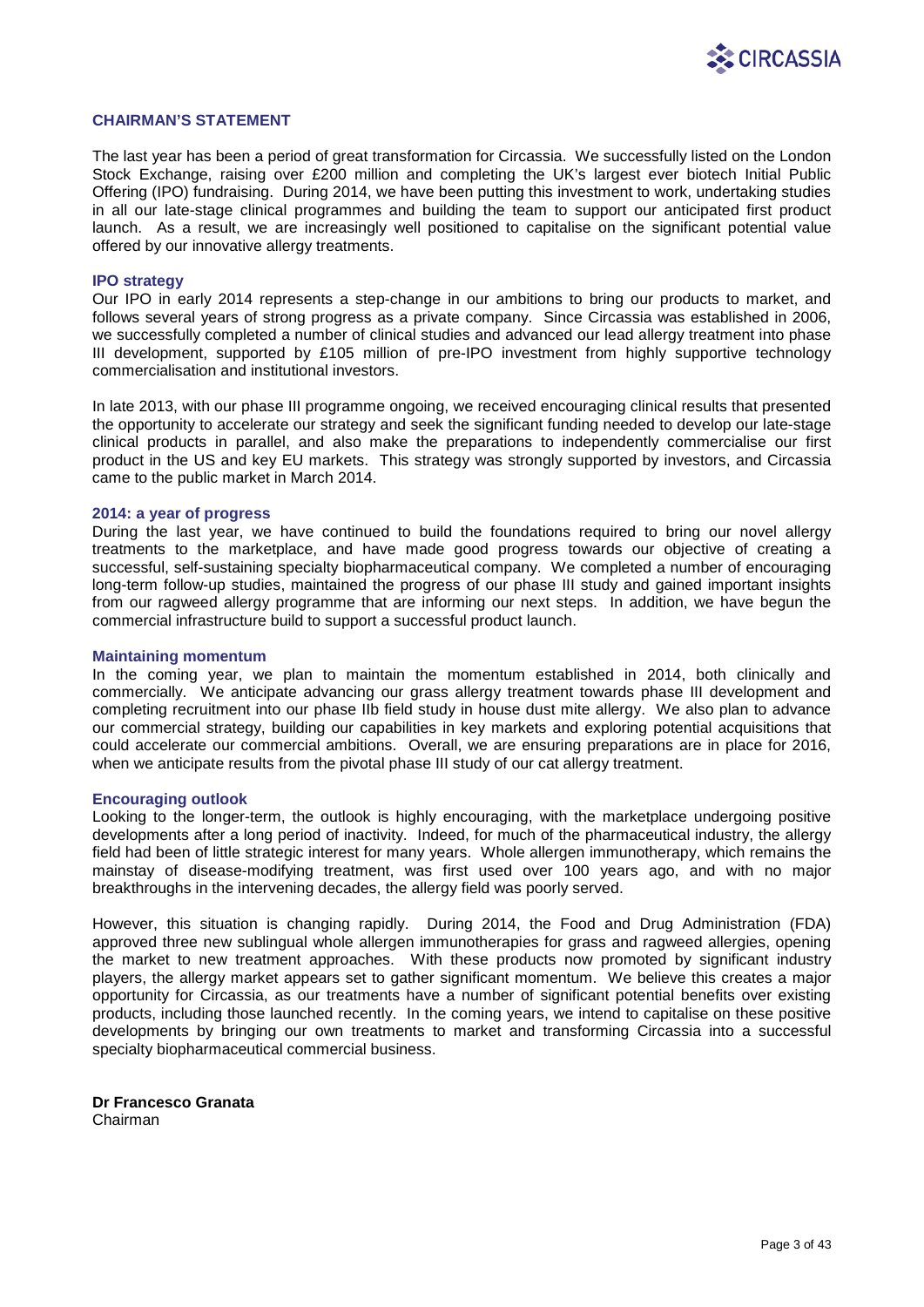

### **OPERATING REVIEW**

#### **Progressing our strategy**

Circassia's overarching objective is to build a successful biopharmaceutical company with a strong pipeline of treatments in development and a broad, balanced portfolio of innovative marketed products that are commercialised independently in the US and key European markets and partnered in other regions.

During 2014, we made good progress towards this objective. We advanced our clinical programmes, progressed our earlier-stage pre-clinical candidates and continued to lay the foundations for the successful commercialisation of our next generation allergy treatments. Over the next three years, we intend to deliver against each element of our strategy to transform Circassia into a financially self-sustaining specialty biopharmaceutical business.

### **Clinical progress**

### **Cat-SPIRE: phase III fully recruited; two-to-five year follow-up initiated; paediatric safety study progressing**

Cat-SPIRE is Circassia's lead product candidate. This innovative cat allergy treatment has achieved impressive clinical results to date, with a short-course of four doses given over 12 weeks reducing allergy symptoms over a two year period without further dosing. Cat-SPIRE is currently undergoing phase III testing in a single pivotal field trial, conducted under the name CATALYST, in subjects aged 12 – 65 years with moderate to severe allergy symptoms. By the end of 2014, we had completed recruitment into this double-blind, randomised, placebo-controlled, multi-centre study, enrolling 1,409 subjects, 19% above the minimum target. During the year, we extended CATALYST to include Russia, where we recruited 91 subjects to support a potential regulatory filing in this significant market. The phase III study is currently ongoing in centres across North America, Europe and Russia, where it is evaluating a single and two sequential short courses of Cat-SPIRE, each of four doses administered over 12 weeks. With the primary endpoint assessing the effect on symptom scores and rescue medication use one year after the start of treatment, CATALYST remains on track to report in H1 2016, and subject to the results, we plan to file for marketing approval in key markets later the same year.

In the first half of 2014, we initiated a long-term study (CP007A) to follow-up subjects from the CATALYST trial. This follow-on is designed to assess the ongoing efficacy of Cat-SPIRE without subjects receiving any further doses, and will record symptom scores and use of rescue medication annually for up to five years after the start of treatment in the initial phase III study. To date we have enrolled 138 subjects who have completed the CATALYST final one year assessment.

We have also made progress with our Cat-SPIRE paediatric development plan. In Europe, our paediatric safety study (CP009) will enrol at least 12 subjects in two groups, and the first, aged 9 – 12 years old (n=8), is now recruited, and we anticipate completing the study in H2 2015. In the US, the FDA has approved our initial paediatric study plan, which, in line with the usual regulatory process, will await product approval for finalisation.

**HDM-SPIRE: positive two-year follow-up and asthmatic safety results; large phase IIb study initiated** HDM-SPIRE is Circassia's innovative treatment for house dust mite allergy. In an earlier proof-of-concept phase IIb trial (TH002), subjects who received a short course of four doses of HDM-SPIRE over 12 weeks had a significant improvement in their allergy symptoms compared with placebo a year after the start of treatment (p=0.02). In June 2014, we announced the completion of a two-year follow-up (TH002A) in 72 of these subjects, which assessed the ongoing effect of treatment without further doses of HDM-SPIRE. The results demonstrated persistent symptom reduction compared with placebo two years after the start of treatment, which was equivalent to that achieved after one year in the same subjects. The results also showed a greater effect in those with more severe symptoms, as has been seen in other SPIRE studies. This finding is important because research shows this group is more likely to seek treatment due to the impact of their allergy.

During 2014, we also successfully completed two studies to inform the design of a large HDM-SPIRE phase IIb field trial. The first, an observational field study (TH003), enrolled 109 subjects with house dust mite allergy and monitored them over six weeks to determine the most relevant symptoms for assessment, the optimal duration for recording symptoms and screening measures to identify appropriate subjects. The second study (TH004) was a phase II double-blind, placebo-controlled safety trial in 30 controlled asthmatics, which demonstrated an excellent safety profile for HDM-SPIRE.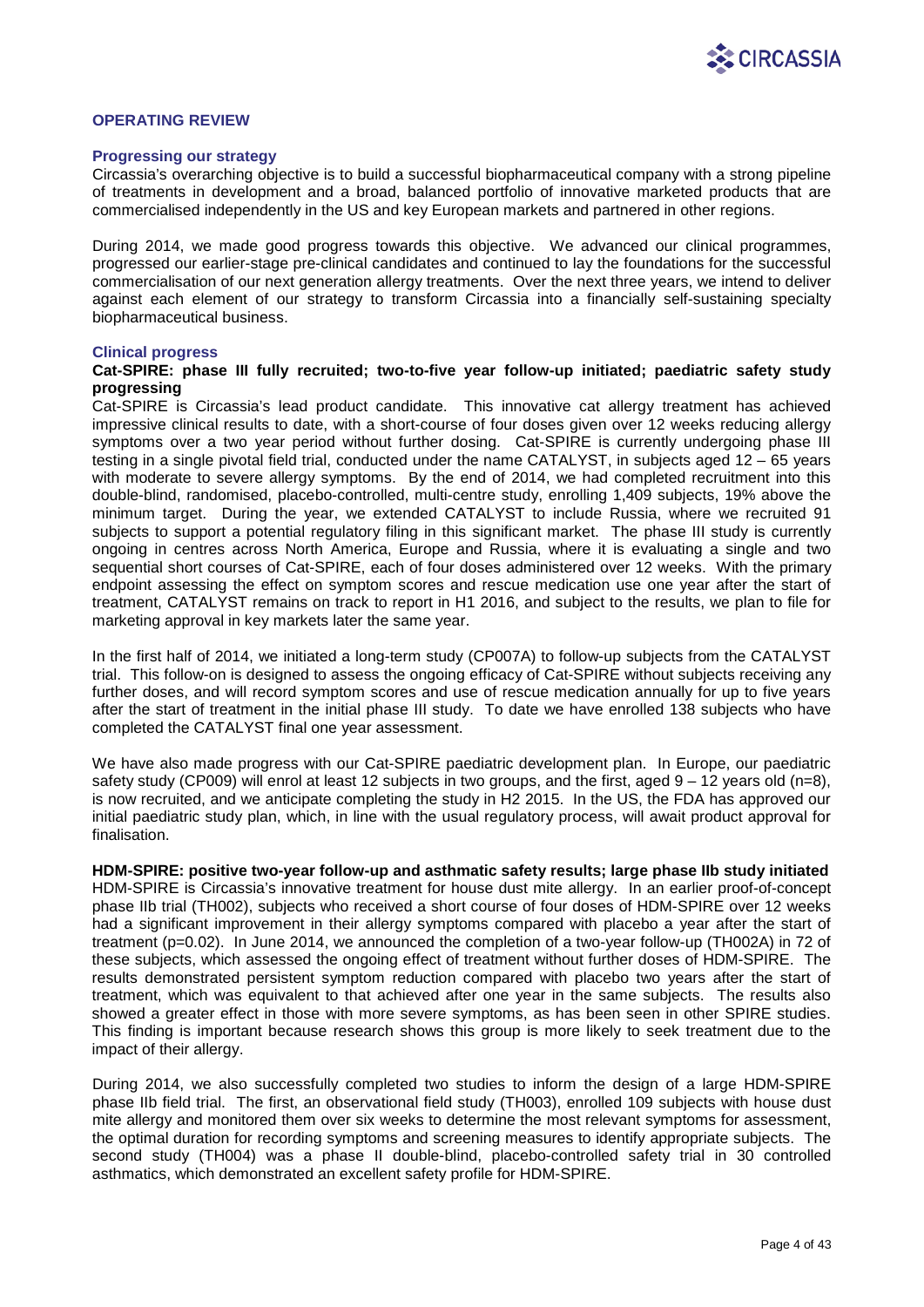

These studies enabled the initiation of a large phase IIb field study (TH005) in Q3 2014, which includes enrolment of controlled asthmatic subjects. This randomised, double-blind, placebo-controlled study will enrol 660 subjects aged 18 – 65 years old in North America, Europe and South Africa, and will compare the optimal short course of treatment from the previous phase IIb trial, a double course and a short course of higher dose HDM-SPIRE. Currently, the study has enrolled 103 subjects.

**Grass-SPIRE: highly encouraging results from three-season follow-up; two support studies initiated** Grass-SPIRE is Circassia's novel product candidate for the treatment of grass pollen allergy, which is a common cause of hay fever. Previously, in a phase IIb clinical proof-of-concept study (TG002) in 282 subjects, the optimal short course of Grass-SPIRE administered before the grass pollen season significantly reduced subjects' symptoms compared with placebo at the end of the season (p=0.035).

In November 2014, we announced positive results from a follow-up study (TG002B) that enrolled 85 subjects from the original proof-of-concept trial. In the phase IIb follow-up, subjects who received two different Grass-SPIRE regimens had a continued reduction in allergy symptoms three pollen seasons after receiving treatment. In those who returned for assessment after both the second and third seasons, their symptom improvement was statistically significant compared with placebo, despite the small sample size and no further dosing over the 30 month period.

During 2014, we initiated two clinical studies to support the design of our Grass-SPIRE phase III trial, which remains on track to begin in H1 2016. The first of these studies (TG004) is in controlled asthmatics, and will evaluate the safety and tolerability of two Grass-SPIRE regimens. The study is now fully recruited with 54 subjects enrolled. The results are anticipated in H1 2015, which if positive will allow the inclusion of subjects with controlled asthma into the phase III trial. The second study is also fully recruited, with 108 subjects enrolled, and we expect to receive the results in the first half of 2015. This observational study will inform the design of the phase III trial, and is monitoring the symptoms and rescue medication use of grass allergy sufferers during the pollen season.

## **Ragweed-SPIRE: phase IIb study completed; successful controlled asthmatic safety study**

Circassia's novel product candidate Ragweed-SPIRE is designed to treat ragweed pollen allergy. In an earlier proof-of-concept phase IIb trial (TR002) conducted in 2011, subjects with more severe symptoms who received eight higher doses of Ragweed-SPIRE over 14 weeks had a significant improvement in their allergy symptoms compared with placebo (p=0.04).

In December 2014, we announced top-line results from a further phase IIb chamber study (TR006) that compared this higher-dose regimen with two lower-dose courses of Ragweed-SPIRE. In this study, a marked placebo effect, which was greater than that seen in the earlier trial, appeared to influence the outcome, and although the higher-dose regimen achieved a robust reduction in subjects' allergy symptoms this did not reach significance compared with placebo (p=0.149). The top-line results also indicated a dose response effect consistent with the treatment having a positive effect on symptoms, and suggesting that a higher dose than those tested to date may have greater efficacy.

Subsequently, we have received full results from the study, including data on symptom improvement and rescue medication use measured in the field during the ragweed pollen season. These field results show a treatment effect consistent with that observed in the chamber setting. Similarly, the higher-dose regimen performed better than the lower doses, and improved combined scores of symptoms and rescue medication use by 33% compared with placebo, which approached statistical significance (p=0.09). We have used these data and the results from the earlier phase IIb study to inform the next steps for Ragweed-SPIRE (see below).

At the end of 2014, we also completed a phase II safety study (TR007) of Ragweed-SPIRE in controlled asthmatics. The results demonstrated a positive safety and tolerability profile, and will support the inclusion of subjects with controlled asthma in future studies.

### **Ragweed-SPIRE: next steps underway**

Our first phase IIb chamber study undertaken in 2011 indicated that higher doses of Ragweed-SPIRE produced a greater response. The data from our most recent phase IIb study continue to support this observation, and also suggest that the doses tested to date may not have achieved the peak response. As a result, we intend to conduct an additional phase II dose ranging trial designed to identify the optimal regimen of Ragweed-SPIRE to advance into phase III testing. In addition, we plan to conduct a follow-on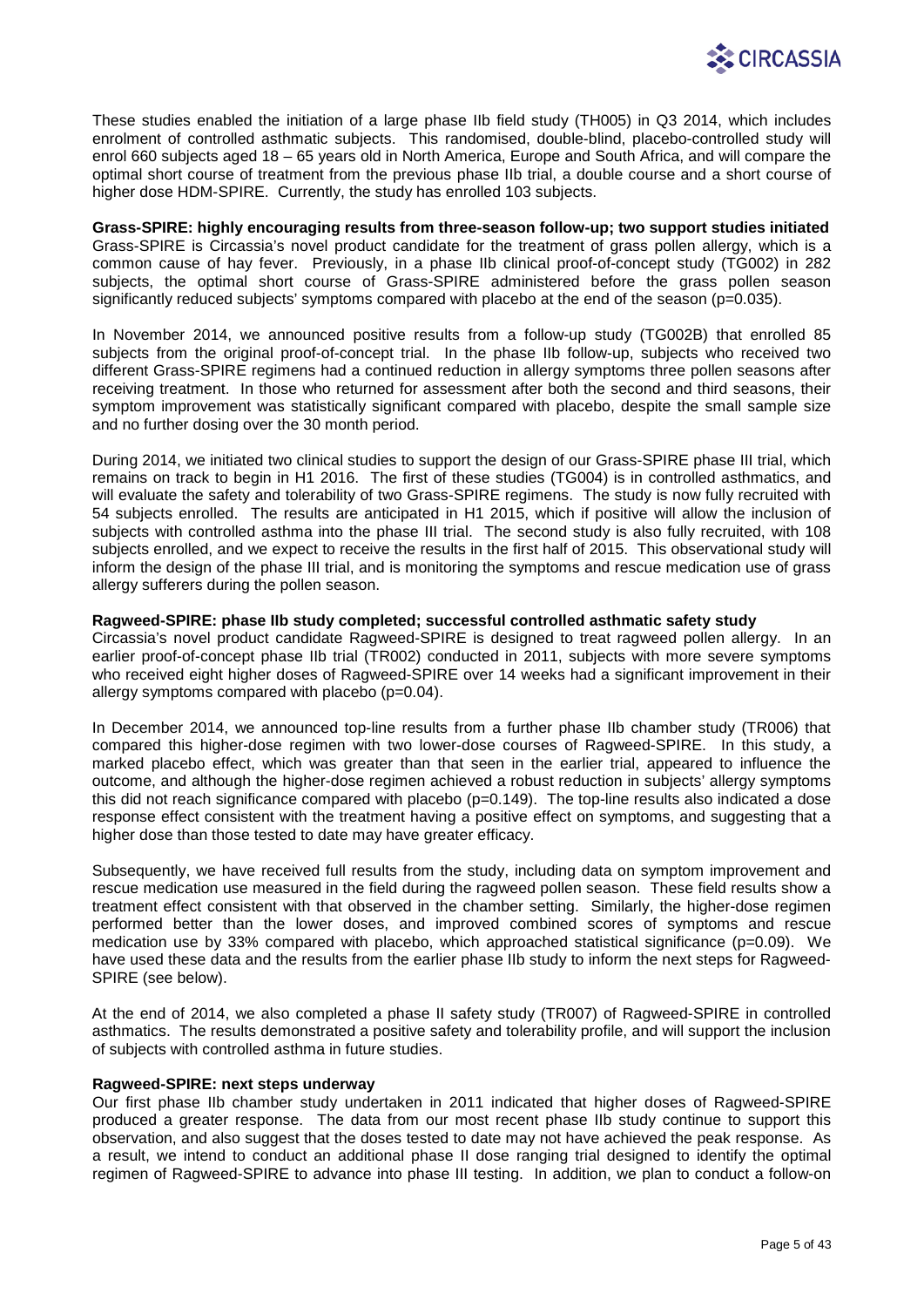

field study in TR006 subjects to determine the effect of exposure to naturally occurring ragweed pollen during a further season without additional treatment. We aim to incorporate the learnings from this followup into the design of the dose ranging study, and to discuss the details of our development plan with regulators. We anticipate the study may enrol approximately 500 subjects and could include the best performing dose of Ragweed-SPIRE tested to date and at least one regimen of higher dose Ragweed-SPIRE. We plan to initiate the study and complete recruitment and dosing prior to the 2017 pollen season, with results anticipated in H1 2018.

### **Pipeline progress**

## **Birch-SPIRE: toxicology studies initiated; chemistry progressing**

Birch-SPIRE is Circassia's novel product candidate for the treatment of birch pollen allergy, and is currently in pre-clinical development. During 2014, we initiated Birch-SPIRE toxicology studies and progressed manufacturing chemistry of the product peptides in preparation for advancing into the clinic in H2 2015.

## **Japanese cedar-SPIRE: pre-clinical studies initiated; regulatory discussions advancing**

Our novel product candidate designed for the treatment of Japanese cedar allergy is also in pre-clinical development. We have identified candidate epitopes for the product, and during 2014 initiated studies to confirm they do not cause histamine release in blood samples from allergy sufferers. We expect to select the lead candidate in H1 2015, and are currently discussing toxicology study requirements with the Japanese regulators.

## **Alternaria-SPIRE: histamine release studies initiated**

Alternaria-SPIRE is Circassia's product candidate targeting allergy to the common mould Alternaria. Development is at a similar stage to Japanese cedar-SPIRE, with histamine release studies ongoing in blood from allergic subjects. We anticipate selecting a lead candidate in H2 2015, which we plan to progress into toxicology testing in 2016.

## **ToleroMune® development: immunology studies complete**

During 2014, we undertook a number of studies to support the efficient leveraging of our ToleroMune® technology. We completed two successful clinical trials as part of our Adiga joint venture with McMaster University. These were designed to assist in the development of future products, and are evaluating a number of mechanistic aspects of SPIRE treatment, such as the identification of novel biomarkers. In addition, our collaboration with Professor Mark Larché at McMaster, which is funded by the NIH, continued to make good progress and provided important immunology data associated with SPIRE treatment. During the year, we also progressed additional work evaluating immunological mechanisms, such as the detection of treatment-related changes in gene expression in allergen-specific T cells.

## **Manufacturing progress**

## **Production milestones achieved for clinical programmes and to support commercial launch**

As part of our outsourcing strategy we work with established manufacturers for the production of our products. During 2014, we continued our work with Bachem and Patheon to produce study supplies and prepare for commercial production. As a result, active pharmaceutical ingredient (API) manufacturing is now at commercial scale for all four of our late-stage products and the commercial fill-finish process is in place for three of the treatments, and work on the fourth is underway.

During the year, Bachem completed the production of the Cat-SPIRE API validation batches required for regulatory approval, and Patheon completed validation batches of drug product. Bachem also produced initial API validation batches for HDM-SPIRE, and Patheon established the product's lyophilisation process at commercial scale. For Ragweed-SPIRE, the API commercial scale manufacture has been established in the US, and the fill-finish process has completed scale-up. For Grass-SPIRE, the initial API pre-validation batches are being produced, and transfer of the lyophilisation process to the commercial manufacturing site is progressing well.

### **Commercialisation progress**

## **Chief Commercial Officer appointed; team recruitment underway; positive market research results**

In November 2014, we announced the appointment of our Chief Commercial Officer, who will establish and lead our global commercial operations in preparation for the launch of our first next generation allergy treatment. Linda Szyper, who brings over 20 years' experience of product commercialisation, will also head our newly established US subsidiary. Following Linda's appointment, we have begun to expand our commercialisation infrastructure, starting with the recruitment of US medical science liaisons who will focus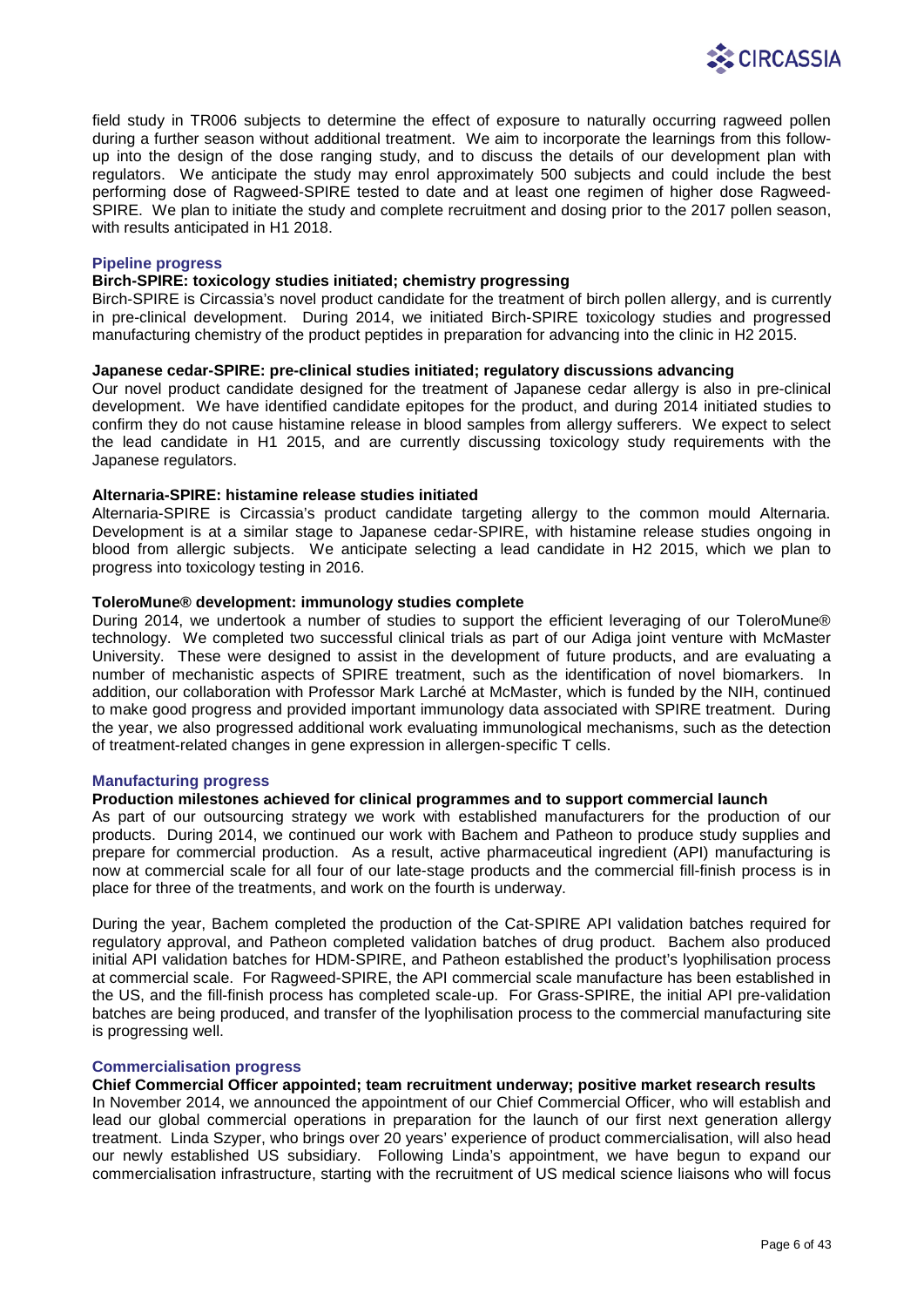

on working with key opinion leaders and allergists, as well as supporting our clinical programmes. We plan to mirror this approach in the five key European markets, and are currently recruiting in each of these countries. At the same time, we plan to build our internal market access capabilities, and intend to recruit experts in both the US and Europe in the coming months.

During 2014, we also progressed our pre-launch activities for Cat-SPIRE, including the development of the product's brand name. Following successful initial research with healthcare professionals and patients we are currently testing a panel of four potential names. In the coming months, we intend to select the final name and file trade mark applications. During 2014, we also commissioned a range of market research with allergists, payers and patients in the US and key European markets. Positive results show that all groups welcomed the product profile presented for Cat-SPIRE, and the outcomes will be used to inform our message development, product positioning and value proposition for launch. Importantly, the recent results from US payers suggest Cat-SPIRE has a pricing opportunity that is potentially greater than that identified in research we conducted before the 2014 US approvals of sublingual whole allergen therapies for grass and ragweed allergies.

## **Building our team**

## **Teams strengthened to support phase III programmes and commercialisation**

During the year we accelerated our clinical portfolio, initiating a large number of studies and preparing to begin others, including a pivotal phase III trial for Grass-SPIRE. We also progressed our launch preparations for our lead product. To support this rapid advance, we have recruited experts to join our medical, clinical, regulatory, quality and Chemistry, Manufacturing and Control (CMC) teams, and are currently building our commercial organisation. As a result, Circassia's team more than doubled during 2014, growing from 25 employees at the start of the period to 56 at the end of the year.

## **Intellectual property progress**

## **US protection extended to 2030; 13 patents granted; opposition successfully defended**

During 2014, we continued to invest in our intellectual property to protect our ToleroMune® technology and product portfolio. In the US, we succeeded in obtaining patent term adjustments for Cat-SPIRE, HDM-SPIRE and Grass-SPIRE, and protection will run to 2030 for each of these treatments, with the potential for further significant patent extensions available post-approval. During the year, we also created additional layers of protection, with 13 new patents granted, of which six relate to Cat-SPIRE, HDM-SPIRE and Grass-SPIRE in the US, Japan, and China. In addition, we completed six new filings in key markets to provide additional protection for these products. We also made progress defending our intellectual property position. In November 2014, we were successful at a European Patent Office opposition hearing, at which the Opposition Division upheld the validity of our patent covering Ragweed-SPIRE.

## **Outlook**

**Clinical progress continuing; commercial plans accelerating; US immunotherapy market advancing** During 2015, we plan to continue advancing our clinical portfolio, with six studies ongoing of which three are scheduled for completion in support of our phase III programmes. The first two, an observational study and a controlled asthmatic safety trial, will support the design of our Grass-SPIRE phase III pivotal study, which remains on track to begin in H1 2016. The third, a paediatric safety study, will support our ongoing Cat-SPIRE phase III study as part of our European regulatory filing strategy. We continue on track to complete our phase III study in H1 2016, and, subject to the results, plan to file for marketing approval in North America and Europe later that year.

Alongside our clinical plans, we intend to further develop our commercial organisation in preparation for the launch of our first product, and are currently building the foundations while continuing to review opportunities to accelerate our commercialisation strategy, including through acquisition. As part of this process, we are recruiting medical science liaisons in the US and Europe, and we intend to augment our commercial team with market access and marketing specialists during 2015. In addition, we plan to finalise the brand name for Cat-SPIRE, and to initiate large-scale global research that will provide the foundations for our future marketing programmes.

Over the longer term, we believe Circassia is well placed to capitalise on a renewed focus on the allergy field. With the recent approval of sublingual immunotherapies in the US, 2015 is likely to see the opening up of the market to new treatments. We welcome these positive developments, and believe the allergy field, which has long been poorly served by the pharmaceutical industry, is poised to undergo a resurgence that Circassia is well positioned to exploit.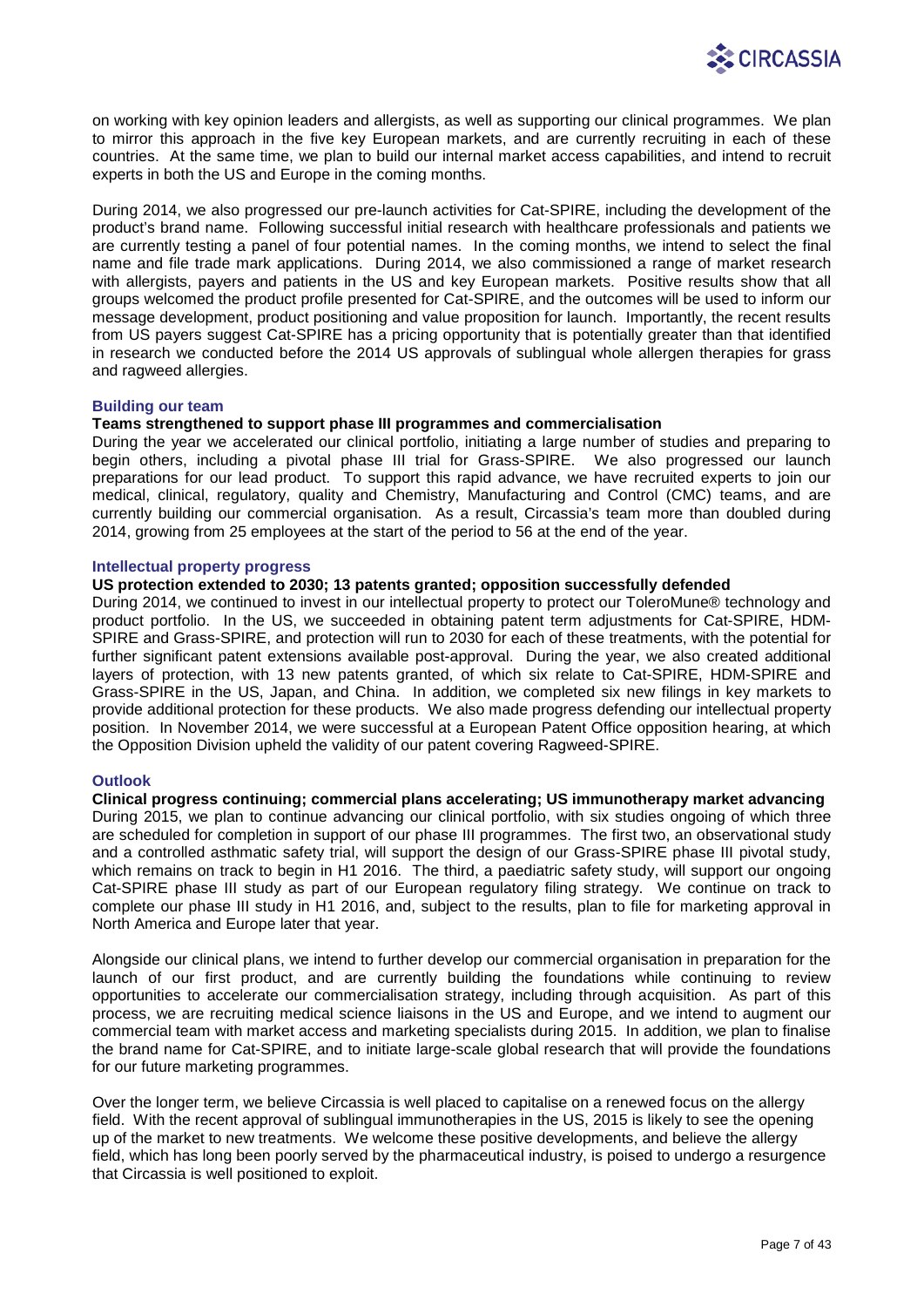

## **FINANCIAL REVIEW**

During the year, the Company transformed its financial position through a successful flotation on the London Stock Exchange. The proceeds have supported greater investment in R&D, with a number of new clinical studies initiated, and an expansion of the Company's R&D team to manage the increased activity. At the end of the year, the Group's balance sheet remains strong, with cash, cash equivalents and shortterm deposits of £186.6 million.

### **Admission to London Stock Exchange**

On 18 March 2014, the Company completed a landmark Initial Public Offering and was admitted to the London Stock Exchange. The Company offered approximately 64.5 million Ordinary shares at 310p each, raising gross proceeds of £200.0 million. It also offered 0.6 million shares from the over-allotment option at the same price, raising additional gross proceeds of £2.0 million.

#### **Research and development activities**

During the period, the Group increased its investment in research and development to £38.6 million (2013: £21.1 million). This covered a number of activities:

- Initiation of new clinical trials, including a phase III follow-on study for Cat-SPIRE (CP007A), a phase II controlled asthmatic study for Ragweed-SPIRE (TR007) and a phase IIb field study of HDM-SPIRE (TH005).
- Completion of recruitment into the Cat-SPIRE phase III registration study (CP007).
- Completion of a phase IIb chamber study of Ragweed-SPIRE (TR006).
- Manufacture of clinical trial supplies for Cat-SPIRE, HDM-SPIRE and Ragweed-SPIRE, and production of validation batches for Cat-SPIRE.
- Increase in R&D headcount to 44 at the end of the year (2013: 16).
- Award of new share options with a charge to the income statement of £0.7 million (2013: £nil).

#### **Administrative expenditure**

Commercial infrastructure and administrative expenses, including corporate overheads, centrally-managed support functions and corporate costs, increased to £7.2 million (2013: £3.8 million). This expenditure covered a number of costs:

- Increase in headcount to 12 at the end of the year (2013: 9).
- Award of new share options with a charge to the income statement of £0.5 million (2013: £nil).
- Professional fees including public company costs and patent costs of £3.5 million (2013: £1.3 million).
- IPO-related costs not available for offset against the share premium account of £0.2 million (2013: £nil).
- Commercial infrastructure build costs of £0.8 million (2013: £0.3 million).

#### **Financial income**

Net finance income increased by £1.3 million to £1.9 million, due to higher average cash balances following admission.

#### **Operating loss**

Operating loss for the year ended 31 December 2014 was £45.8 million (2013: £24.5 million). This increase reflects the greater number of clinical trials undertaken and more advanced stage of product development across the Group's portfolio. Average headcount also increased from 20 during 2013 to 49 during 2014 to manage this increase in activity.

#### **R&D tax credits**

The Group recorded a tax credit for the year of £8.9 million (2013: £3.9 million) in the income statement, relating to qualifying research and development expenditure. The increase reflects the higher R&D investment during the year, and an increase in the R&D tax credit rate from 11% to 14.5% from 1 April 2014.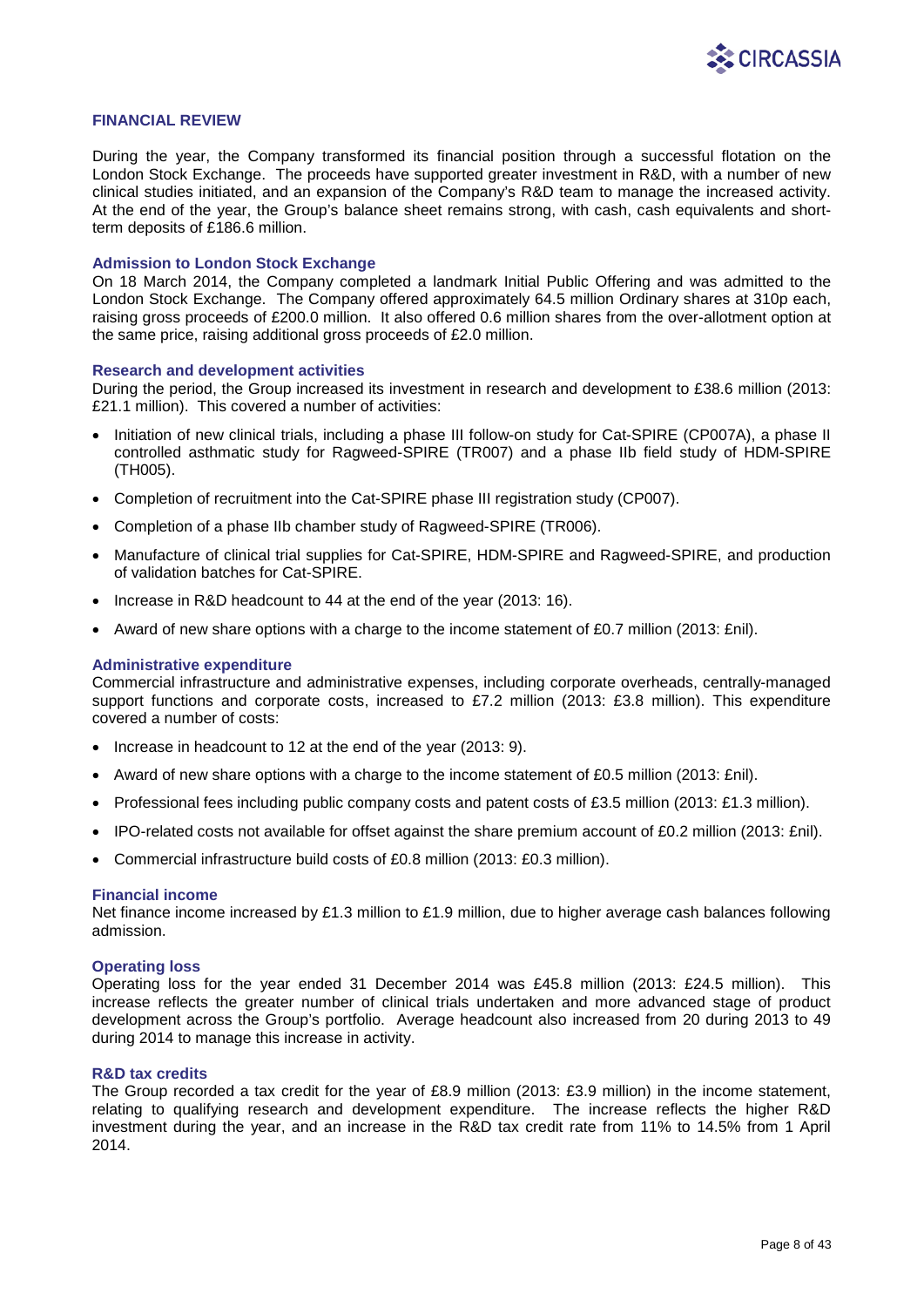

### **Loss per share**

Basic loss per share decreased to 21p (2013: 126p after adjustment for the re-capitalisation). This reflects an increased loss after tax of £35.1 million (2013: £20.0 million), which was significantly more than offset by the increase in Ordinary Share capital of the Company following admission. Note 21 to the Financial Statements provides a full explanation of the change in share capital.

### **Financial position**

The Group's net assets of £190.8 million were significantly higher at the end of the year compared to the previous year (2013: £30.0 million), largely due to the increase in cash following admission. Costs relating to admission amounted to £9.6 million, of which, £9.4 million was offset against the Share Premium Account and £0.2 million of indirect admission costs were included in the income statement. Current tax assets stood at £8.8 million at the end of the year (2013: £4.0 million), representing the R&D tax credit for the year. Trade and other payables increased by £3.8 million to £9.8 million, mainly due to year-end accruals of supplier invoices and annual year-end bonuses.

## **Cash flow and position**

The Group's cash position (including short-term deposits) increased significantly from £30.6 million at the end of 2013 to £186.6 million at 31 December 2014. This reflects a number of changes:

- Net proceeds of £192.4 million from shares issued on admission (2013: £1,928 for issued shares).
- Net cash used in operating activities increased to £36.7 million (2013: £17.9 million) due to higher investment in research and development and an increase in administrative expenditure.
- Receipt of £4.1 million R&D tax credit from HMRC (2013: £3.0 million).
- Interest from bank deposits decreased to £0.2 million (2013: £1.3 million) due to the timing of the maturity of fixed-term deposits.
- Capital expenditure of £0.3 million (2013: £nil) for fit out of additional R&D office space.

## **Summary and outlook**

During 2014, Circassia's admission to the London Stock Exchange transformed the Company's financial position. The funds raised at the flotation supported increased R&D investment during the year as the Company conducted a greater number of clinical studies across its portfolio. The balance sheet remains robust, and the Company anticipates maintaining momentum in its clinical development programmes during 2015. With the phase III registration study of the Company's lead product on track to complete in H1 2016, Circassia remains funded to bring its first allergy treatment to market.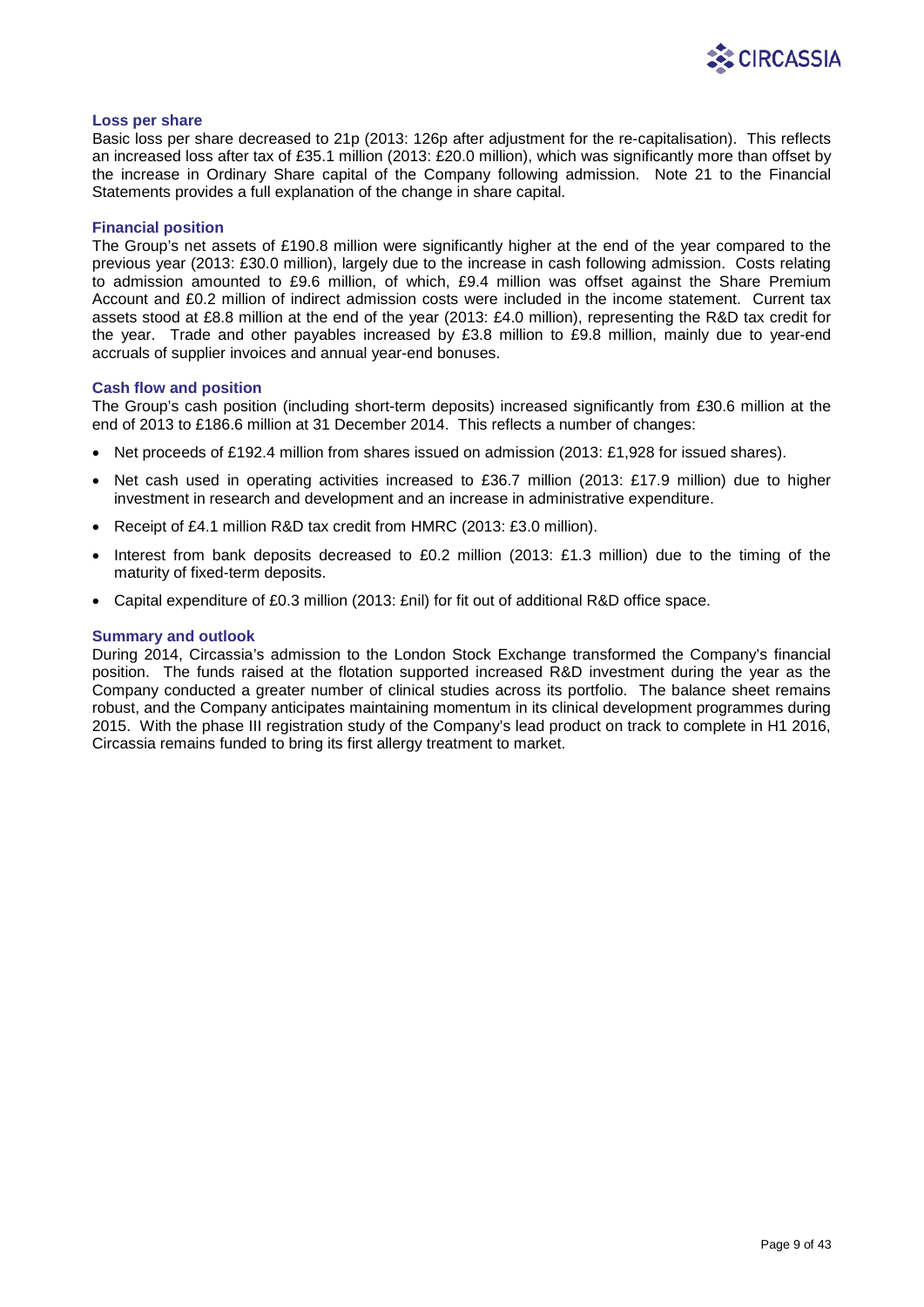

## **Consolidated statement of comprehensive income for the year ended 31 December 2014**

|                                                                  | <b>Notes</b> | 2014      | 2013      |
|------------------------------------------------------------------|--------------|-----------|-----------|
|                                                                  |              | £'000     | £'000     |
|                                                                  |              |           |           |
| Research and development costs                                   |              | (38, 574) | (21, 101) |
| Administrative expenses                                          |              | (7, 239)  | (3, 817)  |
| Other gains                                                      | 8            |           | 393       |
| <b>Operating loss</b>                                            | 6            | (45, 813) | (24, 525) |
|                                                                  |              |           |           |
| Finance costs                                                    | 5            | (18)      | (21)      |
| Finance income                                                   | 5            | 1,924     | 606       |
| Finance income - net                                             |              | 1,906     | 585       |
|                                                                  |              |           |           |
| Share of (loss)/profit of joint venture                          | 14           | (82)      | 46        |
| Loss before tax                                                  |              | (43, 989) | (23, 894) |
|                                                                  |              |           |           |
| Taxation                                                         | 9            | 8,881     | 3,913     |
| Loss for the financial year attributable to owners of the parent |              | (35, 108) | (19,981)  |
|                                                                  |              |           |           |
| Other comprehensive expense                                      |              |           |           |
| Items that may be subsequently reclassified to profit or loss:   |              |           |           |
| Share of other comprehensive expense of joint venture            | 14           | (10)      | (18)      |
| Currency translation differences                                 | 24           | (6)       |           |
| Total other comprehensive expense for the year, net of tax       |              | (16)      | (18)      |
| Total comprehensive expense for the year                         |              | (35,124)  | (19,999)  |

## **Loss per share attributable to owners of the parent during the year (expressed in £ per share)**

## **Basic and diluted loss per share**

| $-$<br>ıuınc<br>Loss<br>$\cdots$<br>----<br>ner<br>opera <sup>.</sup><br>auons<br>.an×<br>זו זי<br>1 e<br>ד - | (0.2) | റ<br>ں ے ، |
|---------------------------------------------------------------------------------------------------------------|-------|------------|

The results for the financial years above are derived entirely from continuing operations.

The company has elected to take the exemption under section 408 of the Companies Act 2006 not to present the parent company profit and loss account.

The profit for the parent company for the year was £467k (2013: £57k).

The notes on pages 16 to 43 are an integral part of these consolidated financial statements.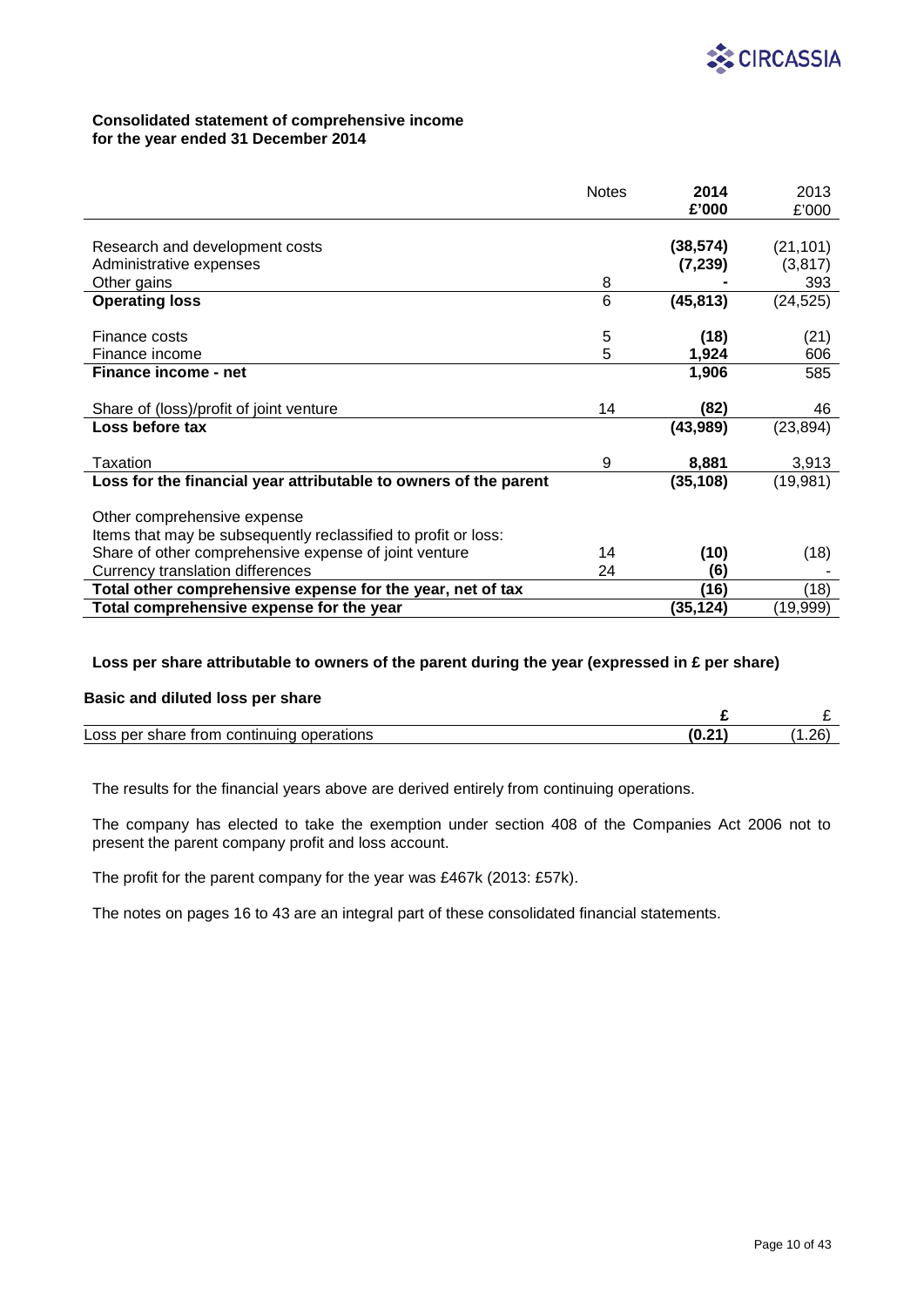

## **Consolidated statement of financial position as at 31 December 2014**

|                                                         | <b>Notes</b> | 2014       | 2013     |
|---------------------------------------------------------|--------------|------------|----------|
|                                                         |              | £'000      | £'000    |
| <b>Assets</b>                                           |              |            |          |
| <b>Non-current assets</b>                               |              |            |          |
| Property, plant & equipment                             | 11           | 309        |          |
| Intangible assets                                       | 12           | 2,050      | 2,012    |
| Investment in joint venture                             | 14           | 103        | 195      |
|                                                         |              | 2,462      | 2,207    |
| <b>Current assets</b>                                   |              |            |          |
| Other receivables                                       | 15           | 2,649      | 1,215    |
| Current tax assets                                      | 9            | 8,824      | 3,995    |
| Short-term bank deposits                                | 16           | 156,874    | 7,047    |
| Cash and cash equivalents                               | 16           | 29,716     | 23,568   |
|                                                         |              | 198,063    | 35,825   |
| <b>Total assets</b>                                     |              | 200,525    | 38,032   |
|                                                         |              |            |          |
| <b>Equity and liabilities</b>                           |              |            |          |
| Equity attributable to the owners of the parent company |              |            |          |
| Ordinary shares                                         | 21           | 152        | 13       |
| Preference shares                                       | 21           |            | 52       |
| Share premium                                           | 23           | 297,938    | 103,403  |
| Share option reserve                                    | 25           | 1,305      | 56       |
| <b>Translation reserve</b>                              | 24           | (6)        |          |
| <b>Accumulated losses</b>                               | 25           | (108, 630) | (73,479) |
| <b>Total equity</b>                                     |              | 190,759    | 30,045   |
|                                                         |              |            |          |
| <b>Liabilities</b>                                      |              |            |          |
| <b>Current liabilities</b>                              |              |            |          |
| Trade and other payables                                | 17           | 9,766      | 5,975    |
| <b>Financial liabilities</b>                            | 18           |            | 2,012    |
| <b>Total liabilities</b>                                |              | 9,766      | 7,987    |
| <b>Total equity and liabilities</b>                     |              | 200,525    | 38,032   |
|                                                         |              |            |          |

The notes on pages 16 to 43 are an integral part of these consolidated financial statements.

The financial statements on pages 10 to 43 were authorised for issue by the Board of Directors on 26 February 2015 and were signed on its behalf by

**Steven Harris Chief Executive Officer <b>Conta Chief Executive Officer Chief Executive Officer Chief Financial Officer** Chief Executive Officer<br>Circassia Pharmaceuticals Plc<br>Circassia Pharmaceuticals Plc Circassia Pharmaceuticals Plc

Registered number: 05822706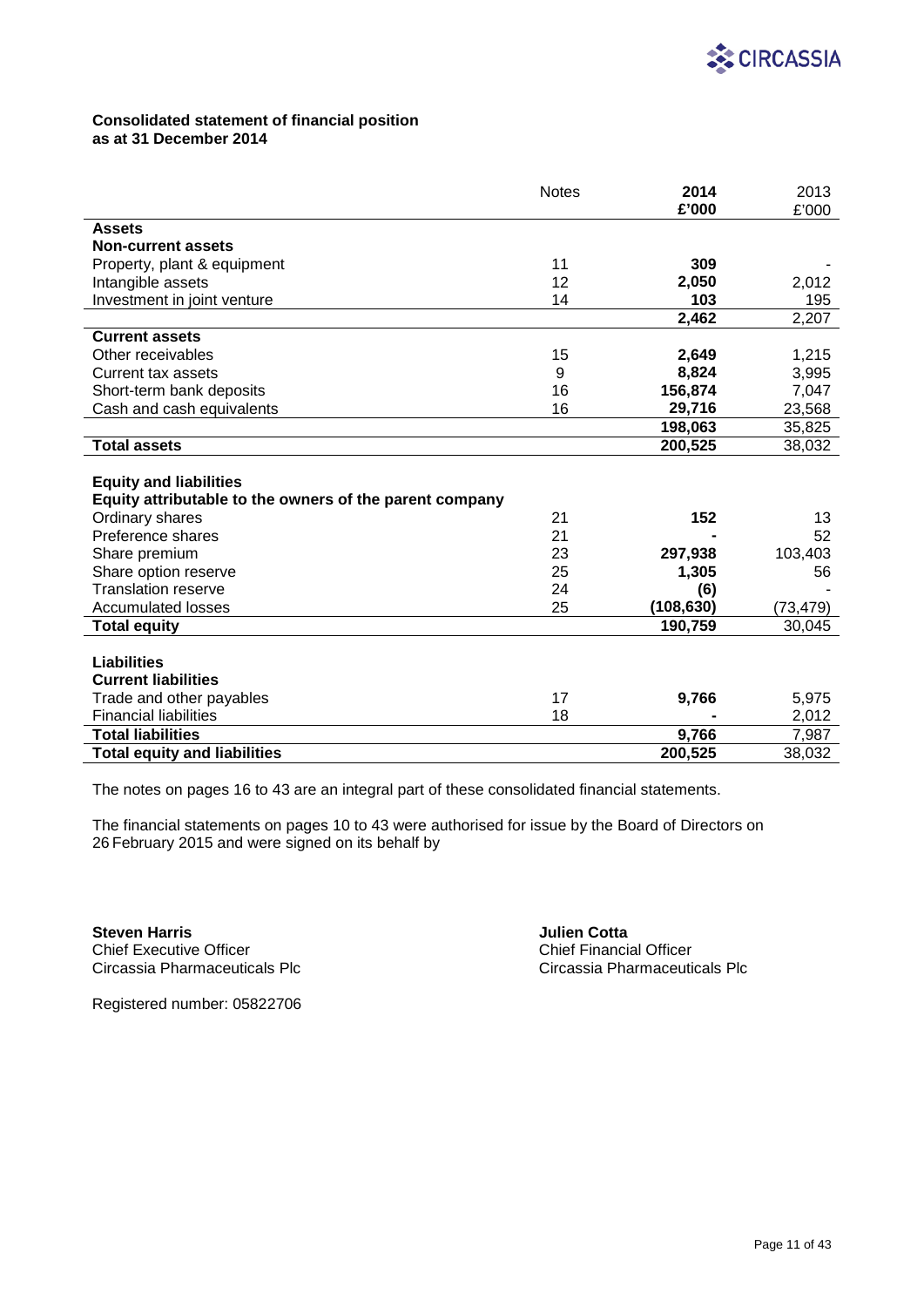

## **Parent company statement of financial position as at 31 December 2014**

|                                                  | <b>Notes</b> | 2014    | 2013    |
|--------------------------------------------------|--------------|---------|---------|
|                                                  |              | £'000   | £'000   |
| <b>Assets</b>                                    |              |         |         |
| <b>Non-current assets</b>                        |              |         |         |
| Investments in subsidiaries                      | 13           | 3,035   | 1,780   |
|                                                  |              | 3,035   | 1,780   |
| <b>Current assets</b>                            |              |         |         |
| Other receivables                                | 15           | 122,583 | 94,157  |
| Short-term bank deposits                         | 16           | 156,874 | 7,047   |
| Cash and cash equivalents                        | 16           | 18,754  | 3,839   |
|                                                  |              | 298,211 | 105,043 |
| <b>Total assets</b>                              |              | 301,246 | 106,823 |
|                                                  |              |         |         |
| <b>Equity and liabilities</b>                    |              |         |         |
| Equity attributable to the owners of the company |              |         |         |
| Ordinary shares                                  | 21           | 152     | 13      |
| Preference shares                                | 21           |         | 52      |
| Share premium account                            | 23           | 297,938 | 103,403 |
| Share option reserve                             | 25           | 1,305   | 56      |
| Retained earnings                                | 25           | 1,198   | 764     |
| <b>Total equity</b>                              |              | 300,593 | 104,288 |
|                                                  |              |         |         |
| <b>Liabilities</b>                               |              |         |         |
| <b>Current liabilities</b>                       |              |         |         |
| Trade and other payables                         | 17           | 653     | 523     |
| <b>Financial liabilities</b>                     | 18           |         | 2,012   |
|                                                  |              | 653     | 2,535   |
| <b>Total equity and liabilities</b>              |              | 301,246 | 106,823 |

The notes on pages 16 to 43 are an integral part of these financial statements.

The financial statements on pages 10 to 43 were authorised for issue by the Board of Directors on 26 February 2015 and were signed on its behalf by

**Steven Harris**<br> **Steven Harris Chief Executive Officer**<br> **Chief Executive Officer** Circassia Pharmaceuticals Plc

Chief Executive Officer<br>
Circassia Pharmaceuticals Plc<br>
Circassia Pharmaceuticals Plc

Registered number: 05822706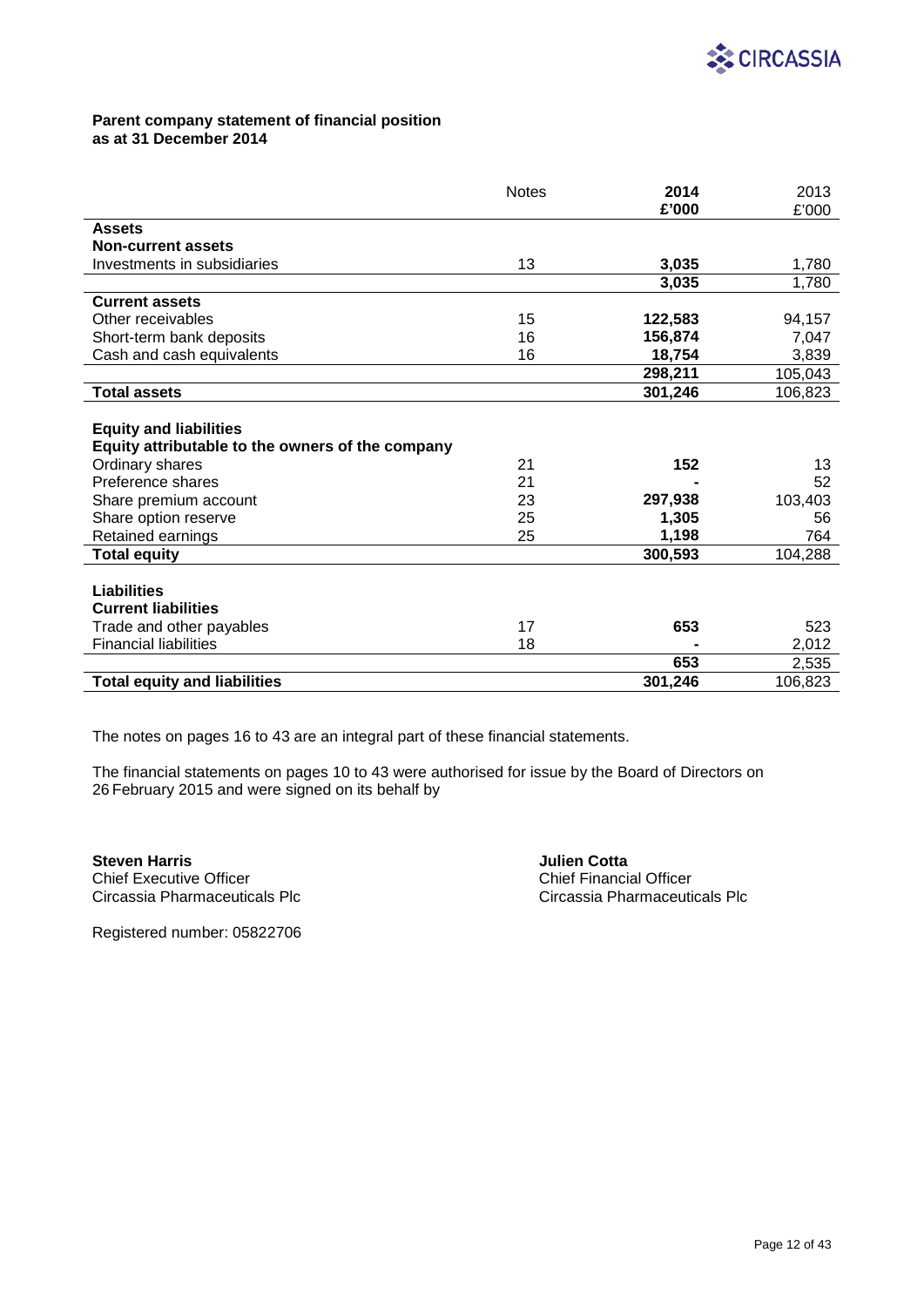

# **Group and parent company statement of cash flows for the year ended 31 December 2014**

|                                                      |             |           | Group          |            | Company        |
|------------------------------------------------------|-------------|-----------|----------------|------------|----------------|
|                                                      |             | 2014      | 2013           | 2014       | 2013           |
|                                                      | <b>Note</b> | £'000     | £'000          | £'000      | £'000          |
| Cash flows from operating activities                 |             |           |                |            |                |
| Cash used in operations                              | 26          | (41, 010) | (22, 168)      | (28, 695)  | (6, 199)       |
| Interest received                                    |             | 246       | 1,279          | 206        | 366            |
| Interest paid                                        |             | (15)      | (11)           | (7)        |                |
| Tax credit received                                  |             | 4,052     | 3,019          |            |                |
| Net cash used in operating activities                |             | (36,727)  | (17, 881)      | (28,496)   | (5, 833)       |
|                                                      |             |           |                |            |                |
| Cash flows from investing activities                 |             |           |                |            |                |
| Investment in subsidiary                             |             |           |                | (6)        |                |
| Purchases of intangibles                             |             | (38)      |                |            |                |
| Purchases of property, plant & equipment             |             | (333)     |                |            |                |
| (Increase)/decrease in short-term bank deposits      |             | (149,827) | 27,179         | (149, 827) | 4,184          |
| Net cash (used in)/from investing activities         |             | (150,198) | 27,179         | (149, 833) | 4,184          |
|                                                      |             |           |                |            |                |
| Cash flows from financing activities                 |             |           |                |            |                |
| Proceeds from issue of ordinary shares               |             | 192,574   | 2              | 192,574    | 2              |
| Net cash from financing activities                   |             | 192,574   | $\overline{2}$ | 192,574    | $\overline{2}$ |
|                                                      |             |           |                |            |                |
| Net increase/(decrease) in cash and cash equivalents |             | 5,649     | 9,300          | 14,245     | (1,647)        |
|                                                      |             |           |                |            |                |
| Cash and cash equivalents 1 January                  | 16          | 23,568    | 13,981         | 3,839      | 5,621          |
| Exchange gains/(losses) on cash and cash equivalents |             | 499       | 287            | 670        | (135)          |
| Cash and cash equivalents at 31 December             | 16          | 29,716    | 23,568         | 18,754     | 3,839          |

The notes on pages 16 to 43 are an integral part of these consolidated financial statements.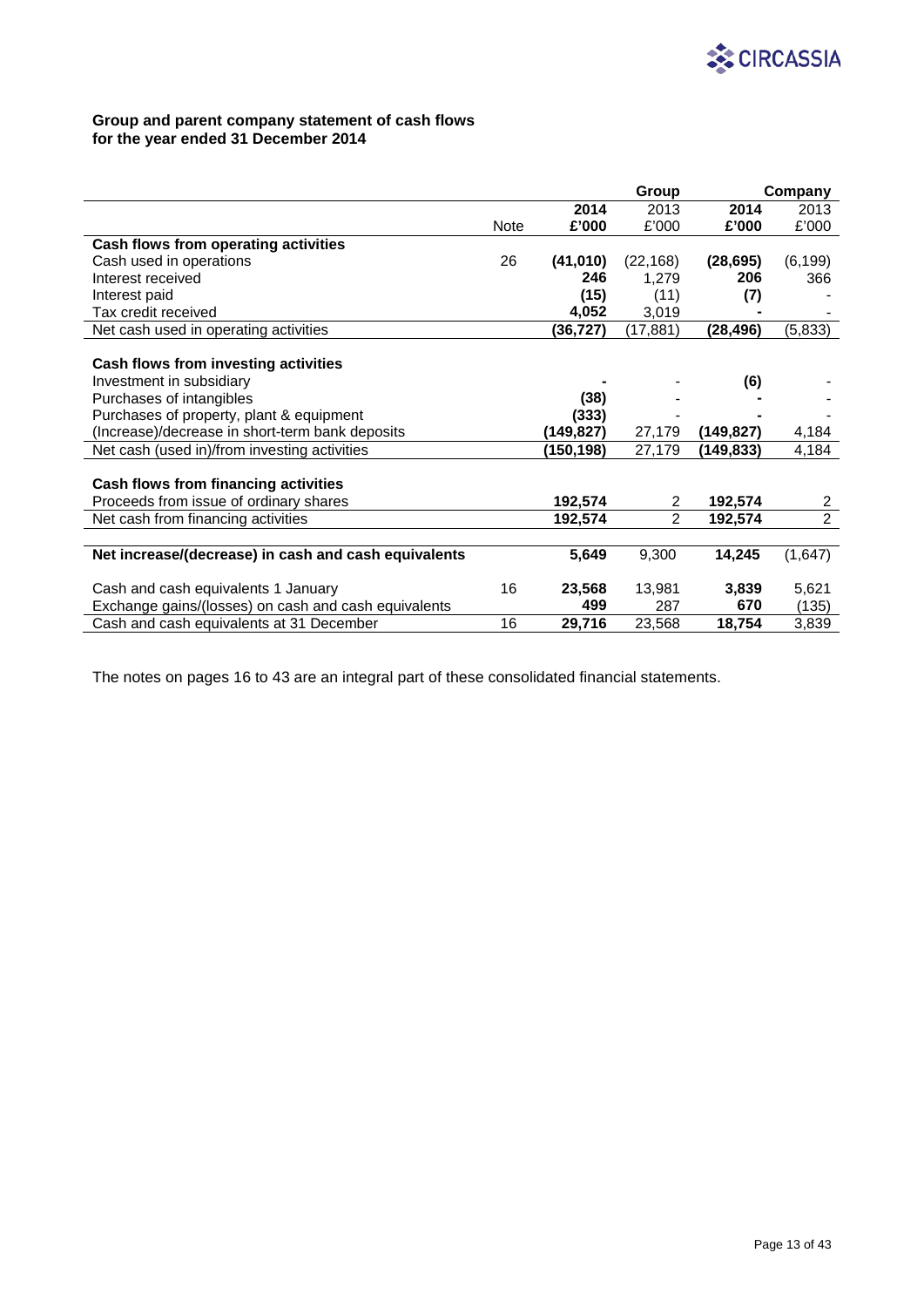

# **Group statement of changes in equity for the year ended 31 December 2014**

|                                                          | Note           | Share            | Share            | Share option<br>reserve | Translation<br>reserve | Accumulated<br>losses | Total           |
|----------------------------------------------------------|----------------|------------------|------------------|-------------------------|------------------------|-----------------------|-----------------|
|                                                          |                | capital<br>£'000 | premium<br>£'000 | £'000                   | £'000                  | £'000                 | equity<br>£'000 |
| At 1 January 2013                                        | 21, 23, 25     | 63               | 103,403          | $\mathbf{1}$            |                        | (53, 480)             | 49,987          |
| Comprehensive expense:<br>Loss for the financial year    |                |                  |                  |                         |                        | (19, 981)             | (19,981)        |
| Other comprehensive expense:                             |                |                  |                  |                         |                        |                       |                 |
| Share of other comprehensive<br>expense of joint venture |                |                  |                  |                         |                        | (18)                  | (18)            |
| Total comprehensive expense                              | 25             |                  |                  | ÷.                      |                        | (19,999)              | (19,999)        |
| Transactions with owners:<br>Issue of ordinary shares    | 21             | $\overline{c}$   |                  |                         |                        |                       | 2               |
| Employee share option scheme                             | 25             |                  |                  | 55                      |                        |                       | 55              |
| At 31 December 2013                                      | 21, 23, 25     | 65               | 103,403          | 56                      | $\blacksquare$         | (73, 479)             | 30,045          |
| At 1 January 2014                                        | 21, 23, 25     | 65               | 103,403          | 56                      |                        | (73, 479)             | 30,045          |
| Comprehensive expense:<br>Loss for the financial year    |                |                  |                  |                         |                        | (35, 108)             | (35, 108)       |
| Other comprehensive expense:                             |                |                  |                  |                         |                        |                       |                 |
| Share of other comprehensive<br>expense of joint venture |                |                  |                  |                         |                        | (10)                  | (10)            |
| Currency translation differences                         |                |                  |                  |                         | (6)                    |                       | (6)             |
| Total comprehensive expense                              | 24, 25         |                  |                  |                         | (6)                    | (35, 118)             | (35, 124)       |
| Transactions with owners:                                |                |                  |                  |                         |                        |                       |                 |
| Issue of ordinary shares                                 | 21             | 54               | 194,535          |                         |                        |                       | 194,589         |
| Capitalised reserves of bonus<br>shares at IPO           | 25             | 33               |                  |                         |                        | (33)                  |                 |
| Employee share option scheme                             | 25             |                  |                  | 1,249                   |                        |                       | 1,249           |
| At 31 December 2014                                      | 21, 23, 24, 25 | 152              | 297,938          | 1,305                   | (6)                    | (108, 630)            | 190,759         |

The notes on pages 16 to 43 are an integral part of these consolidated financial statements.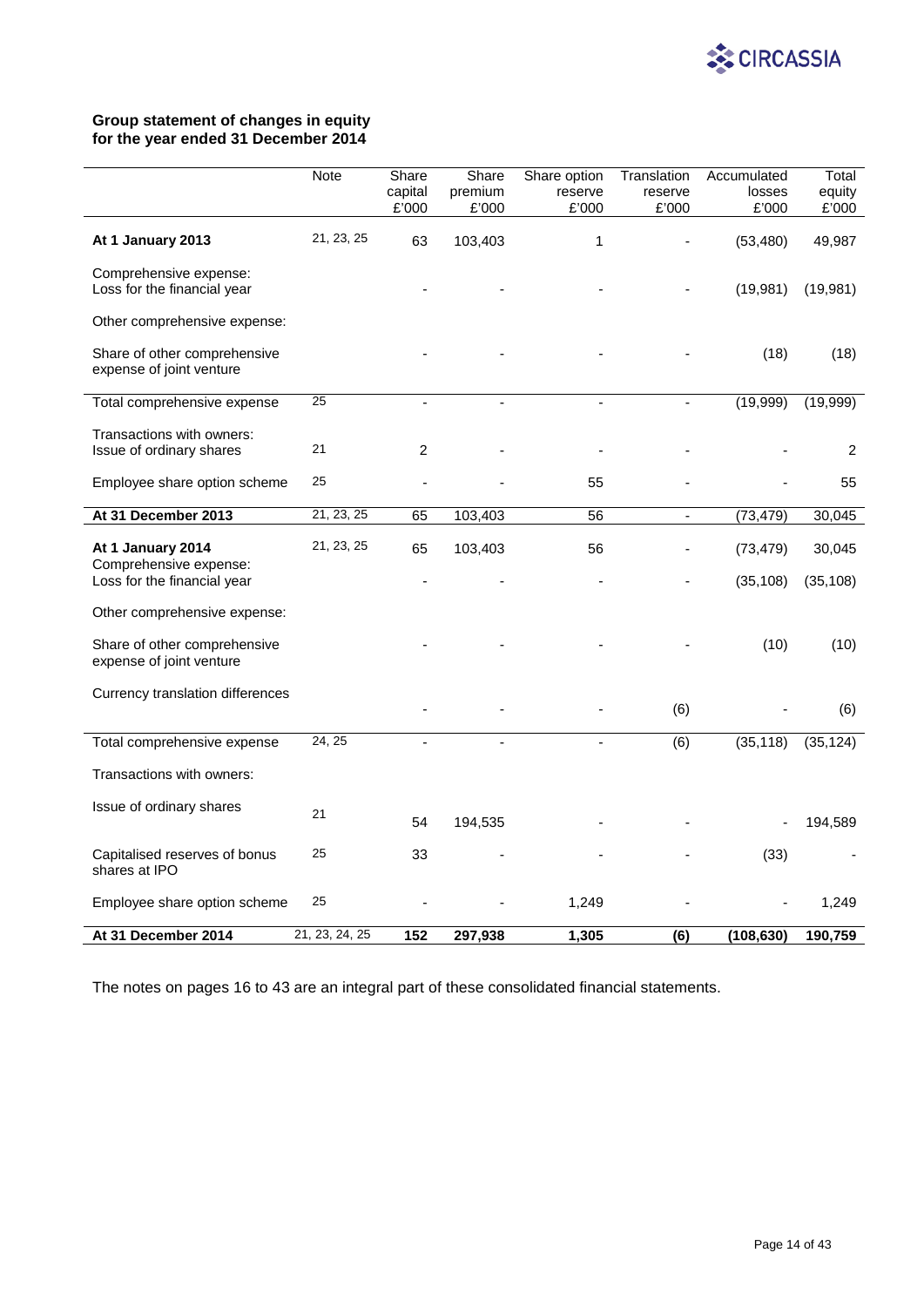

# **Parent company statement of changes in equity for the year ended 31 December 2014**

|                                                | Note       | Share<br>capital<br>£'000 | Share<br>premium<br>£'000 | Share option<br>reserve<br>£'000 | Retained<br>earnings<br>£'000 | Total<br>equity<br>£'000 |
|------------------------------------------------|------------|---------------------------|---------------------------|----------------------------------|-------------------------------|--------------------------|
| At 1 January 2013                              | 21, 23, 25 | 63                        | 103,403                   | 1                                | 707                           | 104,174                  |
| Profit and total<br>comprehensive income       | 25         |                           |                           |                                  | 57                            | 57                       |
| <b>Transactions with</b><br>owners:            |            |                           |                           |                                  |                               |                          |
| Issue of ordinary<br>shares                    | 21         | $\overline{2}$            |                           |                                  |                               | 2                        |
| Employee share option<br>scheme                | 25         |                           |                           | 55                               |                               | 55                       |
| At 31 December 2013                            | 21, 23, 25 | 65                        | 103,403                   | 56                               | 764                           | 104,288                  |
| At 1 January 2014                              | 21, 23, 25 | 65                        | 103,403                   | 56                               | 764                           | 104,288                  |
| Profit and total<br>comprehensive income       | 25         |                           |                           |                                  | 467                           | 467                      |
| <b>Transactions with</b><br>owners:            |            |                           |                           |                                  |                               |                          |
| Issue of ordinary<br>shares                    | 21         | 54                        | 194,535                   |                                  |                               | 194,589                  |
| Capitalised reserves of<br>bonus shares at IPO | 25         | 33                        |                           |                                  | (33)                          |                          |
| Employee share option<br>scheme                | 25         |                           |                           | 1,249                            |                               | 1,249                    |
| At 31 December 2014                            | 21, 23, 25 | 152                       | 297,938                   | 1,305                            | 1,198                         | 300,593                  |

The notes on pages 16 to 43 are an integral part of these financial statements.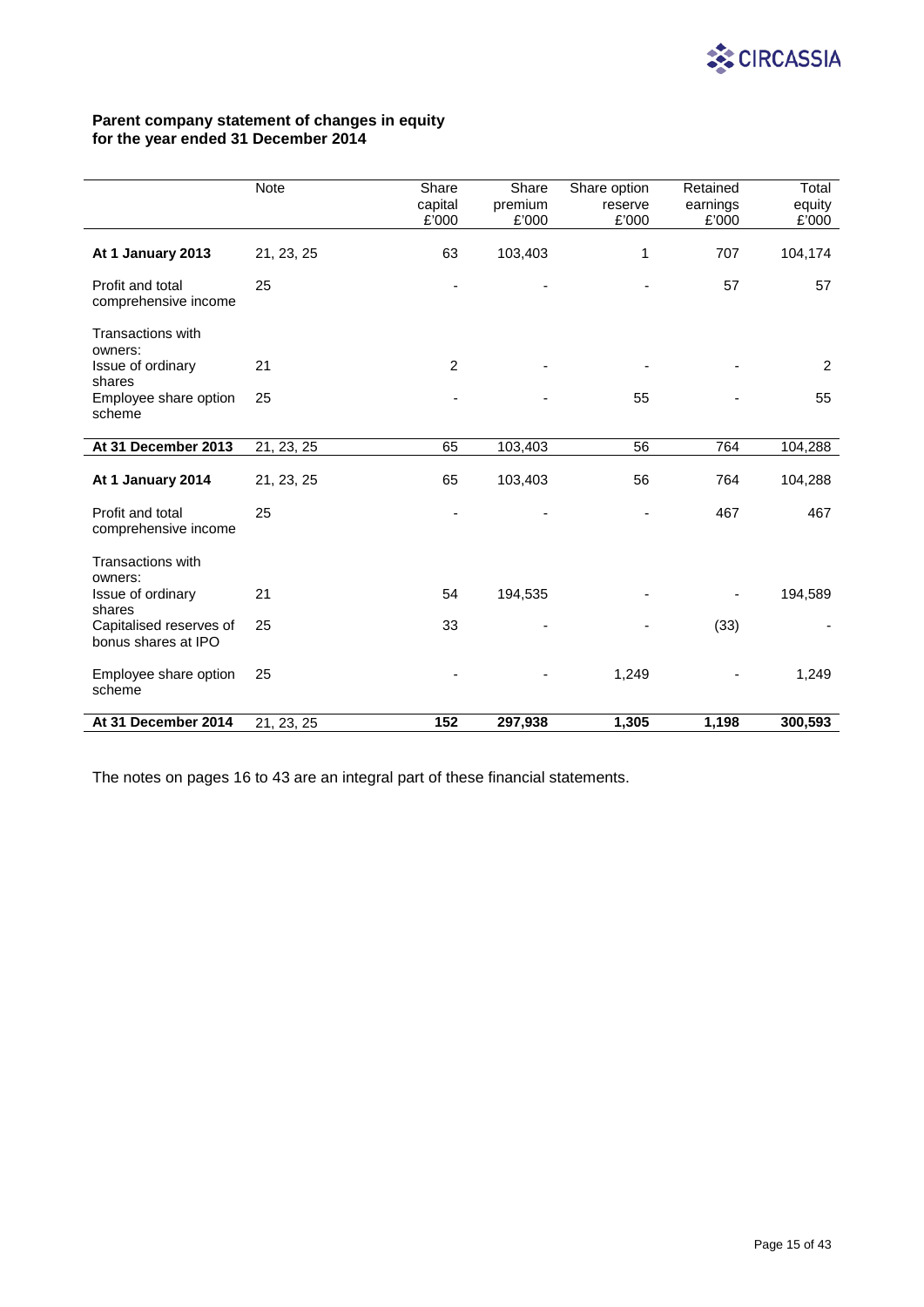

## **1. Summary of significant accounting policies**

### **General information**

The Group is a clinical-stage specialty biopharmaceutical group focused on the development and commercialisation of a range of immunotherapy products for the treatment of allergy. These product candidates were developed using the Company's innovative technology, ToleroMune® which was initially developed at Imperial College, London by Mark Larché and Barry Kay and acquired by the co-founders of the Company, Steve Harris and Charles Swingland in 2006.

Circassia Pharmaceuticals Plc is a public limited company which is listed on the London Stock Exchange and incorporated and domiciled in England and Wales. The company is resident in England and the registered office is The Magdalen Centre, Robert Robinson Avenue, Oxford Science Park, Oxford, Oxfordshire, England, OX4 4GA.

The principal accounting policies adopted in the preparation of this financial information are set out below. These policies have been consistently applied to all the financial years presented, unless otherwise stated.

## **Basis of preparation**

The financial information has been prepared in accordance with International Financial Reporting Standards as adopted by the European Union ('IFRS'), International Financial Reporting Interpretations Committee ('IFRIC') interpretations endorsed by the European Union and with those parts of the Companies Act 2006 applicable to companies reporting under IFRS. The financial information is prepared on the going concern basis and in accordance with the historical cost convention as modified by revaluation of financial liabilities (including derivative instruments) at fair value through profit or loss.

## **Going concern**

Though the Group continues to make losses, the directors believe it is appropriate to prepare the financial information on the going concern basis. This is because the Group's research into new products continues to progress according to plan and the additional funding secured in March 2014 when the company successfully completed its IPO, will allow the Group to meet its liabilities as they fall due for the foreseeable future.

### **Changes in accounting policy and disclosures**

a) New and amended standards adopted by the Group

No new or amended standards were adopted during the year.

The following standards had previously been early adopted and applied consistently in the years ended 31 December 2013 and 2014 (effective 1 January 2014 and early adopted from 1 January 2013):

- IFRS 10 'Consolidated Financial Statements'
- IFRS 11 'Joint arrangements'
- IFRS 12 'Disclosure of interests in other entities'
- IAS 27 (revised 2011), 'Separate financial statements'
- IAS 28 (revised 2011), 'Investments in associates and joint ventures'
- IAS 32 (amendment), 'Financial instruments Presentation' on asset and liability offsetting
- Amendments to IFRS 10, IFRS 11 and IFRS 12
- Amendments to IAS 36, 'Impairment of assets'
- b) Standards, amendments and interpretations to existing standards that are not yet effective and have not been early adopted by the Group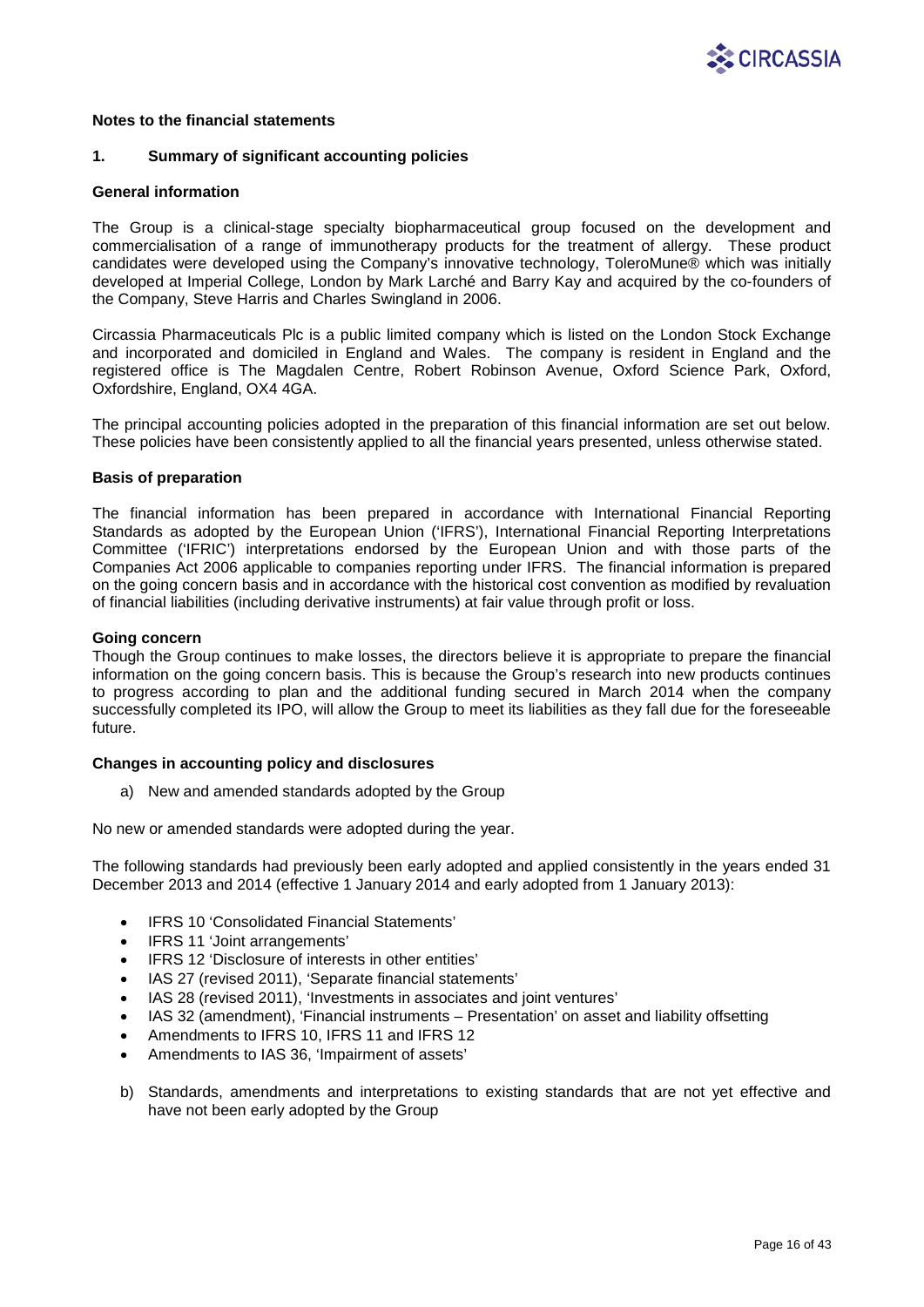

### **1. Summary of significant accounting policies (continued)**

IFRS 9 'Financial instruments', on 'Classification and measurement' (effective 1 January 2015). This is the first part of a new standard on classification and measurement of financial assets that will replace IAS 39. IFRS 9 has two measurement categories: amortised cost and fair value. All equity instruments are measured at fair value. A debt instrument is at amortised cost only if the entity is holding it to collect contractual cash flows and the cash flows represent principal and interest. Otherwise it is at fair value through profit or loss. Amortised cost accounting will also be applicable for most financial liabilities, with bifurcation of embedded derivatives. The main change is that in cases where the fair value option is taken for financial liabilities, the part of a fair value change due to an entity's own credit risk is recorded in other comprehensive income rather than the income statement, unless this creates an accounting mismatch. The Group is yet to assess the impact of IFRS 9 on its financial information. The Group will also consider the impact of the remaining phases of IFRS 9.

IFRS 15 'Revenue from contract with customers' (effective from 1 January 2017), IFRIC 21 'Levies' (effective from 1 January), and IFRS 14 'Regulatory deferral accounts' (effective from 1 January 2016) will have no impact on the group.

There are no other IFRSs or IFRIC interpretations that are not yet effective that would be expected to have a material impact on the Group.

### **Use of estimates and assumptions**

The preparation of financial information in conformity with IFRS requires the use of certain critical accounting estimates and assumptions that affect the reported amounts of assets and liabilities at the date of the financial information and the reported amounts of revenues and expenses during the reporting period. Estimates and judgements are continually made and are based on historic experience and other factors, including expectations of future events that are believed to be reasonable in the circumstances.

### *Critical accounting estimates and assumptions*

Where the Group makes estimates and assumptions concerning the future, the resulting accounting estimates will seldom exactly match actual results. The estimates and assumptions that have a significant risk of causing a material adjustment to the carrying amounts of assets and liabilities within the next financial year are addressed below.

### *Clinical study accruals*

Due to the amounts involved, the estimates and assumptions regarding the amounts accrued for clinical study costs have a greater risk of causing a material adjustment to the carrying amounts of assets and liabilities.

### *Intangible assets*

The group tests annually whether goodwill has suffered any impairment. The key assumptions used for the value in use calculations are given in note 12, and in particular the anticipated launch date. If the Company is unable to obtain regulatory approval or to commercialise its product candidates, or experiences significant delays in doing so, this could result in an impairment of the related goodwill and intellectual property rights.

## *Share based payments*

Options were valued using the Black Scholes option pricing model or the Monte Carlo Simulation depending on the type of option issued. For each relevant option grant, individual valuation assumptions were assessed based upon conditions at the date of grant. The range of assumptions in the calculation of share based payments is given in note 22.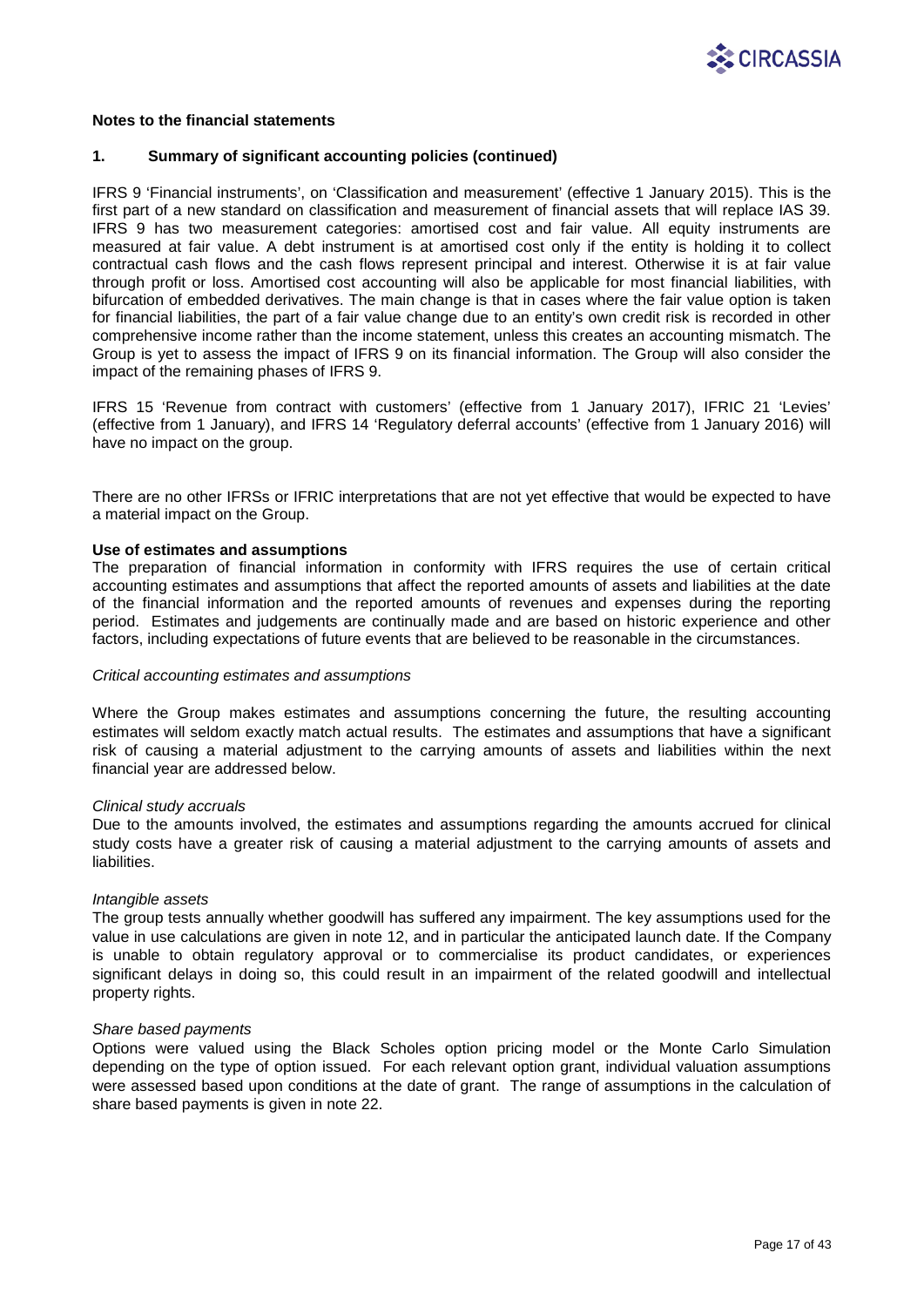

## **1. Summary of significant accounting policies (continued)**

### *Classification of IPO costs*

Due to the nature of an initial public offering (IPO), new shares are issued to investors to raise additional capital and, along with existing shares, subsequently become listed on a stock exchange. Judgement is required in assessing whether the associated expenditure is directly attributable to the issue of shares and whether it meets the criteria to be offset against the share premium account.

## **Consolidation**

(a) Subsidiaries

Subsidiaries are all entities (including structured entities) over which the Group has control. The Group controls an entity when the Group is exposed to, or has rights to, variable returns from its involvement with the entity and has the ability to affect those returns through its power over the entity. Subsidiaries are fully consolidated from the date on which control is transferred to the Group. They are de-consolidated from the date that control ceases.

Inter-company transactions, balances and unrealised gains on transactions between Group companies are eliminated. Accounting policies of subsidiaries are consistent with the policies adopted by the Group.

## (b) Joint arrangements

The Group has applied IFRS 11 to all joint arrangements since 1 January 2013. Under IFRS 11 investments in joint arrangements are classified as either joint operations or joint ventures depending on the contractual rights and obligations of each investor. Circassia Pharmaceuticals Plc has assessed the nature of its joint arrangements and determined them to be joint ventures. Joint ventures are accounted for using the equity method.

Under the equity method of accounting, interests in joint ventures are initially recognised at cost and adjusted thereafter to recognise the Group's share of the post-acquisition profits or losses and movements in other comprehensive income. When the Group's share of losses in a joint venture equals or exceeds its interests in the joint ventures (which includes any long-term interests that, in substance, form part of the Group's net investment in the joint ventures), the Group does not recognise further losses, unless it has incurred obligations or made payments on behalf of the joint ventures.

Unrealised gains on transactions between the Group and its joint ventures are eliminated to the extent of the Group's interest in the joint ventures. Unrealised losses are also eliminated unless the transaction provides evidence of an impairment of the asset transferred. Accounting policies of the joint ventures have been changed where necessary to ensure consistency with the policies adopted by the Group.

### **Segmental reporting**

The Group has one single business segment, based upon its proprietary technology, operated out of a single geographical location. This is consistent with the internal reporting provided to the chief operating decision-maker. The chief operating decision-maker, who is responsible for allocating resources and assessing performance, has been identified as the Executive Directors, who make strategic decisions.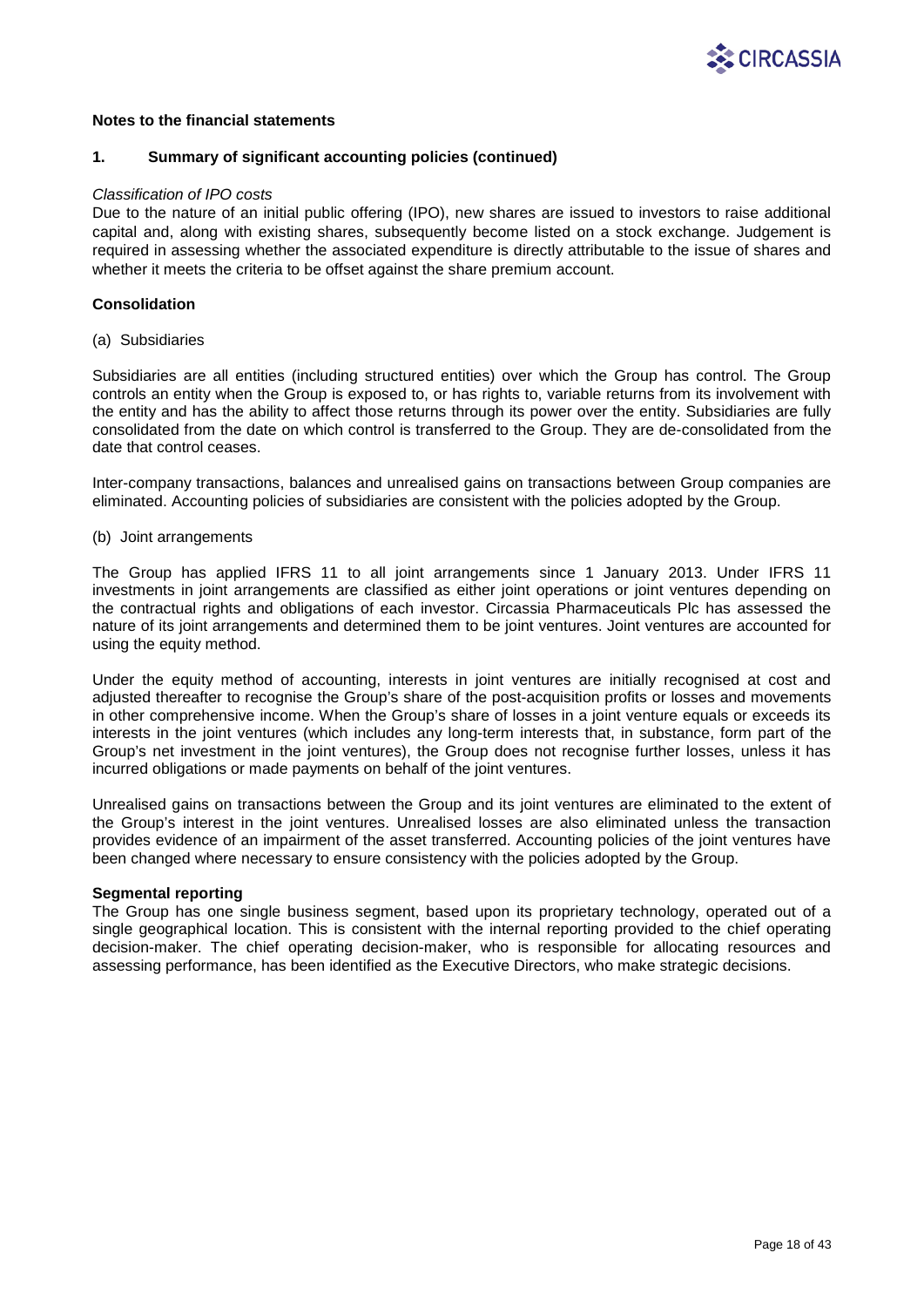

### **1. Summary of significant accounting policies (continued)**

### **Clinical study expenses**

Where payments to clinical study sites are made in advance for the purchase of stocks of materials for use in clinical studies, the relevant costs are included in receivables as prepaid clinical study expenses. Expenses are charged to the statement of comprehensive income as clinical study services are carried out by third party suppliers, or clinical study materials are received.

### **Financial instruments**

The Group's financial instruments comprise cash and cash equivalents, short-term bank deposits, debtors and creditors arising directly from operations.

Cash and cash equivalents comprise cash in hand and short-term deposits which have an original maturity of three months or less and are readily convertible into known amounts of cash. Such assets are classified as current, where management intend to dispose of the asset within twelve months of the end of the reporting period. Bank deposits with maturity of more than twelve months after the end of the reporting period are classified as non-current assets.

The Group previously held derivatives in 2013 which comprised solely of forward rate foreign exchange contracts and were categorised as financial liabilities through profit or loss. Where derivatives exist in the financial year, they are initially recognised at fair value on the date a derivative contract is entered into and are subsequently re-measured at their fair value at each reporting date, with any resulting gain or loss recognised through profit or loss. With the exception of the loan notes in 2013, the Group does not have any committed borrowing facilities, as its cash, cash equivalents and short-term deposits are sufficient to finance its current operations. Cash balances are mainly held on short and medium term deposits with quality financial institutions, in line with the Group's policy to minimise the risk of loss. The main risks associated with the Group's financial instruments relate to interest rate risk and foreign currency risk (note 2.).

The Group had in issue loan notes which were convertible into fully paid ordinary shares at any time and could be redeemed, if they have not previously been converted, on 31 March 2016. The loan notes were recognised initially at fair value, net of transaction costs incurred and subsequently carried at amortised cost. The loan notes were classified as current liabilities as the Group did not have an unconditional right to defer settlement for at least 12 months after the end of the reporting period. As part of the capital reorganisation and prior to the IPO, loan notes were converted into equity shares. Borrowing costs were recognised in profit or loss in the period in which they were incurred. See note 21 for details on the conversion of the loan notes in 2014.

### **Leases**

Leases in which a significant portion of the risks and rewards of ownership are retained by the lessor are classified as operating leases. Payments made under operating leases (net of any incentives received from the lessor) are charged to the statement of comprehensive income on a straight line basis over the period of the lease.

### **Intangible assets**

Intangible fixed assets, relating to goodwill and intellectual property rights acquired through licensing or assigning patents and know-how are carried at historic cost, less accumulated amortisation, where the useful economic life of the asset is finite and the asset will probably generate economic benefits exceeding costs. Where a finite useful life of the acquired intangible asset cannot be determined, the asset is tested annually for impairment by allocating the assets to the cash generating units to which they relate. Amortisation would commence when product candidates underpinned by the intellectual property rights become available for commercial use. Amortisation would be calculated on a straight line basis over the shorter of the remaining useful life of the intellectual property or the estimated sales life of the product candidates. No amortisation has been charged to date, as the product candidates underpinned by the intellectual property rights are not yet available for commercial use.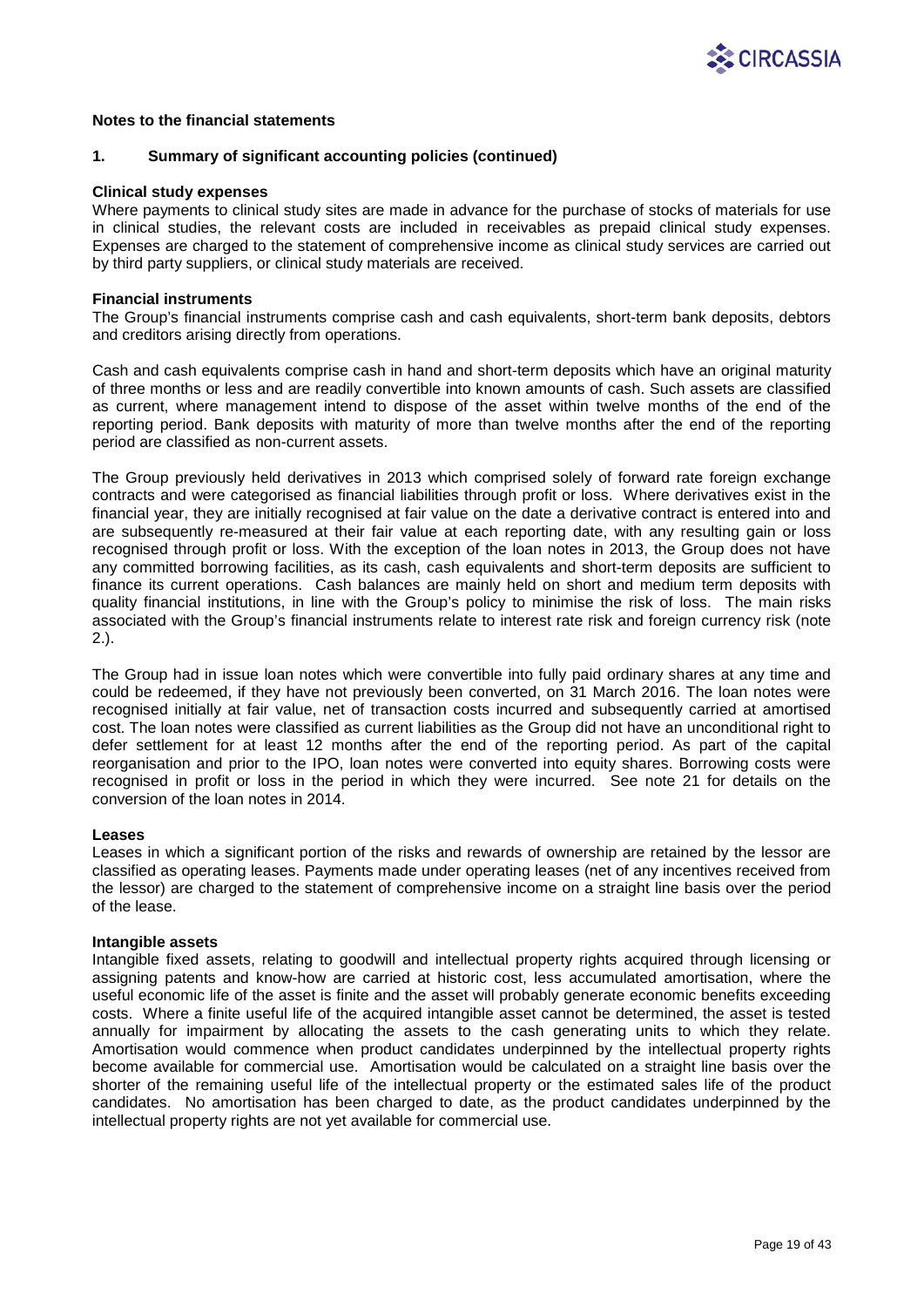

## **1. Summary of significant accounting policies (continued)**

Expenditure on product development is capitalised as an intangible asset and amortised over the expected useful economic life of the product candidate concerned. Capitalisation commences from the point at which technical feasibility and commercial viability of the product candidate can be demonstrated and the Group is satisfied that it is probable that future economic benefits will result from the product candidate once completed. Capitalisation ceases when the product candidate receives regulatory approval for launch. No such costs have been capitalised to date.

Expenditure on research and development activities that do not meet the above criteria, including ongoing costs associated with acquired intellectual property rights and intellectual property rights generated internally by the Group, is charged to the statement of comprehensive income as incurred. Intellectual property and in-process research and development from acquisitions are recognised as intangible assets at fair value. Any residual excess of consideration over the fair value of net assets in an acquisition is recognised as goodwill in the financial statements.

Expenditure on software costs are capitalised as an intangible asset and amortised over the expected useful economic life of the software. Until such an asset is fully developed, the costs are capitalised and classified within intangibles assets as 'Software in development'. These costs are not amortised until the software has been fully developed and operational, at which point the total cost of the software development is amortised over its estimated useful life.

### **Impairment of non-financial assets**

Assets that have an indefinite useful life, for example goodwill or intangible assets not ready for use, are not subject to amortisation and are tested annually for impairment. Assets that are subject to amortisation are reviewed for impairment whenever events or changes in circumstances indicate that the carrying amount may not be recoverable. An impairment loss is recognised for the amount by which the asset's carrying amount exceeds its recoverable amount. The recoverable amount is the higher of an asset's fair value less costs to sell and value in use. For the purposes of assessing impairment, assets are grouped at the lowest levels for which there are separately identifiable cash flows (cash-generating units). Non-financial assets other than goodwill that suffered an impairment are reviewed for possible reversal of the impairment at each reporting date. Charges or credits for impairment are passed through the statement of comprehensive income.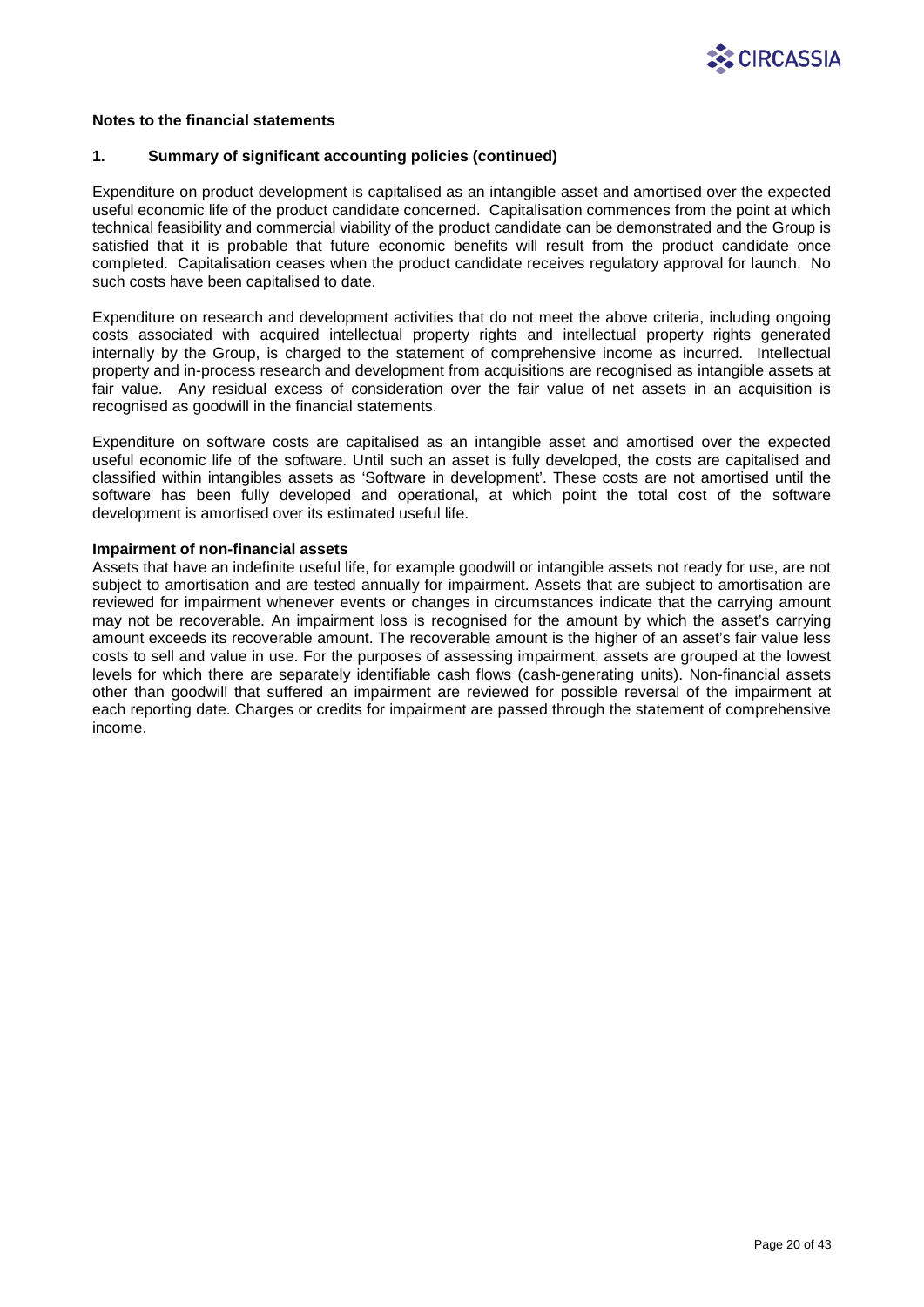

## **1. Summary of significant accounting policies (continued)**

### **Property, plant and equipment**

Property, plant and equipment is stated at historical cost less depreciation. Historical cost includes expenditure that is directly attributable to the acquisition of the items. Subsequent costs are included in the asset's carrying amount or recognised as a separate asset, as appropriate, only when it is probable that future economic benefits associated with the item will flow to the Group and the cost of the item can be measured reliably. The carrying amount of replaced parts is derecognised. All other repairs and maintenance are charged to the income statement during the financial period in which they are incurred.

Depreciation is calculated using the straight line method to allocate the cost of assets over their estimated useful lives, as follows:

Leasehold improvements – Over the life of the unbreakable portion of the lease 43%

Individually significant tangible assets that are intended to be held by the Group for use in the production or supply of goods and services or for administrative purposes and that are expected to provide economic benefit for more than one year are capitalised. All other assets of insignificant value are charged to the income statement in the year of acquisition.

### **Other receivables**

Other receivables are recognised initially at fair value and subsequently measured at amortised cost, using the effective interest method, less provision for impairment. A provision for impairment of other receivables is established when there is objective evidence that the Group will not be able to collect all amounts due according to the original terms of the receivables.

### **Trade payables**

Trade payables are obligations to pay for goods or services that have been acquired in the ordinary course of business from suppliers. They are initially recognised at fair value and subsequently held at amortised cost. Accounts payable are classified as current liabilities if payment is due within one year or less. If not, they are presented as non-current liabilities.

### **Cash and cash equivalents**

In the consolidated statement of cash flows, cash and cash equivalents include cash in hand, deposits held on call with banks, and other short-term highly liquid investments with original maturities of three months or less from the date of original investment.

### **Share capital**

Ordinary shares and preference shares are classified as equity. All shares are classified as equity as there are no mandatorily redeemable shares in the Company. Incremental costs directly attributable to the issue of new shares or options are shown in equity as a deduction, net of tax, from the proceeds.

### **Employee benefit costs**

The Group makes contributions to defined contribution personal pension schemes for its Directors and employees. The pension cost charge recognised in the year represents amounts payable by the Group to the funds. The Group has no further payment obligations once the contributions have been paid. The contributions are recognised as employee benefit expense when they are due.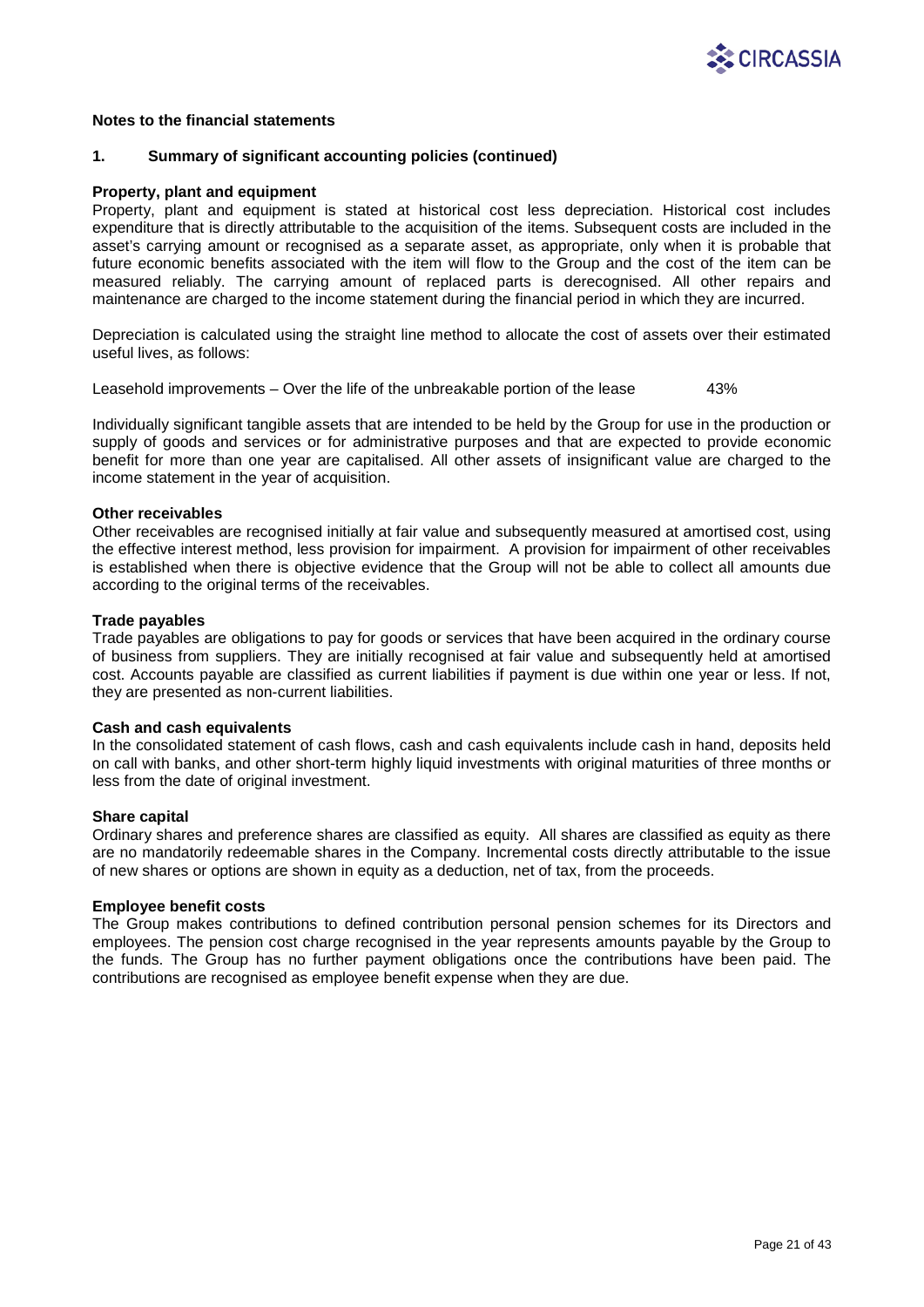

### **1. Summary of significant accounting policies (continued)**

#### **Share based payments**

The Group operates a number of equity-settled, share based compensation plans, under which the entity receives services from employees as consideration for equity instruments (options) of the Group. The fair value of the employee services received in exchange for the grant of the options is recognised as an expense. The total amount to be expensed is determined by reference to the fair value of the options granted:

- including the effect of any market performance conditions (for example, an entity's share price);
- excluding the impact of any service and non-market performance vesting conditions (for example, profitability, sales growth targets and remaining an employee of the entity over a specified time period); and
- including the impact of any non-vesting conditions (for example, the requirement for employees to save).

Non-market performance and service conditions are included in assumptions about the number of options that are expected to vest. The total expense is recognised over the vesting period, which is the period over which all of the specified vesting conditions are to be satisfied.

At the end of each reporting period, the Group revises its estimates of the number of options that are expected to vest based on the non-market vesting conditions. It recognises the impact of the revision to original estimates, if any, in the income statement, with a corresponding adjustment to equity.

When the options are exercised, the Company issues new shares. The proceeds received net of any directly attributable transaction costs are credited to share capital (nominal value) and share premium.

The grant by the Company of options over its equity instruments to the employees of subsidiary undertakings in the Group is treated as a capital contribution. The fair value of employee services received, measured by reference to the grant date fair value, is recognised over the vesting period as an increase to investment in subsidiary undertakings, with a corresponding credit to equity in the parent entity financial statements.

The Group's employees participate in various share option schemes as disclosed in note 22. Equity settled share based payments are measured at fair value at the date of grant and expensed on a straight line basis over the vesting period of the award. At the end of each reporting period the Group revises its estimate of the number of options that are expected to become exercisable. The financial consequences of revisions to the original estimates, if any, are recognised in the statement of comprehensive income, with a corresponding adjustment to equity.

The fair value of share options is measured using either the Black Scholes option pricing model or the Monte Carlo Simulation. This is dependent on the conditions attached to each of the issued options. Where conditions are non-market based the Black Scholes option pricing model is used. Where market based conditions are attached to options, the fair value is determined using the Monte Carlo Simulation.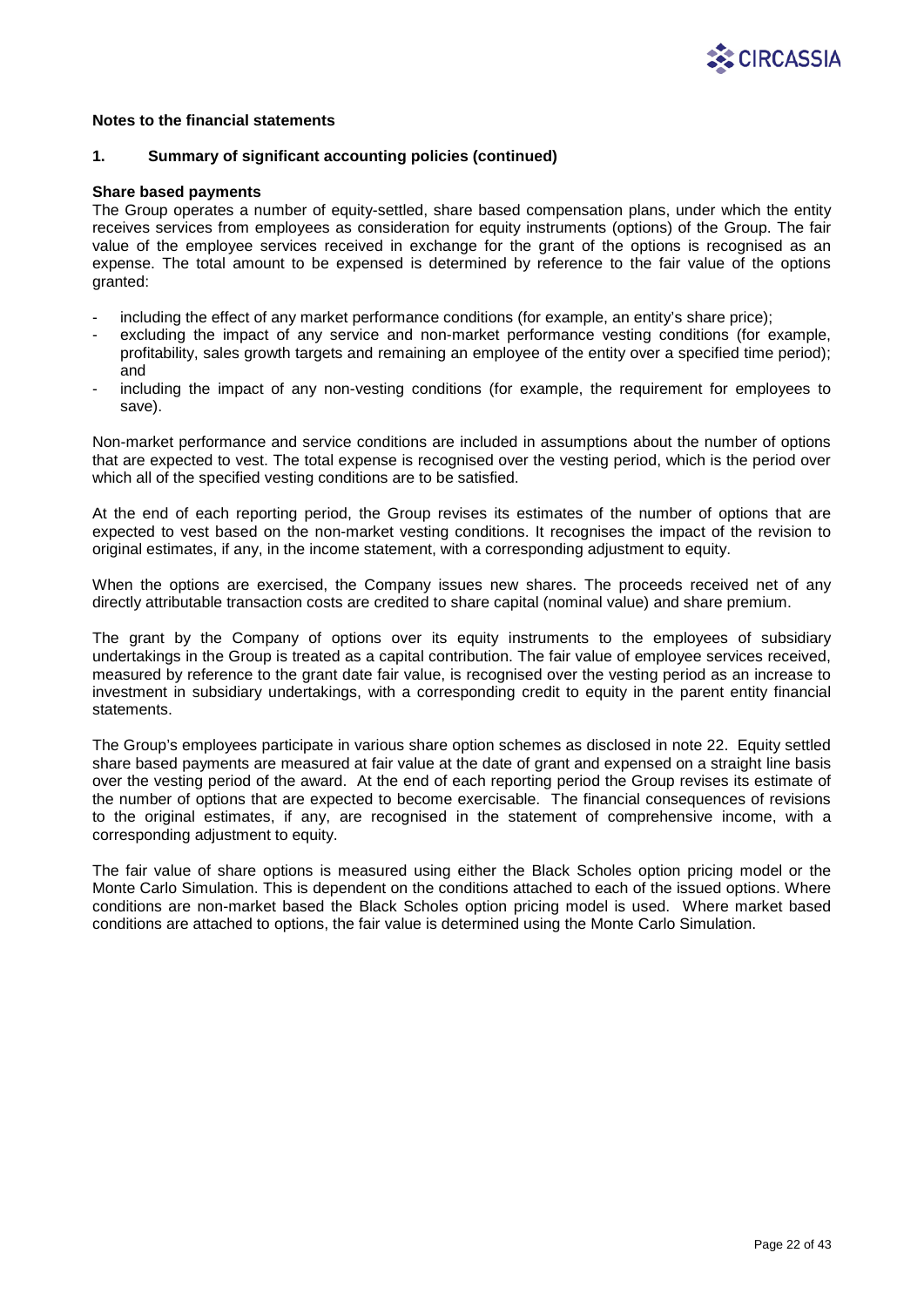

## **1. Summary of significant accounting policies (continued)**

### **Other employee benefits**

The expected cost of compensated short-term absence (e.g. holidays) is recognised when employees render services that increased their entitlement. An accrual is made for holidays earned but not taken, and prepayments recognised for holidays taken in excess of days earned.

### **Foreign currency translation**

Monetary assets and liabilities in foreign currencies are translated into Sterling at the rates of exchange ruling at the end of the financial year. Transactions in foreign currencies are translated into Sterling at the rates of exchange ruling at the date of the transaction. Foreign exchange differences are taken to the statement of comprehensive income in the year in which they arise and presented within 'Finance costs or income'.

Foreign exchange differences on translation of foreign operations into the Group presentational currency, are recognised as a separate element of other comprehensive income. Cumulative exchange differences are presented in a separate component of equity entitled Translation reserve.

### **Taxation including deferred tax**

The charge for current tax is based on the results for the year, adjusted for items which are non-assessable or disallowed. It is calculated using tax rates that have been enacted or substantively enacted at the end of each reporting period.

The Group is entitled to claim tax credits in the United Kingdom for certain research and development expenditure. The amount included in the financial statements at the year end represents the credit receivable by the Group for the year and adjustments to prior years.

Deferred tax is accounted for using the liability method in respect of temporary differences arising from differences between the carrying amount of assets and liabilities in the financial information and the corresponding tax bases used in the computation of taxable profit. In principle, deferred tax liabilities are recognised for all taxable temporary differences and deferred tax assets are recognised to the extent that it is probable that taxable profits will be available against which deductible temporary differences can be utilised.

Deferred tax liabilities are recognised for taxable temporary differences arising on investments in subsidiaries and joint ventures, except where the Group is able to control the reversal of the temporary difference and it is probable that the temporary difference will not reverse in the foreseeable future.

Deferred tax is calculated at the average tax rates that are expected to apply to the period when the asset is realised or the liability is settled. Deferred tax is charged or credited in the statement of comprehensive income, except when it relates to items credited or charged directly to equity, in which case the deferred tax is also dealt with in equity.

## **2. Financial and capital risk management**

## **Capital risk management**

The Group's objectives when managing capital are to safeguard the ability to continue as a going concern and ensure that sufficient capital is in place to fund the Group's research activities. The Group's principal method of adjusting the capital available is through issuing new shares. The Group's share capital and share premium are disclosed in notes 21 and 23 respectively. The Group monitors the availability of capital with regard to its forecast future expenditure on an ongoing basis. The Group has extinguished its liability instruments (loan notes) through the issue of equity instruments during the year.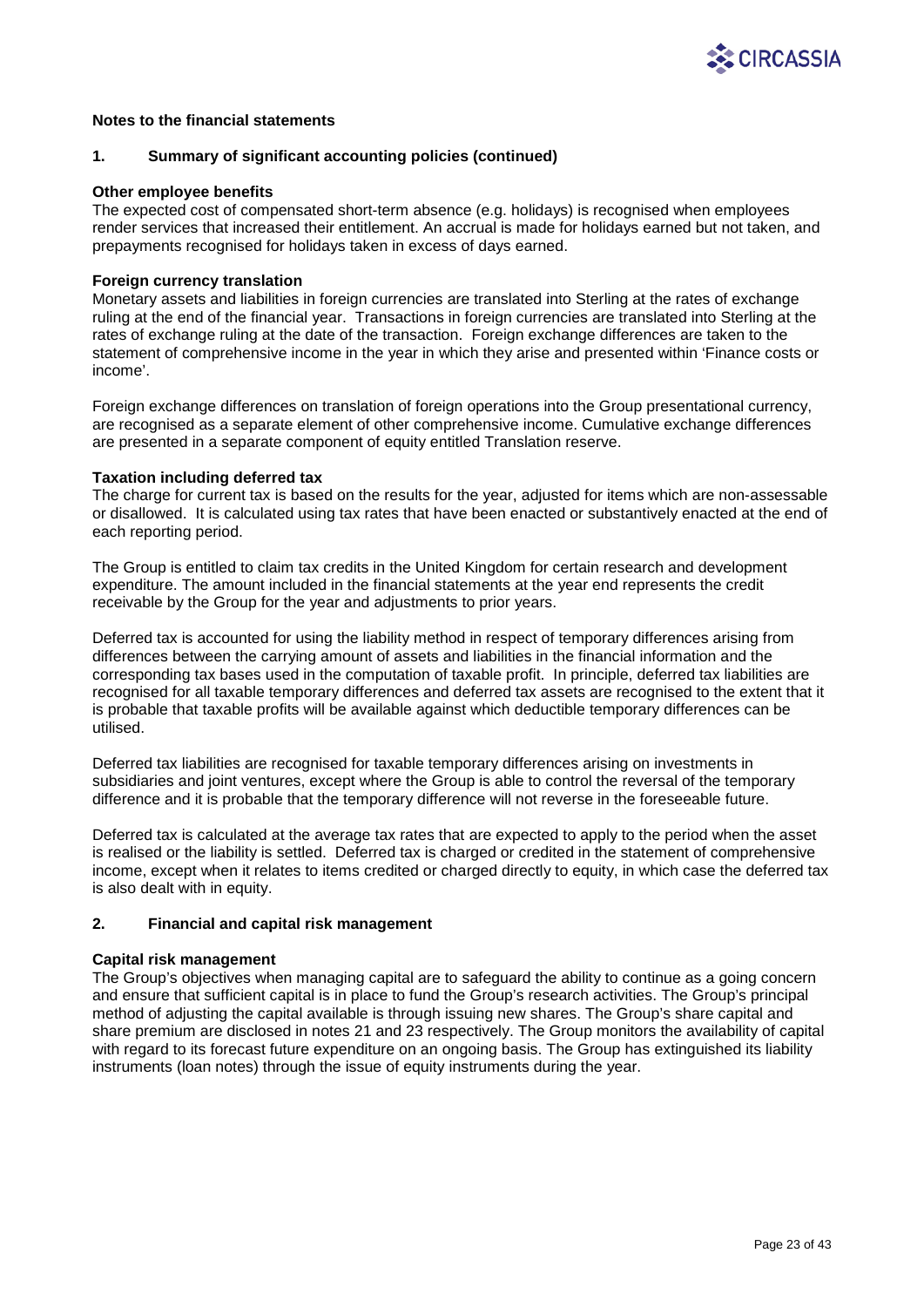

### **2. Financial and capital risk management (continued)**

### **Financial risk factors**

The Group's simple structure, operating from a single location in the United Kingdom, and the lack of external debt financing reduces the range of financial risks to which it is exposed. Monitoring of financial risk is part of the Board's ongoing risk management, the effectiveness of which is reviewed annually. The Group's agreed policies are implemented by the Chief Executive Officer, who submits periodic reports to the Board.

#### *a) Foreign exchange risk*

The Group currently has no revenue. The majority of operating costs are denominated in Sterling, United States dollars, Canadian dollars, Euro or Swiss francs. Foreign exchange risk arises from future commercial transactions and recognised assets and liabilities.

In relation to foreign currency risk, the Group's policy is to hold the majority of its funds in Sterling, and to use short - medium term currency purchase options (including spot purchases and forward contracts) and interest-bearing foreign currency deposits to manage short - medium term fluctuations in exchange rates.

The Group sometimes uses short-term currency purchase options and interest-bearing deposits of Swiss francs and Euros to manage short-term fluctuations in exchange rates. The Group uses foreign currency forward contracts to manage medium term fluctuations in Canadian and United States dollars exchange rates.

At 31 December 2014, if the Euro had weakened/strengthened by 5% against Sterling with all other variables held constant, the post tax loss for the year would have been £5,595 (2013: £709) lower/higher, as a result of net foreign exchange gains/losses on translation of Euro-denominated payables and foreign exchange losses/gains on translation of Euro-denominated bank balances.

The impact on post tax loss at 31 December 2014 of a 5% weakening/strengthening of the US dollar against Sterling with all other variables held constant would have been a decrease/increase of £30,304 (2013: £38,509).

The impact on post tax loss at 31 December 2014 of a 5% weakening/strengthening of the Canadian dollar against Sterling with all other variables held constant would have been a decrease/increase of £23,713 (2013: £4,627).

The impact on post tax loss at 31 December 2014 of a 15% weakening/strengthening of the Swiss franc against Sterling with all other variables held constant would have been a decrease/increase of £129,561 (2013: based on 5% £4,984).

The change in foreign exchange rates that is assessed to be reasonably likely for each currency except Swiss francs in 2014 is 5%. As the Swiss franc strengthened by 15% after the year end, this has been used as the basis for assessment in determining the impact on post tax loss.

### *b) Interest rate risk*

The Group's policy in relation to interest rate risk is to monitor short and medium term interest rates and to place cash on deposit for periods that optimise the amount of interest earned while maintaining access to sufficient funds to meet day to day cash requirements.

The Group does not have any committed external borrowing facilities, as its cash and cash equivalents and short-term deposit balances are sufficient to finance its current operations. Consequently, there is no material exposure to interest rate risk in respect of interest payable.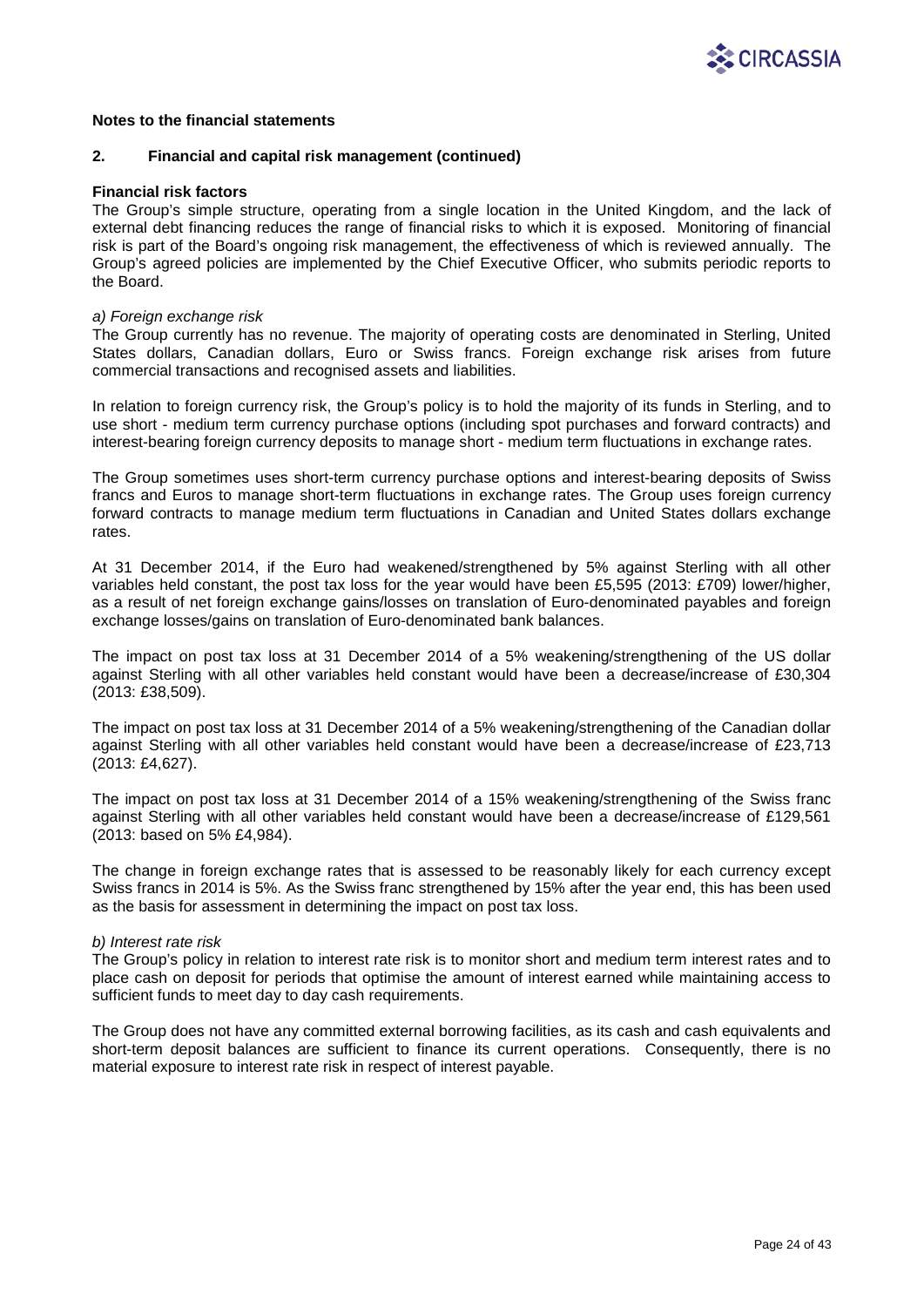

### **2. Financial and capital risk management (continued)**

If interest rates had been 10 basis points higher/lower the impact on net loss in 2014 would have been an increase/decrease of £169,105 (2013: £39,800) due to changes in the amount of interest receivable.

### *c) Credit risks*

The Group's policy following Admission to the London Stock Exchange is to place funds with financial institutions which have a minimum credit rating with Fitch IBCA of A- long term /F1 short-term. During 2014 the Group placed funds on deposit with 12 banks (2013: nine banks). The Group does not allocate a quota to individual institutions but seeks to diversify its investments, where this is consistent with achieving competitive rates of return. It is the Group's policy to place not more than £35 million (or the equivalent in other currencies) with any one counterparty.

The value of financial instruments held represents the maximum exposure that the Group has to them. There is no collateral held for this type of credit risk.

No credit limits were exceeded during any of the periods reported, and management does not expect any material losses from non-performance by these counterparties.

## *d) Cash flow and liquidity risk*

Funds are generally placed on deposit with the maturity profile of investments being structured to ensure that sufficient liquid funds are available to meet operating requirements. The Directors do not consider that there is presently a material cash flow or liquidity risk.

The table below analyses the Group's financial liabilities into relevant maturity groupings based on the remaining period at the balance sheet date to the contractual maturity date. There were no financial liabilities outstanding for periods greater than one year. The amounts disclosed in the table are the contracted undiscounted cash flows:

| At 31 December                                 | Less than 1 year | Less than 1 year |
|------------------------------------------------|------------------|------------------|
|                                                | 2014             | 2013             |
|                                                | £'000            | £'000            |
| Trade and other payables                       | 9.766            | 5.975            |
| Financial liabilities (convertible loan notes) | $\blacksquare$   | 2,012            |
| Total                                          | 9.766            | 7,987            |

### **Derivative financial instruments and hedging**

There were no derivatives at 31 December 2014 or 31 December 2013. Hedge accounting was not used.

### **Fair value estimates**

There were no financial liabilities at fair value through profit or loss at 31 December 2014 or 31 December 2013.

### **3. Principal activity analysis**

The Group's loss on ordinary activities before taxation is derived entirely from its one business segment, pharmaceutical research and development, which is carried out at a single site. All costs of acquisition of intangible assets borne by the Group, relate to this one segment. In addition, all other non-cash expenses incurred by the Group relate to this one segment.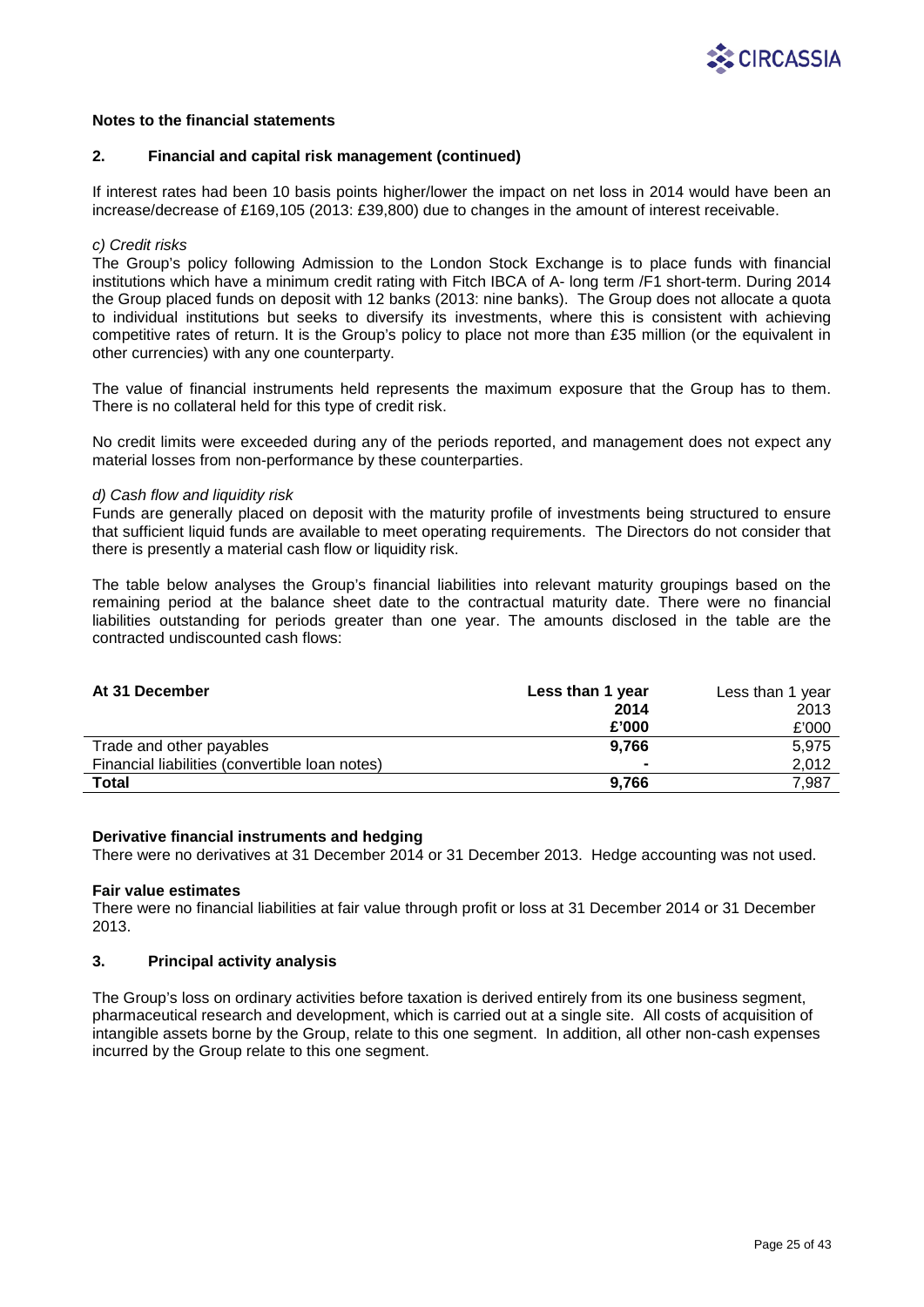

### **4. Employees and directors**

The average monthly number of persons (including Executive Directors) employed by the Group during the year was:

|                          | 2014          | 2013   |
|--------------------------|---------------|--------|
| <b>By activity</b>       | <b>Number</b> | Number |
| Office and management    | 15            |        |
| Research and development | 34            | 14     |
| Total average headcount  | 49            | 20     |

## **Company**

The average number of administration staff employed by the company during the year, including Executive Directors was 2 (2013: nil).

| <b>Employee benefit costs</b> |       | Group |                | Company        |
|-------------------------------|-------|-------|----------------|----------------|
|                               | 2014  | 2013  | 2014           | 2013           |
|                               | £'000 | £'000 | £'000          | £'000          |
| Wages and salaries            | 6.128 | 2,744 | 1,788          |                |
| Social security costs         | 762   | 331   | 183            |                |
| Pension costs                 | 358   | 215   | 91             |                |
| Share options expense         | 1.249 | 55    | $\blacksquare$ |                |
| Total employee benefit costs  | 8.497 | 3,345 | 2,062          | $\blacksquare$ |

The Group contributes to defined contribution pension schemes for its Executive Directors and employees. Contributions of £29,876 (included in other payables) were payable to the funds at the year end (2013: £8,768).

The details of Directors of the Group who received emoluments from the Group during the year are shown in the Annual Report on Remuneration in the Remuneration Committee Report.

## **Key management personnel**

Key management includes Directors (Executive and Non-executive), the VP of Commercial Operations, the Senior VP of Corporate Development, the Chief Commercial Officer (start date 15 September 2014), the General Counsel (start date 7 July 2014), VP of Human Resources (start date 4 June 2014), the Chief Medical Officer (start date 6 January 2014) and the VP of Investor Relations (start date 20 January 2014, leave date 5 August 2014). The compensation paid or payable to key management is set out below.

|                                                 | 2014  | 2013  |
|-------------------------------------------------|-------|-------|
|                                                 | £'000 | £'000 |
| Salaries and fees                               | 2,048 | 1,318 |
| Benefits in kind                                | 15    | 13    |
| Pension contributions to money purchase schemes | 208   | 130   |
| Share based payments                            | 815   | 55    |
| <b>Bonus</b>                                    | 1.221 | 347   |
| Total                                           | 4.307 | 1,863 |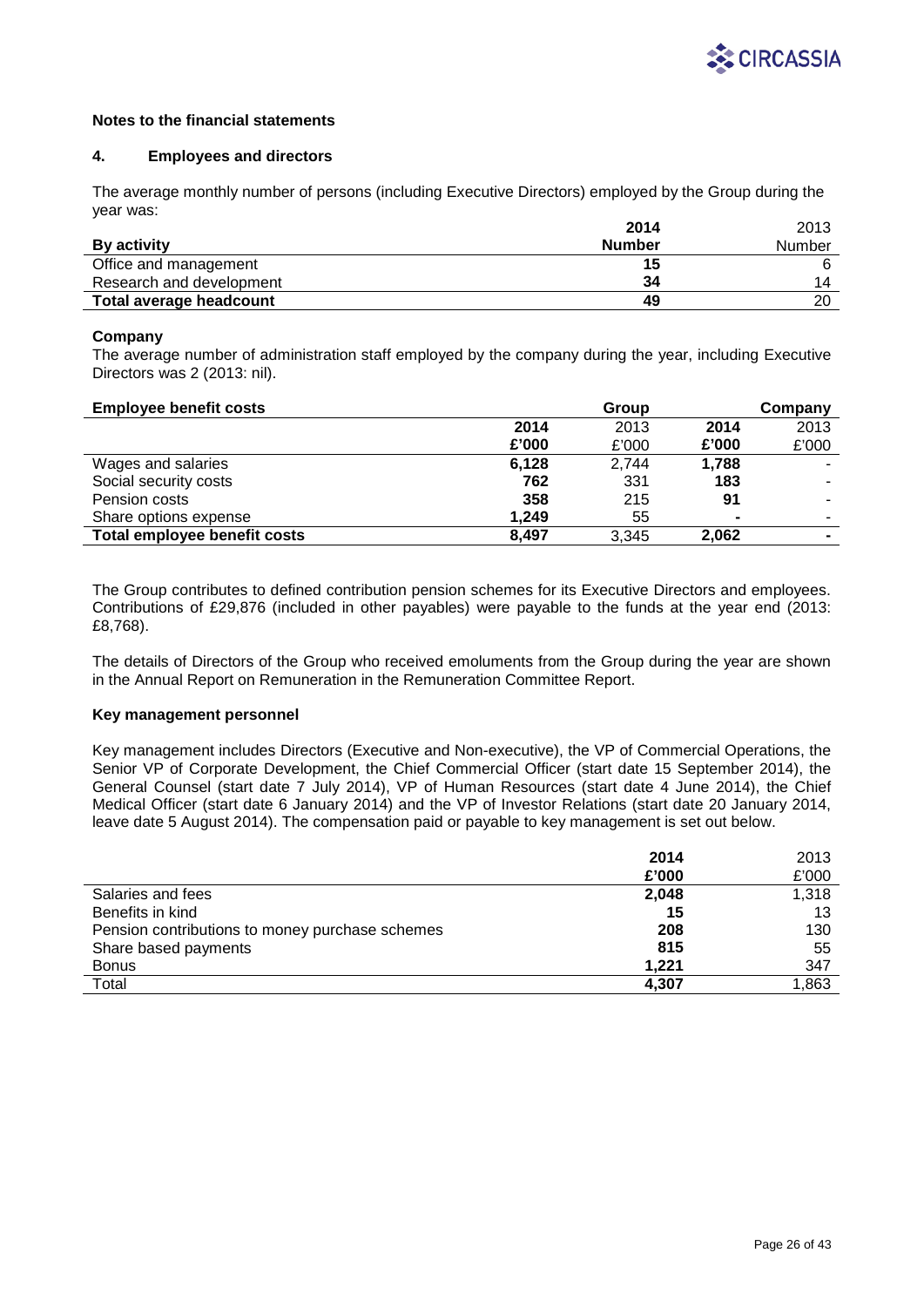

## **5. Finance income and costs**

|                                | 2014  | 2013  |
|--------------------------------|-------|-------|
|                                | £'000 | £'000 |
| <b>Finance costs:</b>          |       |       |
| Bank charges payable           | (16)  | (11)  |
| Interest payable on loan notes | (2)   | (10)  |
| <b>Total finance costs</b>     | (18)  | (21)  |
|                                |       |       |
| <b>Finance income:</b>         |       |       |
| Bank interest receivable       | 1,746 | 606   |
| Net gain on foreign exchange   | 178   |       |
| <b>Total finance income</b>    | 1.924 | 606   |
| Net finance income             | 1,906 | 585   |

Translational foreign exchange gains and losses relating to cash and cash equivalents and short-term deposits have been reallocated from 'Administrative expenses' to 'Finance costs' in 2014.

## **6. Operating loss**

|                                                                | 2014   | 2013   |
|----------------------------------------------------------------|--------|--------|
|                                                                | £'000  | £'000  |
| Employee benefit costs (note 4)                                | 8,497  | 3,345  |
| Externally contracted research & development                   | 33,419 | 19,080 |
| Legal and professional fees including patent costs             | 1,763  | 707    |
| Net loss on foreign exchange <sup>(1)</sup>                    |        | 480    |
| Foreign exchange forward contract derivative (profit) (note 8) |        | (393)  |
| Operating lease expense                                        | 330    | 89     |
| Depreciation                                                   | 24     |        |
| Impairment                                                     |        | 122    |
| Other expenses                                                 | 1,780  | 1,095  |
| <b>Total operating loss</b>                                    | 45,813 | 24,525 |

(1) As explained in note 5, translational foreign exchange gains and losses on cash and cash equivalents and short-term deposits have been reallocated from 'Administrative expenses' to 'Finance costs' in 2014 on the face of the income statement. Translational foreign exchange gains and losses on cash and cash equivalents and short-term deposits are disclosed in 'Administrative expenses' in 2013.

# **7. Auditor's remuneration**

l,

## **Services provided by the Group's auditor and its associates**

During the year the Group obtained services from the auditor as detailed below:

| 2014<br>Group<br>£'000                                                                                                                      | 2013<br>£'000 |
|---------------------------------------------------------------------------------------------------------------------------------------------|---------------|
| Fees payable to the Company's auditor and its associates for the audit of the<br>50<br>parent company and consolidated financial statements | 16            |
| Fees payable to the Company's auditor and its associates for other services:                                                                |               |
| The audit of the Company's subsidiaries<br>5                                                                                                |               |
| Audit related assurance services<br>5                                                                                                       |               |
| 5<br>Tax compliance services                                                                                                                | 5             |
| Other assurance services<br>235                                                                                                             | 235           |
| Other<br>10                                                                                                                                 |               |
| <b>Total</b><br>310                                                                                                                         | 256           |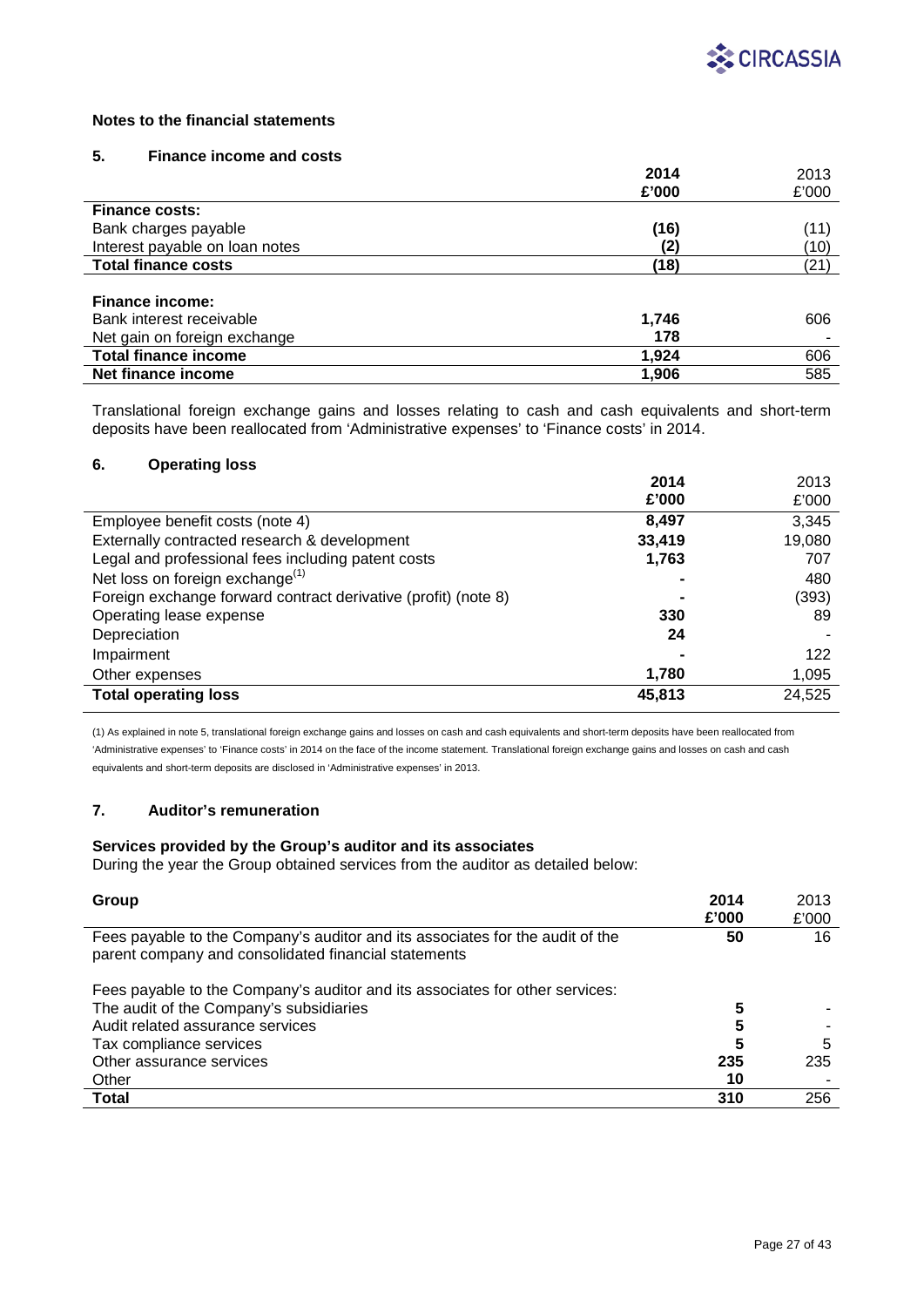

## **8. Other gains**

|                                                   | 2014   |       |
|---------------------------------------------------|--------|-------|
|                                                   | £'000  | £'000 |
|                                                   |        |       |
| Foreign exchange forward contract derivative gain | $\sim$ | 393   |

## **9. Taxation**

The Group is entitled to claim tax credits in the United Kingdom for certain research and development expenditure. The amount included in the financial statements for the years ended 31 December 2014 and 2013 represents the credit receivable by the Group for the year and adjustments to prior years. The 2014 amounts have not yet been agreed with the relevant tax authorities.

| <b>Continuing operations</b>                                      | 2014<br>£'000 | 2013<br>£'000 |
|-------------------------------------------------------------------|---------------|---------------|
| United Kingdom corporation tax research and<br>development credit | (8,824)       | (3,995)       |
| Adjustments in respect of prior year                              | (57)          | 82            |
| Income tax credit                                                 | (8, 881)      | (3,913)       |

The tax credit for the year is lower (2013: lower) than the standard rate of corporation tax in the UK of 21.5% (2013: 23.25%). The differences are explained below:

|                                                          | 2014     | 2013            |
|----------------------------------------------------------|----------|-----------------|
|                                                          | £'000    | £'000           |
| Loss on ordinary activities before tax                   | (43,989) | (23, 894)       |
| Loss on ordinary activities before tax multiplied by the | (9, 471) | (5, 555)        |
| standard rate of corporation tax in the UK of 21.5%      |          |                 |
| (2013: 23.25%)                                           |          |                 |
| Expenses not deductible for tax purposes (permanent      | (937)    | 12 <sup>°</sup> |
| differences)                                             |          |                 |
| Temporary timing differences                             | (43)     |                 |
| Research & development relief 100%/125% mark-up on       |          |                 |
| expenses                                                 | (7, 572) | (4,691)         |
| Surrender of losses for research & development tax       | 5,118    | 4,449           |
| credit refund                                            |          |                 |
| Adjustments in respect of prior year                     | (57)     | 82              |
| Tax losses carried forward to future periods             | 4,081    | 1,790           |
| Current tax credit for the year                          | (8,881)  | (3,913)         |

At 31 December 2014, the Group had tax losses to be carried forward of approximately £76.4m (2013: £58.0m).

At 31 December 2014, the Group has current tax assets arising from tax credits in the United Kingdom for certain research and development expenditure of £8.8m (2013: £3.9m).

No deferred tax assets are recognised. See note 20 for more details.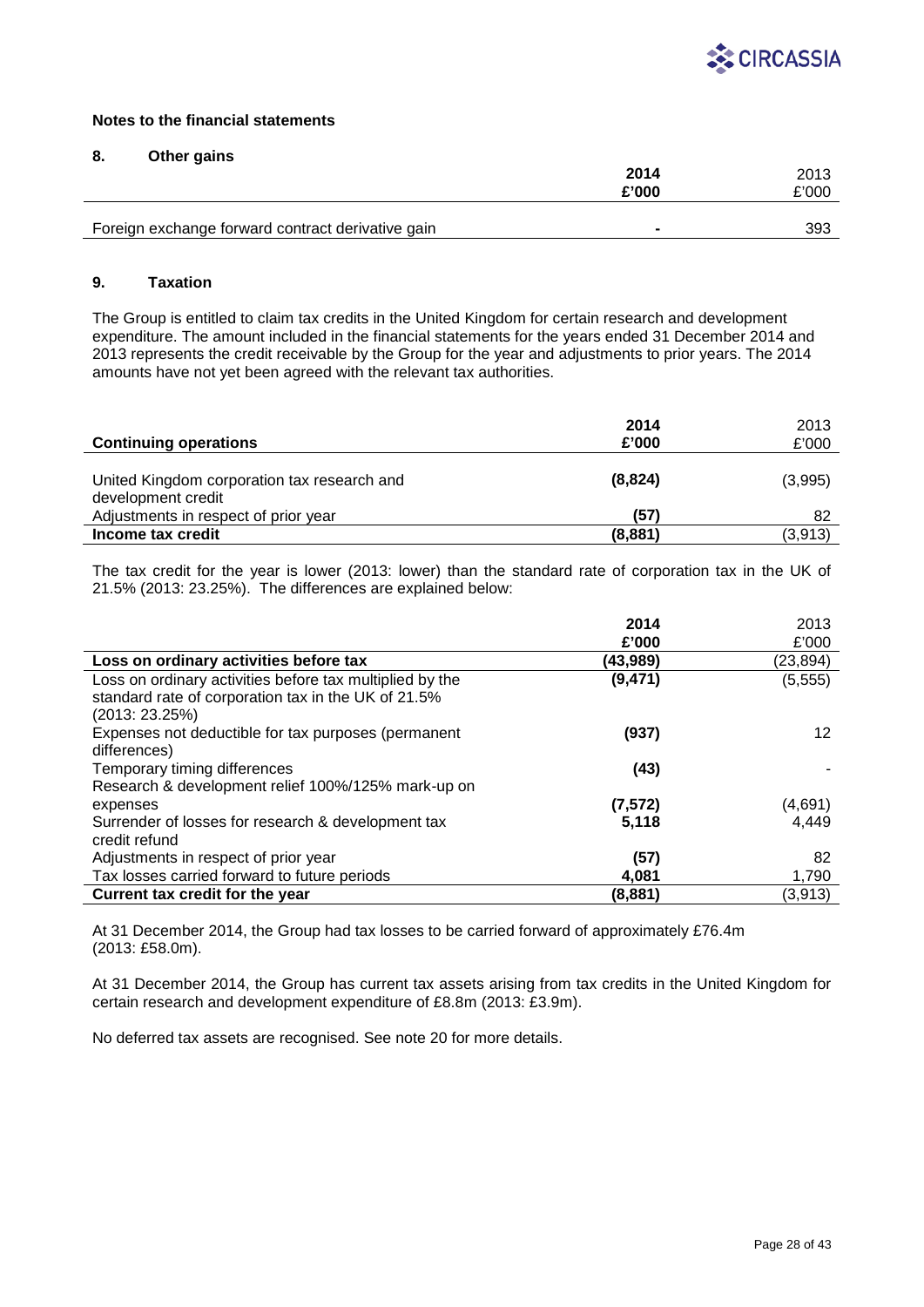

## **10. Loss per share**

Basic loss per share is calculated by dividing the loss attributable to ordinary equity holders of the Company by the weighted average number of Ordinary shares in issue during the year.

|                                                                                                           | 2014        | 2013       |
|-----------------------------------------------------------------------------------------------------------|-------------|------------|
| Loss from continuing operations attributable to ordinary equity owners<br>of the parent company $(E'000)$ | (35, 108)   | (19,981)   |
| Weighted average number of Ordinary shares in issue (Number <sup>(1)</sup> )                              | 169,118,824 | 15,812,679 |
| Loss per share                                                                                            | (E0.21)     | (E1.26)    |

As net losses from continuing operations were recorded in 2014 and 2013, the dilutive potential shares are anti-dilutive for the earnings per share calculation.

1. Please refer to called-up share capital note (see note 21) regarding the change in the number of shares. Pursuant to IAS 33.26, the weighted average number of Ordinary shares outstanding during the year and for all years presented have been adjusted for the subdivision of each 10p Ordinary share into 125 Ordinary shares of 0.08p.

The additional Ordinary shares issued in respect of the above events have been treated as if the events had occurred at the beginning of the earliest year reported.

### **11. Property, plant & equipment**

# **Group**

|                                   | Leasehold    |
|-----------------------------------|--------------|
|                                   | Improvements |
| Cost                              | £'000        |
|                                   |              |
| At 1 January and 31 December 2013 | -            |
| Additions                         | 333          |
| As at 31 December 2014            | 333          |
|                                   |              |

### **Accumulated depreciation**

| '24  |
|------|
| (24) |
|      |
|      |
|      |
| 309  |
|      |

All of the above assets are wholly owned and not pledged as security against any of the Group's liabilities.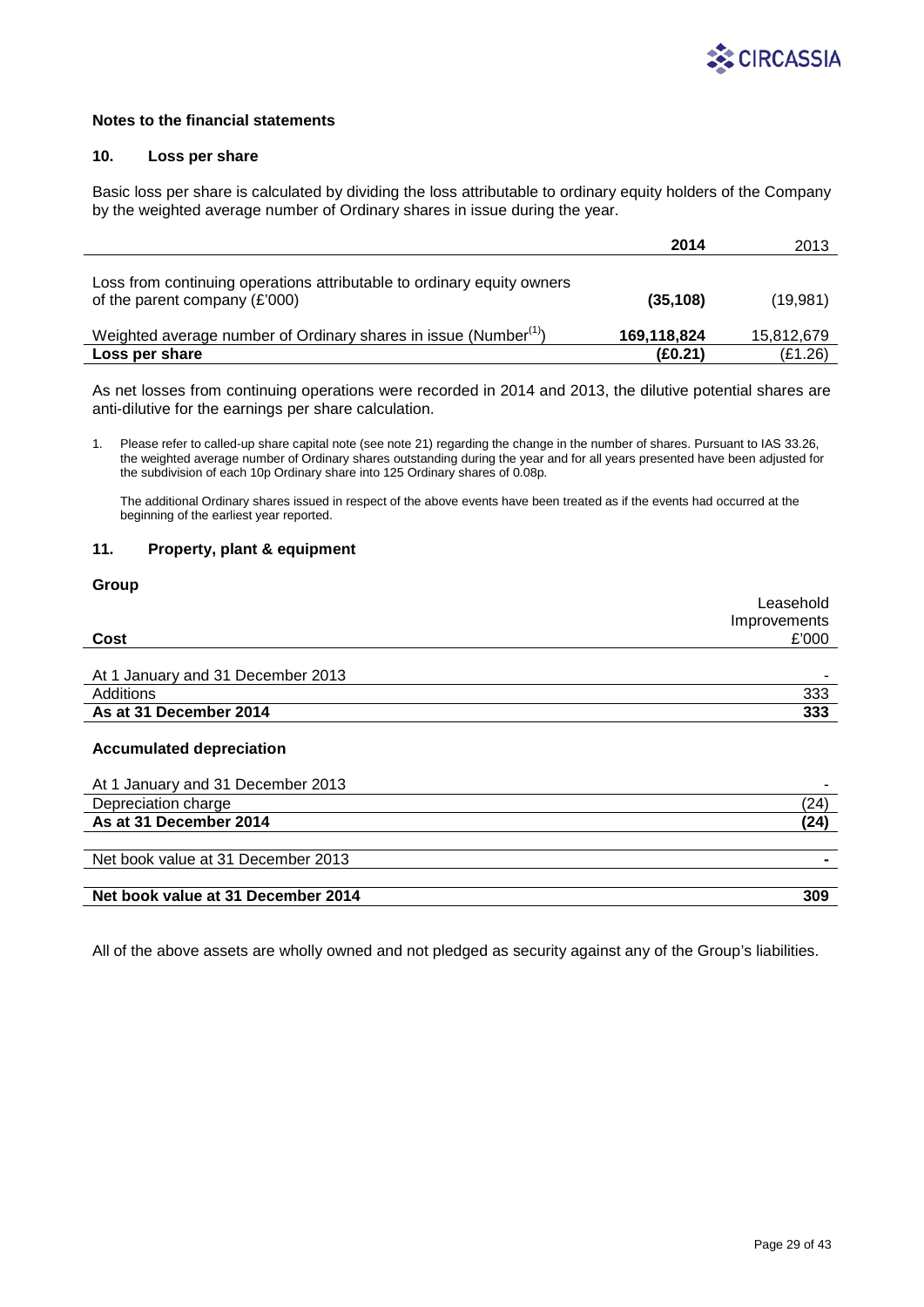

## **12. Intangible assets**

| Group                                          |          | Intellectual           | Software in |       |
|------------------------------------------------|----------|------------------------|-------------|-------|
|                                                | Goodwill | <b>Property Rights</b> | development | Total |
| Cost                                           | £'000    | £'000                  | £'000       | £'000 |
|                                                |          |                        |             |       |
| At 1 January 2013                              | 1,835    | 437                    |             | 2,272 |
| Additions                                      |          |                        |             |       |
| As at 31 December 2013                         | 1,835    | 437                    |             | 2,272 |
| Additions                                      |          |                        | 38          | 38    |
| As at 31 December 2014                         | 1,835    | 437                    | 38          | 2,310 |
|                                                |          |                        |             |       |
| <b>Accumulated amortisation and impairment</b> |          |                        |             |       |
| At 1 January 2013                              |          | (138)                  |             | (138) |
| Impairment charge                              |          | (122)                  |             | (122) |
| As at 31 December 2013                         |          | (260)                  |             | (260) |
| Impairment charge                              |          |                        |             |       |
| As at 31 December 2014                         |          | (260)                  |             | (260) |
|                                                |          |                        |             |       |
| Net book value at 31 December 2013             | 1,835    | 177                    |             | 2,012 |
|                                                |          |                        |             |       |
| Net book value at 31 December 2014             | 1,835    | 177                    | 38          | 2,050 |

Impairment charges are included within research and development costs in the Consolidated statement of comprehensive income. An impairment test is performed annually based on the value in use of the intangible assets.

The cumulative impairment charge at 1 January 2013 arose in 2008 when the results of a clinical study for dopexamine indicated that one licence agreement should be fully impaired.

In 2013, the results of the clinical study for the Company's psoriasis product indicated that this licence be fully impaired. In addition, a full impairment charge has been taken on a licence relating to a peanut product.

The goodwill arose on the purchase of 100% of the share capital of Circassia Limited from Imperial Innovations Businesses LLP on 17 July 2006. The goodwill represents the excess of cost over the fair value of assets acquired.

The Group tests annually whether goodwill and intangible assets have suffered any impairment and tests more frequently when events or circumstances indicate that the current carrying value may not be recoverable. No such adverse events or circumstances have arisen in the year and the market capitalisation of the Group at the year end is substantially in excess of the carrying value of the Group's net assets. The Directors consider there to be one cash-generating unit and have determined the recoverable amount based on value in use calculations, which require the use of estimates and assumptions.

The calculations use pre-tax cash flow projections. In light of the stage of development of the product candidates these cover a ten year period. Cash flows beyond the ten year period are extrapolated using the estimated growth rates stated below. The growth rates do not exceed the long-term average growth rate for the business. The discount rate used is pre-tax and reflects specific risks relating to the Group and uncertainties surrounding the cash flow projections, particularly in relation to the assumed successful launch of the Group's products in the expected timeframe and the resulting sales.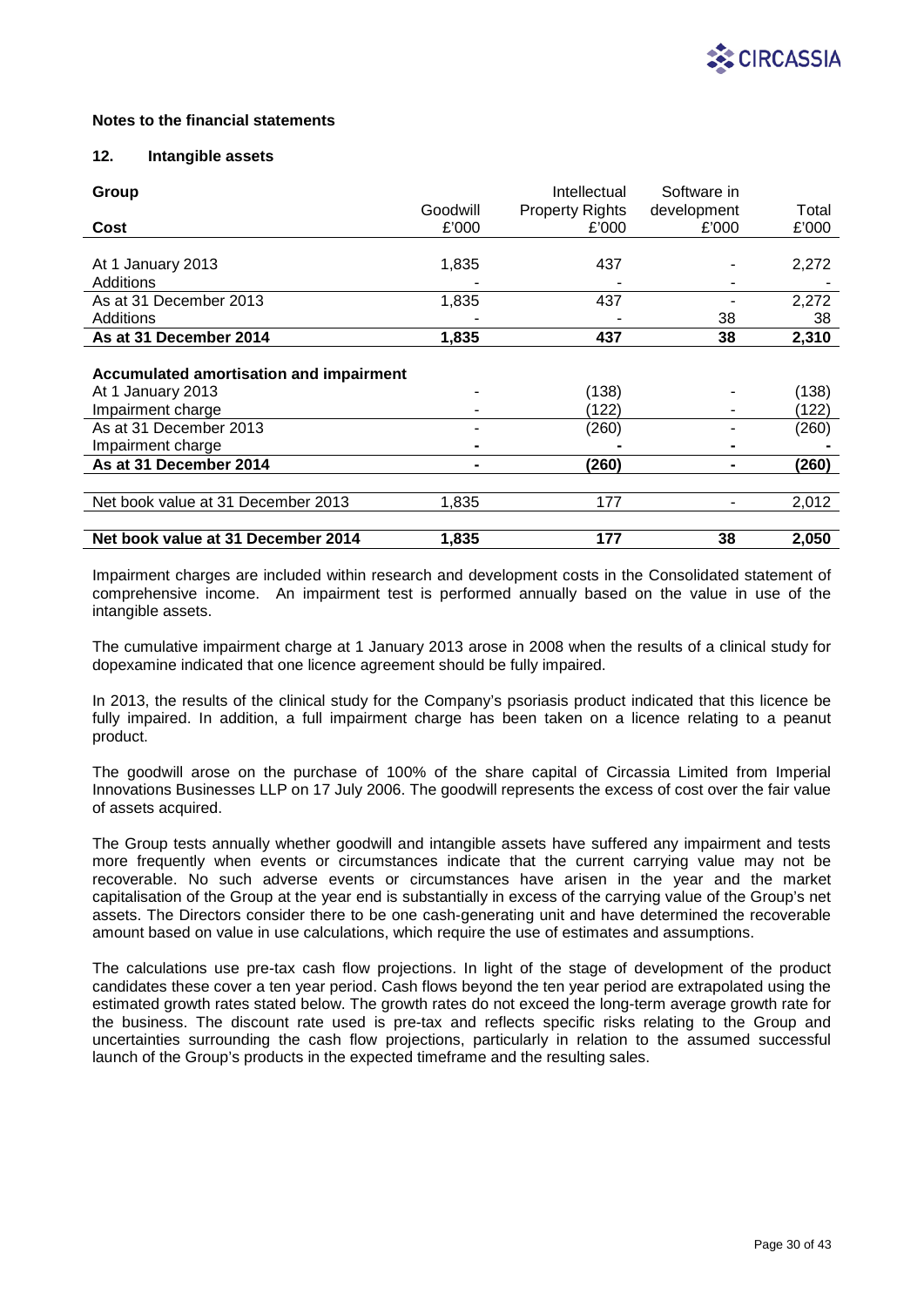

## **12. Intangible assets (continued)**

The key assumptions used for the value in use calculations for 2013 and 2014 are as follows:

| Anticipated launch date                     | Cat-SPIRE                                                                                                                                                            | 2017        |
|---------------------------------------------|----------------------------------------------------------------------------------------------------------------------------------------------------------------------|-------------|
|                                             | Tier 2 product candidates (House Dust Mite-                                                                                                                          |             |
|                                             | SPIRE, Grass-SPIRE, Ragweed-SPIRE)                                                                                                                                   | 2018 - 2020 |
|                                             |                                                                                                                                                                      |             |
|                                             | Remaining pipeline                                                                                                                                                   | 2020 - 2022 |
| Research and                                |                                                                                                                                                                      |             |
| development costs                           | Based on management forecasts of clinical study costs for its product candidates,<br>as well as related expenses associated with the regulatory approval process and |             |
|                                             | commercialisation.                                                                                                                                                   |             |
|                                             |                                                                                                                                                                      |             |
| Sales value and                             | Estimates of sales value and volume are internal forecasts based on both internal                                                                                    |             |
| volume                                      | and external market information and market research commissioned by the                                                                                              |             |
|                                             | Company.                                                                                                                                                             |             |
| Advertising and                             | Based on management forecasts of advertising and promotion required in the key                                                                                       |             |
| promotion investment                        | territories.                                                                                                                                                         |             |
|                                             |                                                                                                                                                                      |             |
| Profit margins                              | Margins reflect management's forecasts of sales values and costs of manufacture                                                                                      |             |
|                                             | adjusted for its expectations of market developments.                                                                                                                |             |
|                                             |                                                                                                                                                                      |             |
| Period of specified<br>projected cash flows | 10 years                                                                                                                                                             |             |
| Terminal growth rate                        | Terminal growth rates based on management's estimate of future long term                                                                                             |             |
|                                             | average growth rate                                                                                                                                                  |             |
|                                             | 2014<br>0%                                                                                                                                                           |             |
|                                             | 2013<br>0%                                                                                                                                                           |             |
|                                             |                                                                                                                                                                      |             |
| Discount rate                               | Discount rates based on Group WACC, adjusted where appropriate:                                                                                                      |             |
|                                             | 20%<br>2014                                                                                                                                                          |             |
|                                             | 20%<br>2013                                                                                                                                                          |             |

In each case the valuations indicate sufficient headroom such that a change to key assumptions that are reasonably possible is unlikely to result in an impairment of the related goodwill. Therefore, the Group did not take a goodwill impairment charge for the years ended 31 December 2014 and 2013.

Software in development relates to the development of a new financial reporting software platform that was not yet complete at year end. Once this is complete and the system fully operational, it will be reviewed for impairment on a regular basis.

# **13. Investments in subsidiaries**

| £'000 |
|-------|
|       |
| 1.725 |
|       |
| 55    |
| 1.780 |
|       |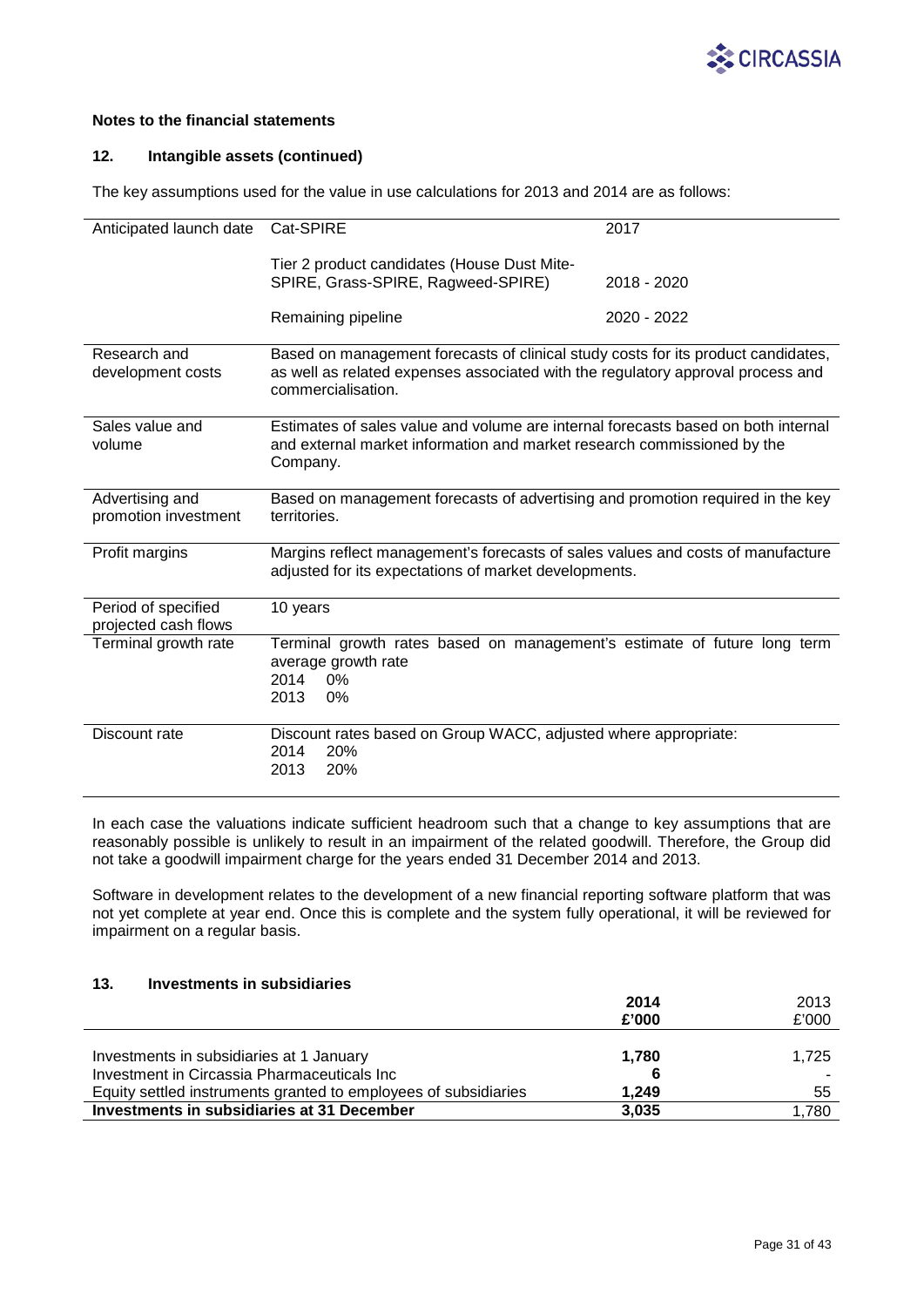

### **13. Investments in subsidiaries (continued)**

The capital contribution relating to share based payment is for 3,165,857 (2013: 3,010,375) 0.08p share options granted by the Company to employees of subsidiary undertakings in the Group. Further details on the Group's share option schemes can be found in note 22.

Details of the Company's subsidiaries are provided below. All subsidiaries are included in the consolidation and the Directors believe that the fair value of all subsidiaries exceeds their carrying values.

|                               | <b>Country of</b> |                                | <b>Proportion of</b><br>ordinary |
|-------------------------------|-------------------|--------------------------------|----------------------------------|
| <b>Name</b>                   | Incorporation     | <b>Nature of business</b>      | shares held                      |
| Circassia Limited             | UK                | <b>Pharmaceutical research</b> | 100%                             |
| Circassia Pharma Limited      | UK                | <b>Pharmaceutical research</b> | 100%                             |
| Circassia Pharmaceuticals Inc | USA               | <b>Pharmaceutical research</b> | 100%                             |

## **14. Investment in joint venture**

|                                        | 2014  | 2013  |
|----------------------------------------|-------|-------|
|                                        | £'000 | £'000 |
| At 1 January                           | 195   | 167   |
| Share of (loss)/profit                 | (82)  | 46    |
| Foreign exchange loss on consolidation | (10)  | (18)  |
| At 31 December                         | 103   | 195   |

The joint venture listed below has share capital consisting solely of Ordinary shares, which are held directly by the Group.

### **Nature of investment in joint venture 2014 and 2013**

| Name of entity      | Place of business /<br>country of<br>incorporation | % of ownership<br>interest | Nature of the<br>relationship | Measurement<br>method |
|---------------------|----------------------------------------------------|----------------------------|-------------------------------|-----------------------|
| Adiga Life Sciences | Canada                                             | 50                         | Note 1                        | Equity                |

Note 1.

Adiga Life Sciences ("Adiga") is a joint venture with McMaster University in Canada for early epitope and mechanistic clinical studies. Adiga is a private company and there is no quoted market price available for its shares.

There are no contingent liabilities or commitments relating to the Group's interest in the joint venture.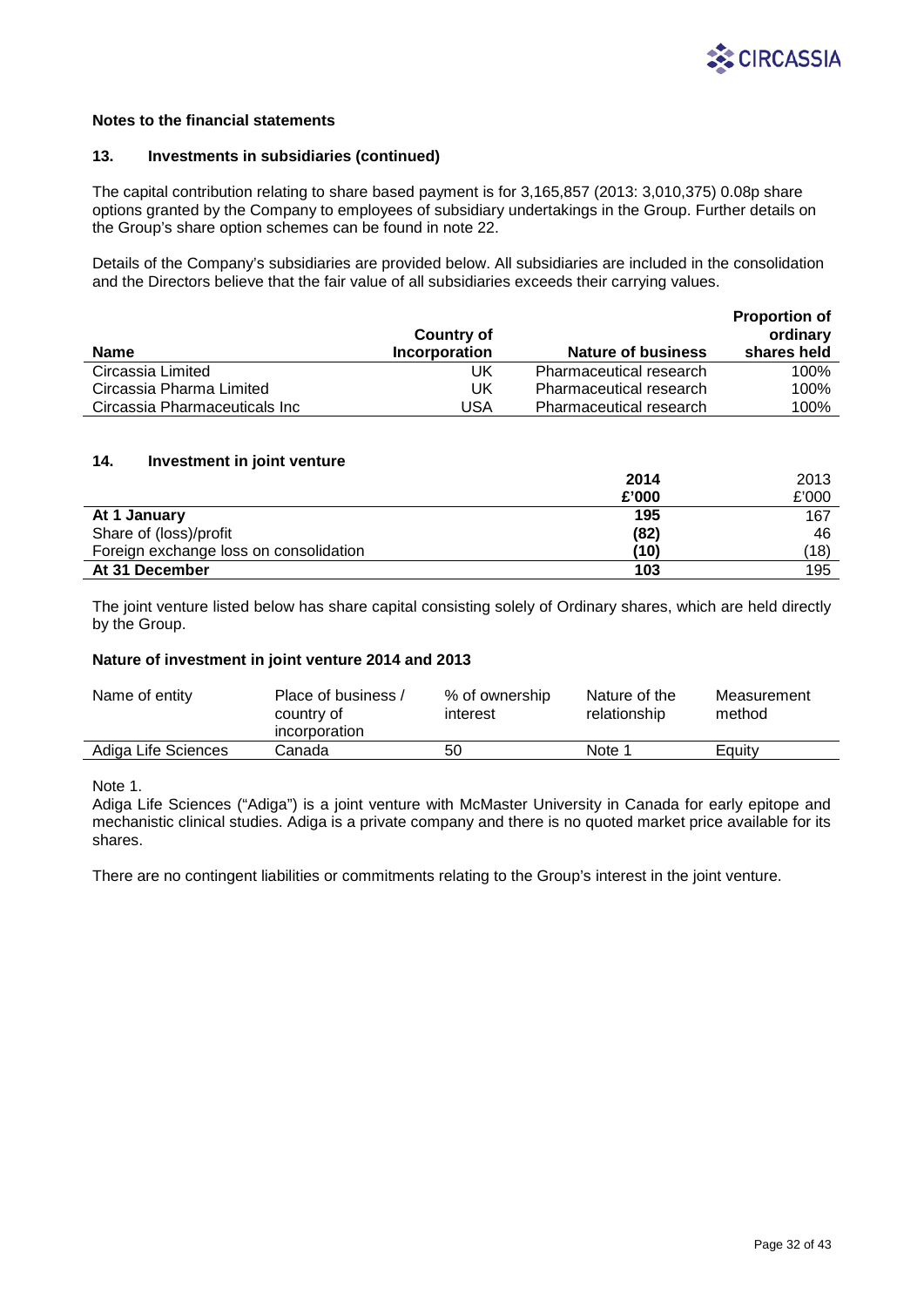

## **14. Investment in joint venture (continued)**

### **Summarised financial information for joint venture**

Set out below is the summarised financial information for Adiga which is accounted for using the equity method.

| Summarised statement of financial position at 31 December | 2014<br>£'000 | 2013<br>£'000 |
|-----------------------------------------------------------|---------------|---------------|
| <b>Current assets</b>                                     |               |               |
| Trade and other receivables                               | 116           | 436           |
| Cash                                                      | 695           | 644           |
|                                                           | 811           | 1,080         |
| <b>Current liabilities</b>                                |               |               |
| Trade payables                                            | (518)         | (600)         |
| Other payables                                            | (88)          | (91)          |
|                                                           | (606)         | (691)         |
| <b>Net assets</b>                                         | 205           | 389           |

#### Summarised statement of comprehensive income for the year ended 31 December **2014**

| for the year ended 31 December                    | 2014    | 2013     |
|---------------------------------------------------|---------|----------|
|                                                   | £'000   | £'000    |
| Revenue                                           | 4,893   | 4,257    |
| Research & development costs                      | (5,830) | (5, 245) |
| Administration expense                            | (28)    | (36)     |
| Interest income                                   |         |          |
| Interest expense                                  | (2)     | (2)      |
| Loss from continuing operations                   | (965)   | (1,022)  |
| Income tax income                                 | 801     | 1,114    |
| Post tax (loss)/profit from continuing operations | (164)   | 92       |
| Other comprehensive expense                       | (20)    | (37)     |
| Total comprehensive (expense)/income              | (184)   | 55       |

The information above reflects the amounts presented in the financial statements of the joint venture adjusted for differences in accounting policies between the Group and the joint venture (and not Circassia Pharmaceuticals Plc's share of those amounts).

## **Reconciliation of summarised financial information**

Reconciliation of the summarised financial information presented to the carrying amount of the Company's interest in the joint venture.

| Summarised financial information    | 2014<br>£'000 | 2013<br>£'000 |
|-------------------------------------|---------------|---------------|
| <b>Opening net assets 1 January</b> | 389           | 334           |
| (Loss)/profit for the year          | (164)         | 92            |
| Other comprehensive expense         | (20)          | (37)          |
| <b>Closing net assets</b>           | 205           | 389           |
| Interest in joint venture @ 50%     | 103           | 195           |
| <b>Carrying value</b>               | 103           | 195           |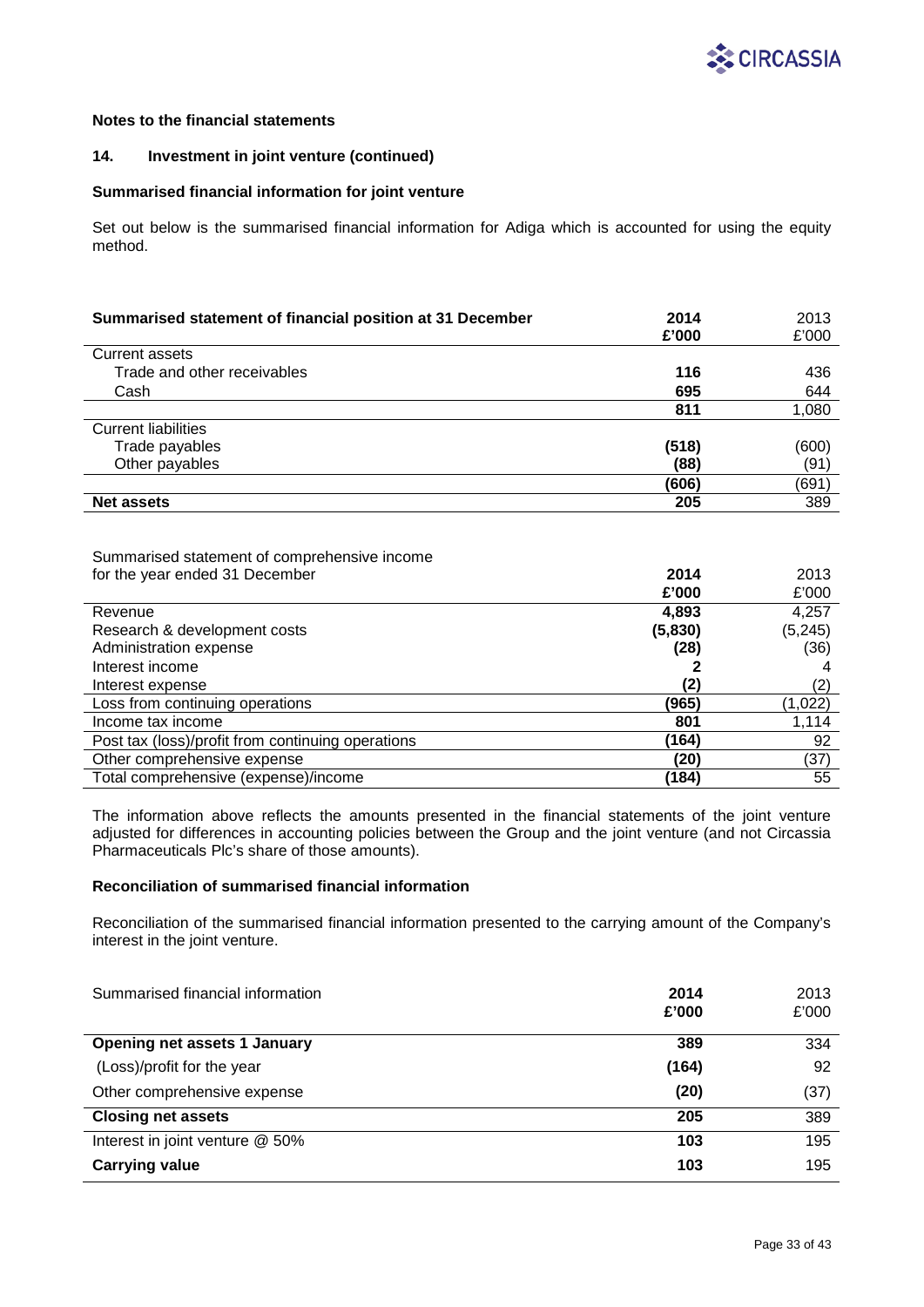

## **15. Other receivables**

|                                          |       | Group                    |         | Company |
|------------------------------------------|-------|--------------------------|---------|---------|
|                                          | 2014  | 2013                     | 2014    | 2013    |
|                                          | £'000 | £'000                    | £'000   | £'000   |
| Other receivables                        | 700   | 717                      | 64      | 90      |
| Prepayments and accrued interest         | 1.949 | 498                      | 1.530   | 449     |
| Receivables from subsidiary undertakings |       | $\overline{\phantom{a}}$ | 120.989 | 93,618  |
| Total trade and other receivables        | 2.649 | 1.215                    | 122.583 | 94,157  |

The fair value of other receivables are their current book values.

Receivables from subsidiary undertakings are amounts provided by the Company to its subsidiaries in order to undertake studies. The receivable is unsecured, interest free and has no fixed date of repayment. Recoverability of the amount is dependent on the success of those studies.

The carrying amounts of the Group and Company other receivables, excluding prepayments and recoverable taxes, are denominated in the following currencies:

|                      |                | Group |                | Company |
|----------------------|----------------|-------|----------------|---------|
|                      | 2014           | 2013  | 2014           | 2013    |
|                      | £'000          | £'000 | £'000          | £'000   |
| UK pounds            | 1,552          | 1,205 | 122.494        | 94,148  |
| United States dollar | $\blacksquare$ |       |                |         |
| Canadian dollar      | 14             |       | 14             |         |
| Other currencies     | $\blacksquare$ |       | $\blacksquare$ |         |
|                      | 1,566          | 1,215 | 122,508        | 94,157  |

## **16. Cash and cash equivalents and short-term bank deposits**

|                                                  |         | Group  |         | Company |
|--------------------------------------------------|---------|--------|---------|---------|
|                                                  | 2014    | 2013   | 2014    | 2013    |
|                                                  | £'000   | £'000  | £'000   | £'000   |
| Short-term bank deposit, with original maturity: |         |        |         |         |
| More than 3 months                               | 156,874 | 7.047  | 156,874 | 7,047   |
| Total short-term bank deposits                   | 156,874 | 7.047  | 156,874 | 7,047   |
|                                                  |         |        |         |         |
| Cash and cash equivalents:                       |         |        |         |         |
| Cash at bank and in hand                         | 29,716  | 23,568 | 18,754  | 3,839   |
| Total cash and cash equivalents                  | 29,716  | 23.568 | 18,754  | 3,839   |

The Group and Company cash and cash equivalents and short-term deposits are held with institutions with the following Fitch IBCA long term rating:

|      |                | Group  |         | Company |
|------|----------------|--------|---------|---------|
|      | 2014           | 2013   | 2014    | 2013    |
|      | £'000          | £'000  | £'000   | £'000   |
| AA-  | 51,446         | 12,641 | 40,593  |         |
| A+   | 35,000         | -      | 35,000  |         |
| A    | 92,114         | 7,858  | 92,005  | 770     |
| А-   | 8,030          | -      | 8,030   |         |
| BBB- | $\blacksquare$ | 10,116 | ۰       | 10,116  |
|      | 186,590        | 30,615 | 175,628 | 10,886  |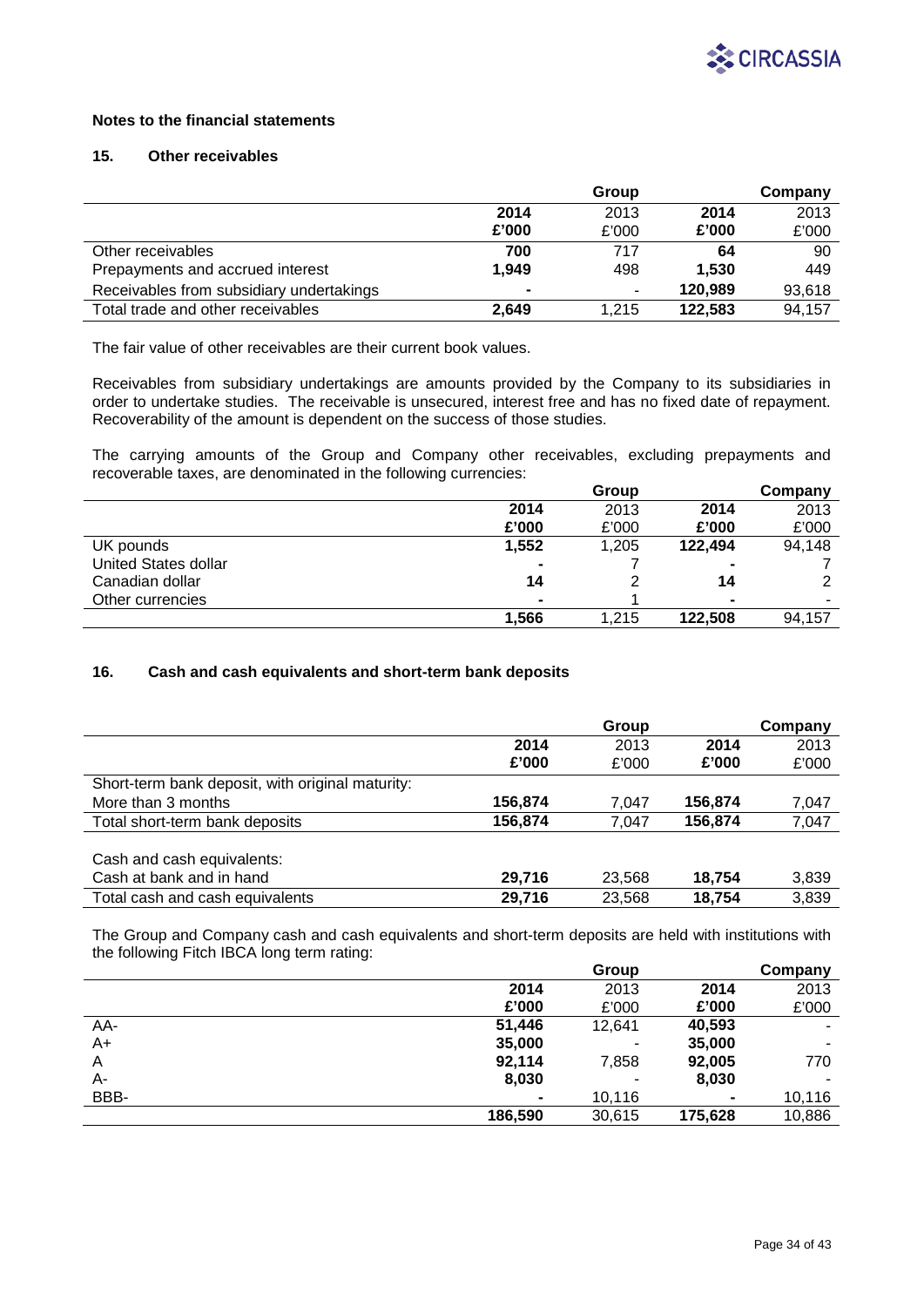

### **16. Cash and cash equivalents and short-term bank deposits (continued)**

The Group and Company cash and cash equivalents and short-term deposits are held in the following currencies at 31 December:

|                      |         | Group  |                | Company |
|----------------------|---------|--------|----------------|---------|
|                      | 2014    | 2013   | 2014           | 2013    |
|                      | £'000   | £'000  | £'000          | £'000   |
| UK pounds            | 157,899 | 13.255 | 154.437        | 3,270   |
| United States dollar | 11,683  | 14.532 | 11.321         | 6,197   |
| Canadian dollar      | 9.462   | 1.489  | 8,030          | 1.419   |
| Euro                 | 1.979   | 48     | 1,840          |         |
| Swiss franc          | 5.567   | 1.291  | $\blacksquare$ | ۰       |
|                      | 186.590 | 30,615 | 175,628        | 10,886  |

## **17. Trade and other payables**

|                                 |       | Group |                | Company |
|---------------------------------|-------|-------|----------------|---------|
|                                 | 2014  | 2013  | 2014           | 2013    |
|                                 | £'000 | £'000 | £'000          | £'000   |
| Trade payables                  | 2,746 | 3.461 | 321            | 523     |
| Social security and other taxes | 199   | 104   | $\blacksquare$ |         |
| Other payables                  | 40    | 19    | $\blacksquare$ | ۰       |
| Accruals                        | 6,781 | 2,391 | 332            |         |
| Total trade and other payables  | 9,766 | 5.975 | 653            | 523     |

## **18. Financial liabilities**

|                              |                | Group |                | Company |
|------------------------------|----------------|-------|----------------|---------|
|                              | 2014           | 2013  | 2014           | 2013    |
|                              | £'000          | £'000 | £'000          | £'000   |
|                              |                |       |                |         |
| Convertible loan notes       | $\blacksquare$ | 2.012 | $\blacksquare$ | 2,012   |
| <b>Financial liabilities</b> | $\blacksquare$ | 2.012 | $\blacksquare$ | 2.012   |

The Group had in issue nil (2013: 115) convertible loan notes which accrued interest at the daily Libor rate and were convertible into fully paid Ordinary shares at the option of the holder at any time and were to be redeemed, if they had not previously been converted, on 31 March 2016. The loan notes were classified as current liabilities as the Group did not have an unconditional right to defer settlement for at least 12 months after the end of the reporting period. Borrowing costs were recognised in profit or loss in the period in which they were incurred.

As part of the capital reorganisation in 2014, the 115 loan notes and accrued interest were converted into 7,155 Ordinary shares (note 21).

Included in current financial liabilities is accrued interest of £nil (2013: £0.3m).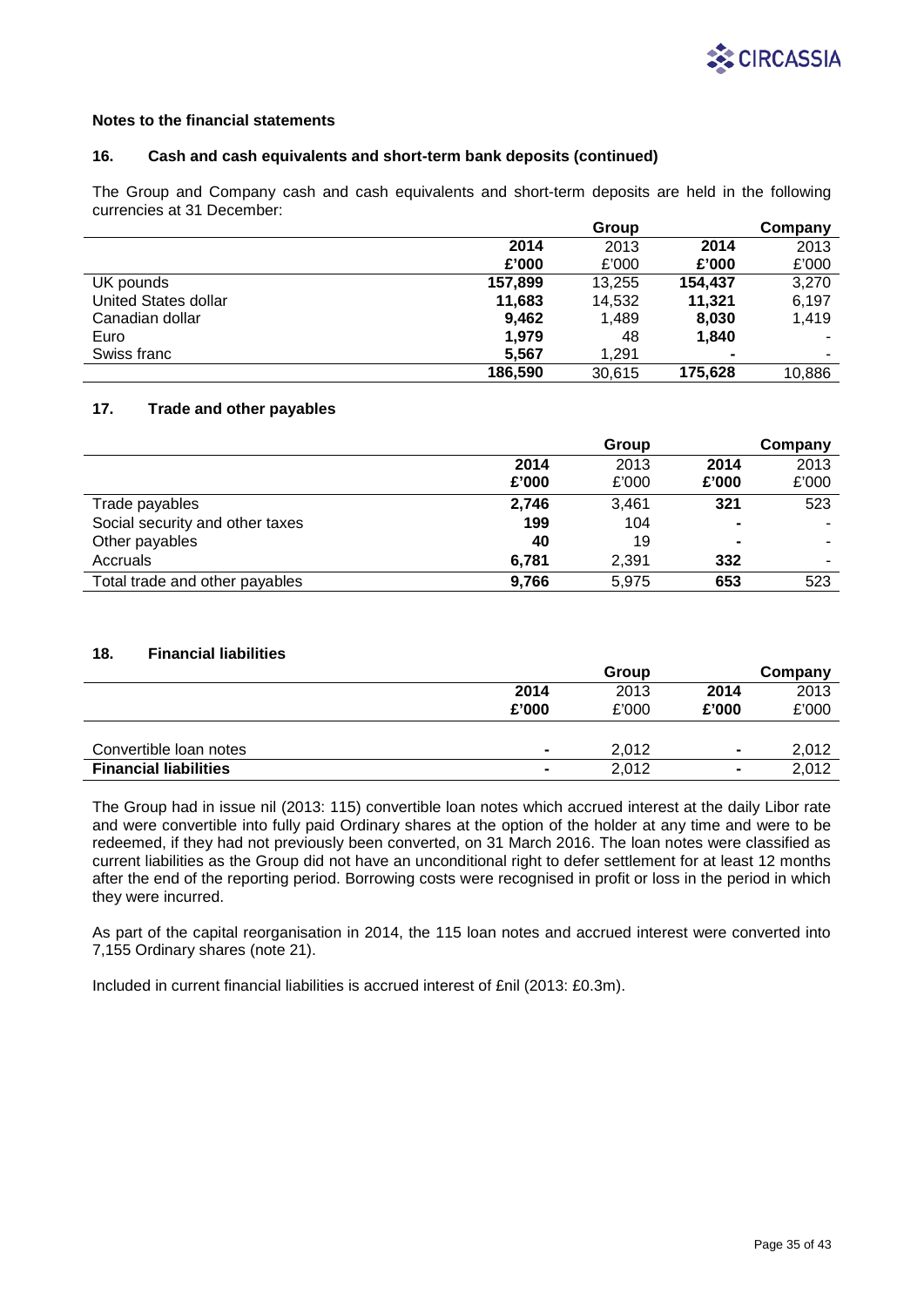

### **19. Financial instruments**

The Group's financial instruments comprise cash and cash equivalents, derivatives, convertible loan notes, short-term bank deposits, other receivables and trade and other payables. Additional disclosures are set out in the accounting policies relating to risk management (note 2).

The Group had the following financial instruments at 31 December each year:

|                              | 2014    | 2013   |
|------------------------------|---------|--------|
| <b>Assets</b>                | £'000   | £'000  |
| Cash and cash equivalents    | 29.716  | 23.568 |
| Short-term bank deposits     | 156,874 | 7.047  |
| Other receivables            | 1.566   | 1,215  |
| <b>Loans and receivables</b> | 188,156 | 31,830 |

|                                                | 2014  | 2013  |
|------------------------------------------------|-------|-------|
| Liabilities                                    | £'000 | £'000 |
| Trade and other payables - current             | 9.766 | 5.975 |
| <b>Financial liabilities</b>                   |       | 2.012 |
| <b>Financial liabilities at amortised cost</b> | 9.766 | 7.987 |

The Company had the following financial instruments at 31 December each year

|                                        | 2014    | 2013    |
|----------------------------------------|---------|---------|
| <b>Assets</b>                          | £'000   | £'000   |
| Cash and cash equivalents              | 18.754  | 3,839   |
| Short-term bank deposits               | 156,874 | 7,047   |
| Other receivables                      | 1.519   | 539     |
| Receivable from subsidiary undertaking | 120,989 | 93,618  |
| <b>Loans and receivables</b>           | 298,136 | 105.043 |

|                                                | 2014  | 2013  |
|------------------------------------------------|-------|-------|
| Liabilities                                    | £'000 | £'000 |
| Trade and other payables - current             | 653   | 523   |
| <b>Financial liabilities</b>                   |       | 2.012 |
| <b>Financial liabilities at amortised cost</b> | 653   | 2,535 |

Cash balances comprise floating rate instant access deposits earning interest at prevailing bank rates. Short-term deposits bear interest at fixed rates.

In accordance with IAS 39 'Financial instruments Recognition and Measurement' the Group has reviewed all contracts for embedded derivatives that are required to be separately accounted for if they do not meet certain requirements set out in the standard. There were no such derivatives identified at 31 December 2014 or 31 December 2013.

### **Fair value**

The Directors consider that the fair values of the Group's financial instruments do not differ significantly from their book values.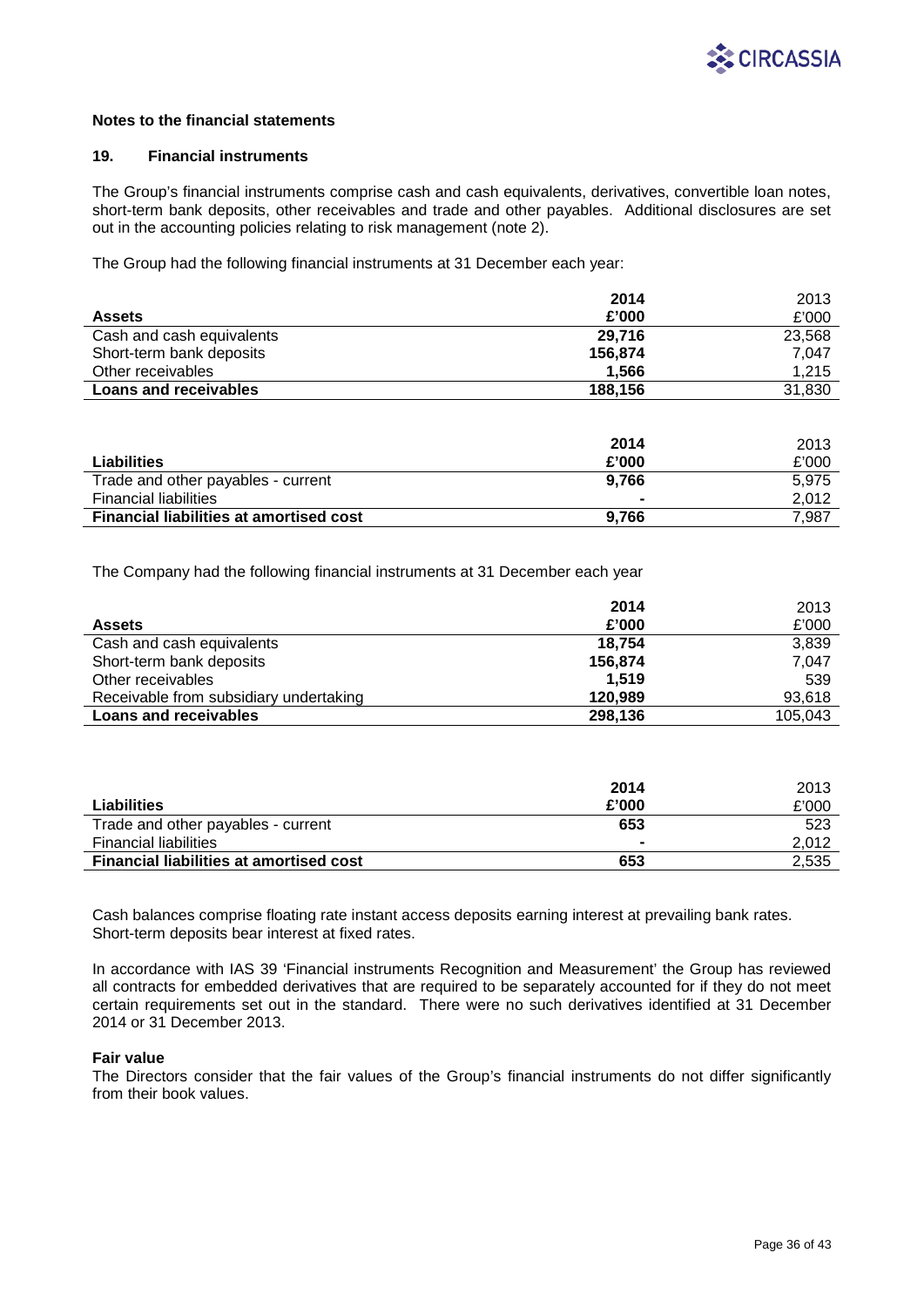

## **20. Deferred taxation**

The Group has no recognised deferred tax assets or liabilities at 31 December 2014 (2013: £nil). The Group has an unrecognised deferred tax asset in respect of:

|                                       | 2014   | 2013   |
|---------------------------------------|--------|--------|
|                                       | £'000  | £'000  |
| Losses                                | 15,323 | 11,652 |
| Accelerated capital allowances        | 43     |        |
| Other                                 | 1.337  |        |
| Total unrecognised deferred tax asset | 16.703 | 11,653 |

In light of the continuing losses, recovery of the deferred tax asset is not sufficiently certain, and therefore no asset has been recognised.

## **21. Share capital**

| Authorised, called up and fully paid (1)                     | 2014<br>£'000 | 2013<br>£'000 |
|--------------------------------------------------------------|---------------|---------------|
| 189,419,634 (2013: 80,548,375) Ordinary shares of 0.08p each | 152           | 65            |
|                                                              |               |               |

 $(1)$  All numbers of Ordinary shares in the 2013 column above were updated retrospectively to give effect to the capital reorganisation which occurred on 18 March 2014.

The change in the number of shares in 2013 is reconciled below:

| 2013 Share capital pre and post capital<br>reorganisation | Post capital<br>reorganisation<br>Number | Capital $(2)$<br>reorganisation<br>Number | Pre capital<br>reorganisation<br>Number |
|-----------------------------------------------------------|------------------------------------------|-------------------------------------------|-----------------------------------------|
| Ordinary shares of 10p                                    |                                          |                                           | 129,489                                 |
| A Preference shares of 10p                                |                                          |                                           | 147.932                                 |
| B Preference shares of 10p                                |                                          |                                           | 366,967                                 |
| Conversion and subdivision of 10p Ordinary shares         | ۰                                        | 79,903,987                                |                                         |
| into 0.08p Ordinary shares                                |                                          |                                           |                                         |
| Ordinary shares                                           | 80,548,375                               | 79,903,987                                | 644,388                                 |

 $^{(2)}$  See note 21 (a) and (d). The preference A and B shares were converted into 10p Ordinary shares and all 10p Ordinary shares were subsequently subdivided into 0.08p Ordinary shares.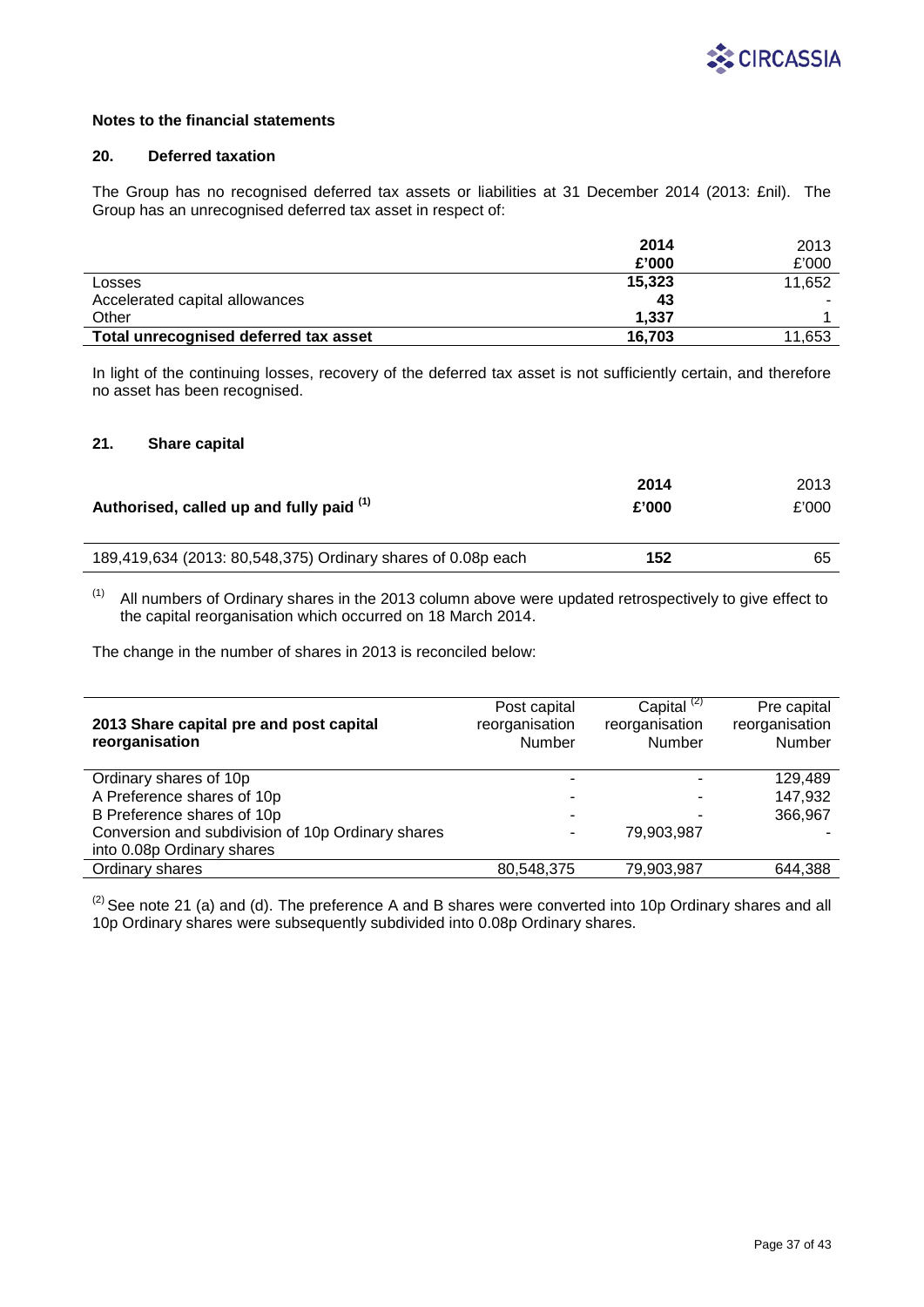

### **21. Share capital (continued)**

On 24 February 2014, a Director of the Company, exercised 4,000 EMI share options, which resulted in 4,000 Ordinary shares of 10p (equivalent to 500,000 Ordinary shares of 0.08p) being issued, with proceeds on exercise of £400.

Immediately prior to admission of the Company's shares on the London Stock Exchange, the Company effected a capital reorganisation, which resulted in the following:

a) Conversion of Preference shares to Ordinary shares

There were 514,898 Preference shares all of which converted automatically into Ordinary shares at a conversion rate of one Ordinary share for each Preference share held.

b) Issue of liquidation Preference shares

Each holder of Preference shares was issued additional Ordinary shares (Liquidation Preference shares) by the Company. This was by way of capitalisation of reserves and resulted in the issue of 327,708 additional 10p Ordinary shares.

c) Conversion of loan notes

As part of the capital reorganisation, the 115 loan notes were converted into 7,155 Ordinary shares of 10p in the Company.

d) Initial Public Offering

On 18 March 2014, the Company subdivided each 10p Ordinary share held (983,250) into 125 Ordinary shares of 0.08p (122,906,250). In addition, 64,516,129 new Ordinary shares of 0.08p were issued, raising gross proceeds of £200 million.

On 20, 22, 24 and 27 March 2014, a number of employees exercised their EMI options, which resulted in 1,363,875 shares being issued, with exercise proceeds of £1,091.10.

On 11 April 2014, 633,380 Ordinary shares of 0.08p from the Over-Allotment Option were issued, raising gross proceeds of approximately £2 million.

## **22. Share based payments**

### **Share options**

Options have been awarded under the Circassia PSP Share Option Scheme ("the PSP Scheme"), the Circassia EMI Share Option Scheme ("the EMI Scheme") and the Circassia Unapproved Share Option Scheme ("the Unapproved Scheme").

The share options outstanding can be summarised as follows:

|                                    | 2014                   | $2013^{(iv)}$   |
|------------------------------------|------------------------|-----------------|
|                                    | Number of              | Number of       |
|                                    | <b>Ordinary shares</b> | Ordinary shares |
|                                    | ('000)                 | ('000)          |
| PSP Scheme <sup>(i)</sup>          | 1,969                  |                 |
| EMI Scheme <sup>(ii)</sup>         | 535                    | 2,399           |
| Unapproved Scheme <sup>(iii)</sup> | 661                    | 611             |
|                                    | 3,165                  | 3,010           |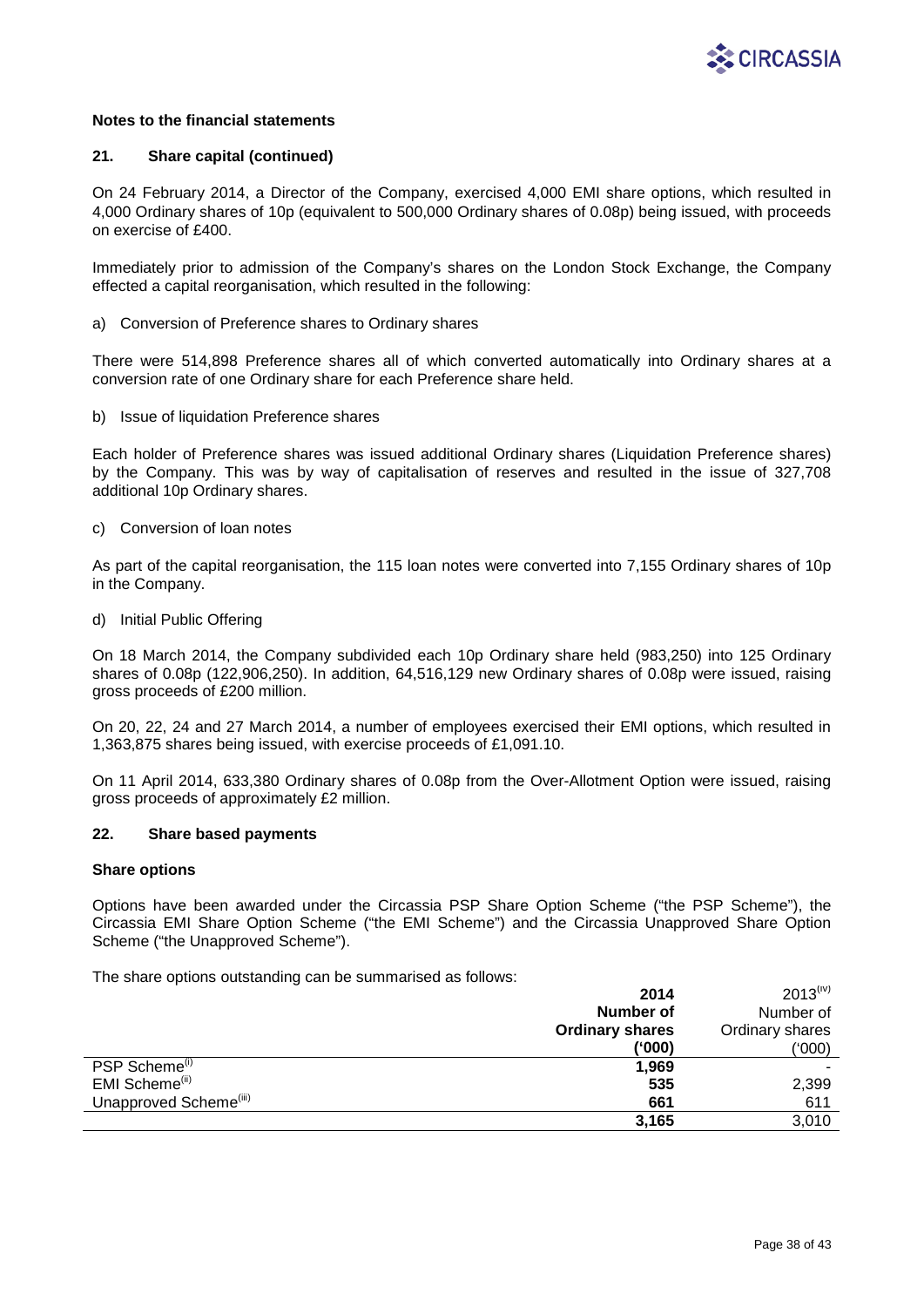

### **22. Share based payments (continued)**

The contractual life of all options is 10 years and the options cannot normally be exercised before the third anniversary of the date of grant.

(i) All employees of the Group are eligible for options over 0.08p ordinary shares in the company. Options granted under the PSP Scheme do not have a fixed exercise price and are subject to additional vesting performance conditions. The performance conditions state that 70% of an award shall vest subject to the Company Total Shareholder Return (TSR) ranking against the Comparator Index TSR and the remaining 30% of an award shall vest subject to the meeting of certain strategic Company objectives.

(ii) Options granted under the EMI Scheme have a fixed exercise price based on the market price at the date of grant.

(iii) Options granted under the Unapproved Scheme also have a fixed exercise price based on the market price at the date of grant.

(iv) All numbers of Ordinary shares in the 2013 column above were updated retrospectively to give effect to the capital reorganisation which occurred on 18 March 2014.

The movement in share options outstanding is summarised in the following table:

|                            | 2014          |                         | 2013   |                      |
|----------------------------|---------------|-------------------------|--------|----------------------|
|                            | <b>Number</b> | <b>Weighted average</b> | Number | Weighted average     |
|                            | ('000)        | exercise price $(E)$    | ('000) | exercise price $(E)$ |
| Outstanding at 1 January   | 3,010         | 0.23                    | 2,949  | 0.0008               |
| Granted                    | 2,439         | 0.23                    | 438    | 1.55                 |
| Expired                    |               | n/a                     | -      | n/a                  |
| Forfeited                  | (420)         | 1.05                    |        | n/a                  |
| Exercised                  | (1,864)       | 0.0008                  | (377)  | 0.0008               |
| Outstanding at 31 December | 3,165         | 0.25                    | 3.010  | 0.23                 |
| Exercisable at 31 December | 631           | 0.0008                  | 1,598  | 0.0008               |

<sup>(1)</sup> See note 21. The 2013 numbers were updated retrospectively to give effect to the capital reorganisation which occurred on 18 March 2014.

The options exercised in 2014 resulted in 1.9m shares (2013: 0.4m shares) being issued at a weighted average price of £0.0008 each (2013: £0.0008 each). The related weighted average share price at the time of exercise was £2.23 (2013: £0.0008) per share.

## **Valuation models**

The fair value of PSP share options granted during the period was determined using the Monte Carlo Simulation model or Black Scholes model dependent on the performance vesting conditions. All other options granted during the year and in previous years were valued using the Black Scholes valuation model.

The weighted average fair value of options granted during the period determined using the Monte Carlo Simulation model at the grant date was £1.39 per option (2013: £nil).

The weighted average fair value of options granted during the period determined using the Black Scholes valuation model at the grant date was £1.57 per option (2013: £2.16).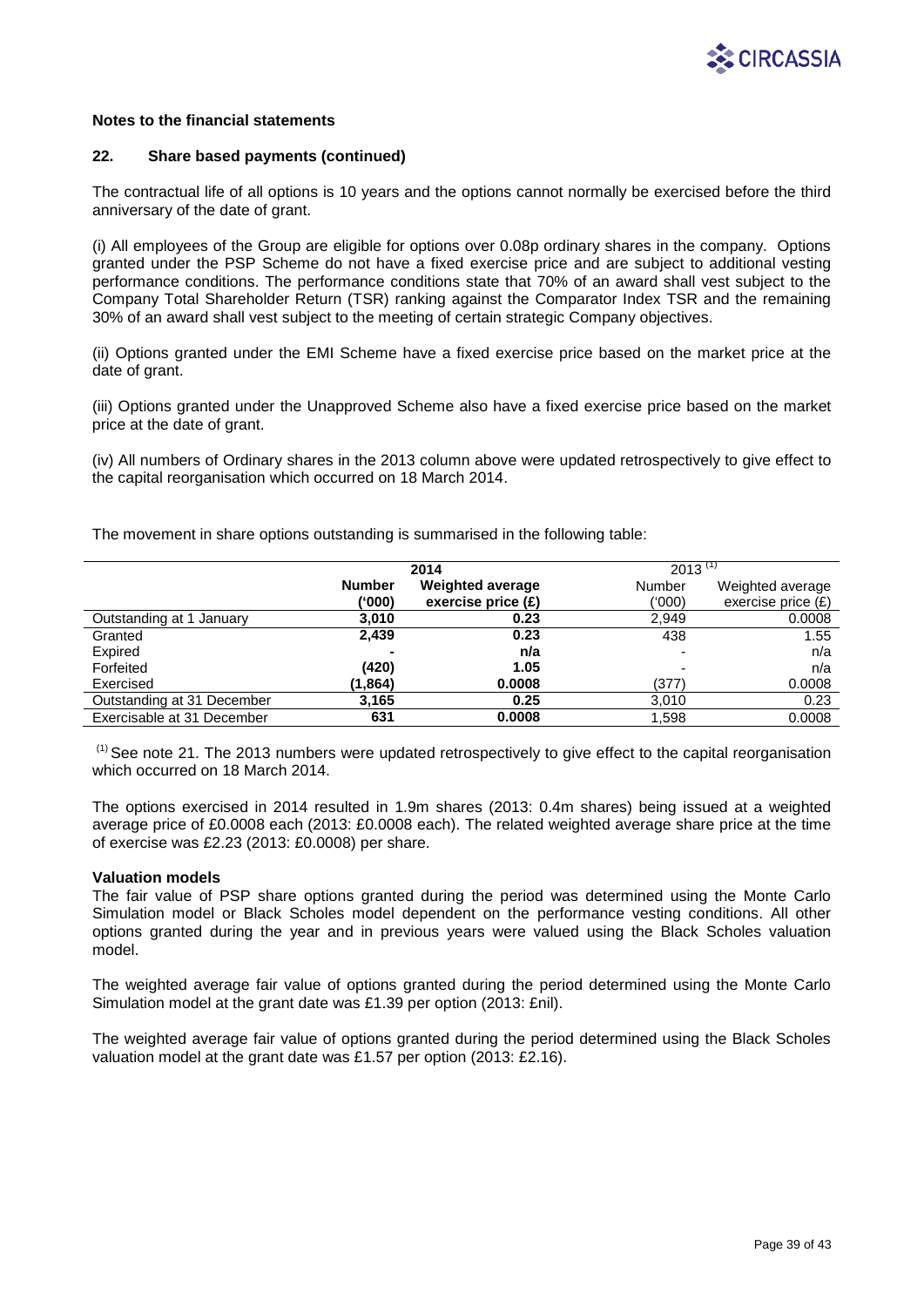

## **22. Share based payments (continued)**

The following weighted average assumptions were used in the Black Scholes model in calculating the fair values of the options granted during the year:

|                            | 2014       | 2013     |
|----------------------------|------------|----------|
|                            |            |          |
| Share price                | £3.19      | £2.88    |
| Exercise price             | £0.23      | £1.55    |
| <b>Expected volatility</b> | <b>50%</b> | 50%      |
| Expected life              | 10 years   | 10 years |
| <b>Expected dividends</b>  | 0%         | 0%       |
| Risk free interest rate    | 3%         | 3%       |

For the options using the Monte Carlo Simulation, a 50% probability was applied to the number of options likely to vest. Expected volatility is based on historical volatility for a period the same length as the expected option life ending on the date of grant. The risk free rate of return is the yield on zero-coupon UK government bonds of a term consistent with the expected option life. Expected life was based on the contractual life of the options.

## **Restricted shares**

The company previously made awards of Ordinary shares to employees and Non-Executive Directors by entering into a form of restricted share agreement with each participant, under which the participant subscribed for or purchased Ordinary shares in the Company at 10p per ordinary share (converted into 0.08p shares post capital reorganisation). These shares are subject to certain restrictions on transfer and forfeiture, as set out in the restricted share agreement. The restrictions lift on the earlier of a sale of the Company and the expiry of a vesting period of between two and three years (depending on the date of award of the restricted shares).

There were 1.8m Ordinary shares of 0.08p (2013: 1.8m Ordinary shares of 0.08p) in issue at 31 December 2014 and 46,875 Ordinary shares were forfeited during the year (2013: nil).

## **Income statement**

See note 4 for the total expense recognised in the income statement in respect of the above equity settled instruments granted to Directors and employees.

## **23. Share premium**

| <b>Group and Company</b>                      | 2014    | 2013    |
|-----------------------------------------------|---------|---------|
|                                               | £'000   | £'000   |
| At 1 January                                  | 103,403 | 103,403 |
| Conversion of Ioan notes into Ordinary shares | 2.014   |         |
| Issue of new shares                           | 201,911 |         |
| Expenses relating to share issue              | (9,390) |         |
| At 31 December                                | 297,938 | 103,403 |

## **24. Translation reserve**

| Group                            | 2014   | 2013  |
|----------------------------------|--------|-------|
|                                  | £'000  | £'000 |
| At 1 January                     | $\sim$ |       |
| Currency translation differences | (6)    |       |
| At 31 December                   | (6)    |       |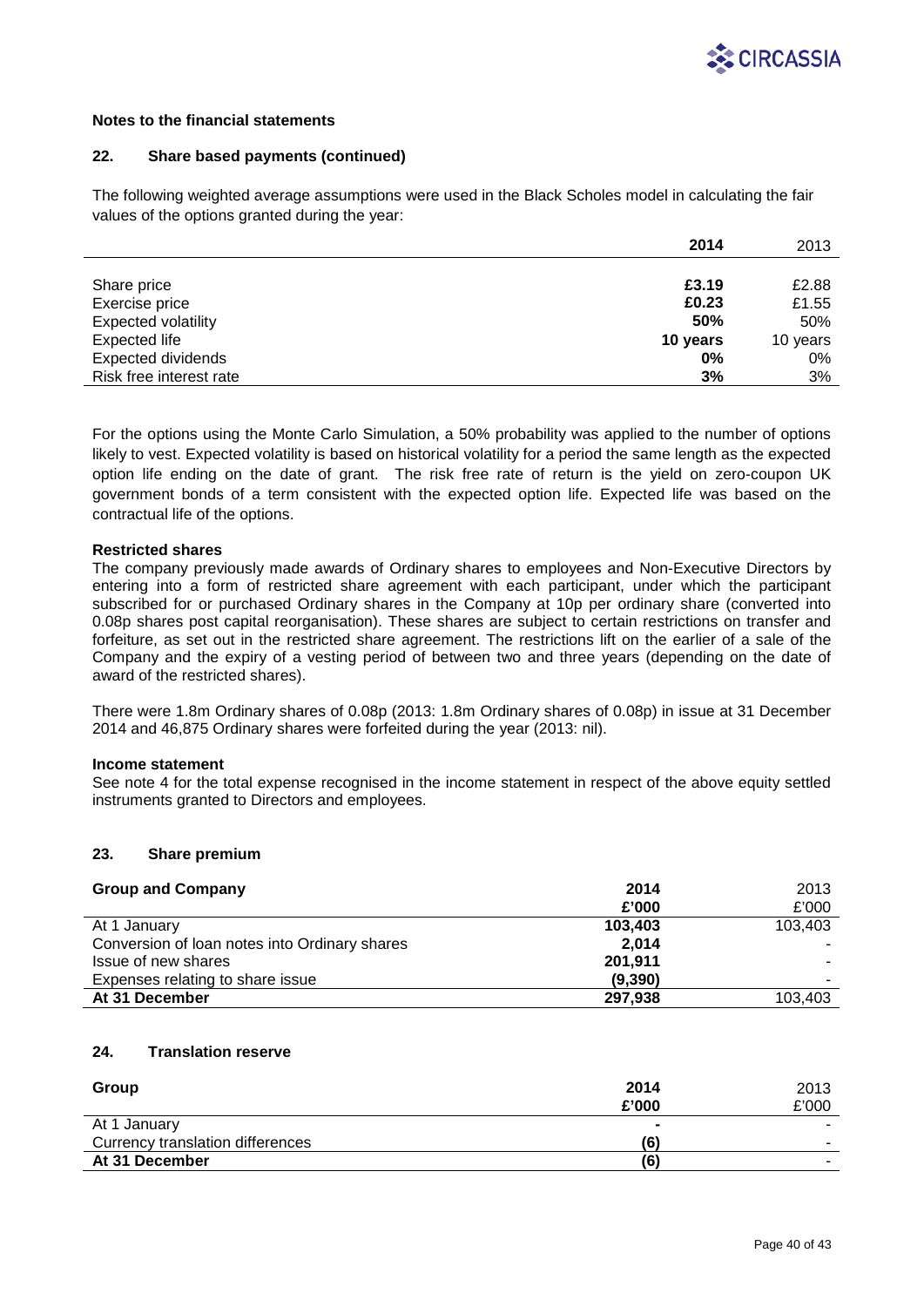

# **25. Deficit on reserves**

| Group                                                     | <b>Share option reserve</b> |       | <b>Accumulated losses</b> |           |
|-----------------------------------------------------------|-----------------------------|-------|---------------------------|-----------|
|                                                           | 2014                        | 2013  | 2014                      | 2013      |
|                                                           | £'000                       | £'000 | £'000                     | £'000     |
| At 1 January (deficit)                                    | 56                          |       | (73, 479)                 | (53,480)  |
| Total comprehensive expense                               | $\blacksquare$              | ۰     | (35, 118)                 | (19,999)  |
| Capitalised reserves – bonus shares for Preference shares | ۰                           | ٠     | (33)                      |           |
| Employee share option scheme                              | 1.249                       | 55    | $\blacksquare$            |           |
| At 31 December (deficit)                                  | 1,305                       | 56    | (108,630)                 | (73, 479) |

| Company                                                   | <b>Share option reserve</b> |       | <b>Retained earnings</b> |       |
|-----------------------------------------------------------|-----------------------------|-------|--------------------------|-------|
|                                                           | 2014                        | 2013  | 2014                     | 2013  |
|                                                           | £'000                       | £'000 | £'000                    | £'000 |
| At 1 January                                              | 56                          |       | 764                      | 707   |
| Total comprehensive income                                | $\blacksquare$              | ٠     | 467                      | 57    |
| Capitalised reserves – bonus shares for Preference shares | $\blacksquare$              | ۰     | (33)                     |       |
| Employee share option scheme                              | 1.249                       | 55    | $\blacksquare$           | ۰     |
| At 31 December                                            | 1.305                       | 56    | 1.198                    | 764   |

# **26. Cash used in operations**

# **Reconciliation of (loss)/profit before tax to net cash used in operations**

|                                              |           | Group     |           | Company  |
|----------------------------------------------|-----------|-----------|-----------|----------|
|                                              | 2014      | 2013      | 2014      | 2013     |
|                                              | £'000     | £'000     | £'000     | £'000    |
| <b>Continuing operations</b>                 |           |           |           |          |
| (Loss)/profit before tax                     | (43, 989) | (23, 894) | 467       | 57       |
| Adjustment for: (1)                          |           |           |           |          |
| Interest income                              | (1,746)   | (606)     | (1,709)   | (158)    |
| Interest expense                             | 18        | 21        | 9         | 10       |
| Impairment                                   |           | 122       |           |          |
| Depreciation                                 | 24        |           |           |          |
| Share of joint venture loss/(profit)         | 82        | (46)      |           |          |
| Fair value loss on derivative                |           | (393)     |           | (393)    |
| Share based payment charge                   | 1,249     | 55        |           |          |
| Exchange movements                           | (6)       |           |           |          |
| Foreign exchange on non-operating cash flows | (499)     | 8         | (670)     | 430      |
| Changes in working capital:                  |           |           |           |          |
| Decrease/(increase) in trade and other       | 65        | (492)     | (26, 922) | (6,668)  |
| receivables                                  |           |           | 130       | 523      |
| Increase in trade and other payables         | 3,792     | 3,057     |           |          |
| Net cash used in operations                  | (41,010)  | (22, 168) | (28, 695) | (6, 199) |

 $(1)$  The conversion of the loan notes is a non-cash item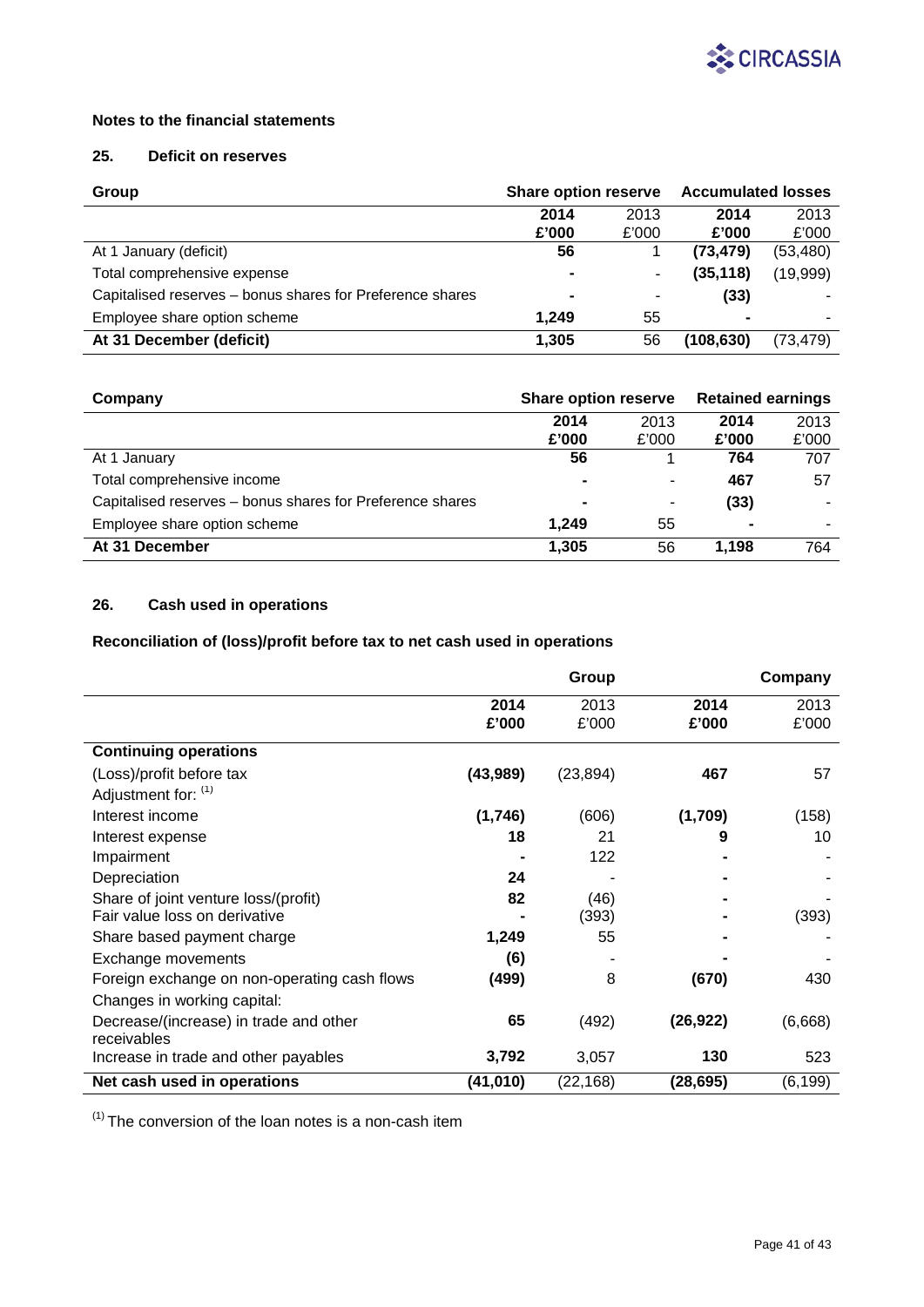

## **27. Contingent liabilities**

There were no contingent liabilities at 31 December 2014 or at 31 December 2013.

## **28. Operating lease commitments**

The total of future minimum lease payments payable under the entity's non-cancellable operating lease for each of the following periods is as follows:

|                                | 2014   | 2013  |
|--------------------------------|--------|-------|
|                                | £'000  | £'000 |
| Due within one year            | 282    |       |
| Due between one and five years | 329    |       |
| Due after five years           | $\sim$ |       |

The company operates out of two leased buildings. The operating lease commitment above relates to the lease of the Oxford premises John Eccles House. The second lease currently held does not constitute a commitment due to the existence of an annual break clause.

## **29. Capital commitments**

The Group had no capital commitments as at 31 December 2014 (2013: £nil).

## **30. Related party transactions**

## **Group**

There is no ultimate controlling party of the Group as ownership is split between the Company's shareholders. The most significant shareholders as at 31 December 2014 are as follows: Invesco Asset Management (35.30% of total voting rights); Imperial Innovations Businesses LLP (13.99% of total voting rights); Oppenheimer Funds Inc (9.23% of total voting rights), Odey Asset Management (7.96% of total voting rights) and Lansdowne Partners Limited (6.10% of total voting rights).

Transactions with related parties during the year and balances with related parties at 31 December are as follows:

| <b>Related party</b>                                  | 2014             | 2013      | 2014            | 2013     |
|-------------------------------------------------------|------------------|-----------|-----------------|----------|
|                                                       | <b>Purchases</b> | Purchases | <b>Payables</b> | Payables |
|                                                       | £'000            | £'000     | £'000           | £'000    |
| Adiga Life Sciences (Joint venture)                   | 4.920            | 4,202     |                 | 113      |
| Key management personnel                              |                  |           |                 |          |
| Imperial Innovations Businesses LLP <sup>(1, 2)</sup> | 38               | 27        |                 | 1.487    |
| Steven Harris <sup>(2)</sup>                          |                  |           |                 | 262      |
| Charles Swingland <sup>(2)</sup>                      |                  |           |                 | 262      |

 $(1)$  'Purchases' includes compensation paid or payable in respect of services provided by Russ Cummings as Non-Executive Director of the Company.

 $<sup>(2)</sup>$  'Pavables' represents the amounts due on the convertible loan notes including accrued interest to</sup> 31 December 2013 (see note 18).

Page 42 of 43